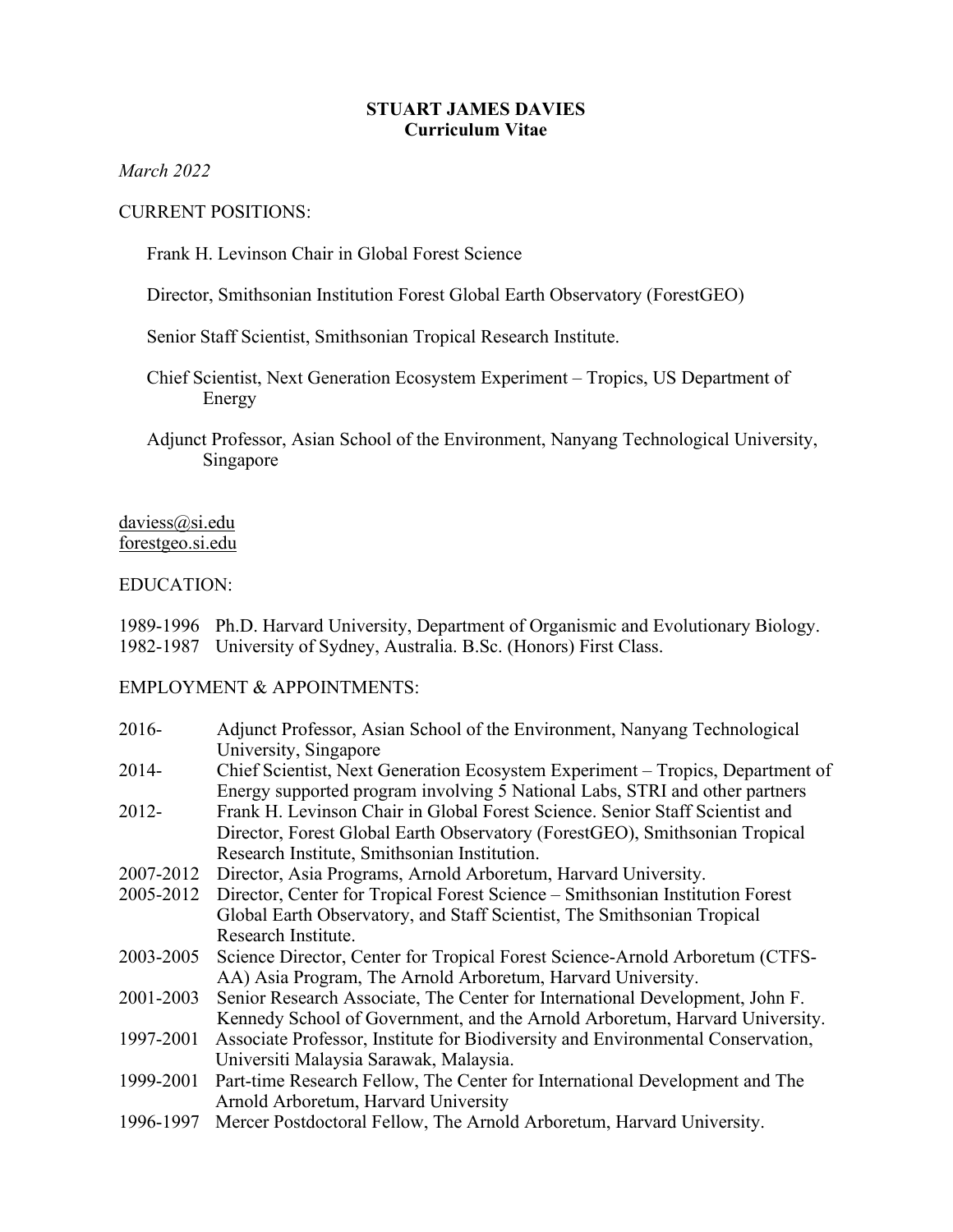- 1991-1996 Research assistant, Lambir Hills National Park, Sarawak, Malaysia. Assisted with establishment of 52-ha Long-Term Ecological Research plot, and herbarium and laboratory facilities (with Center for Tropical Forest Science, Smithsonian Tropical Research Institute).
- 1993-1994 Predoctoral Research Fellow, University of Brunei Darussalam
- 1991 Research assistant, plant taxonomy, Harvard University.
- 1990 Research assistant, plant ecology, Harvard University.
- 1987-1989 Research assistant (full-time), National Herbarium, Royal Botanic Gardens, Sydney, Australia. Taxonomic revisions and computer-based flora research on *Acacia* (Fabaceae).

## GRANTS, FELLOWSHIPS AND AWARDS:

*Funded/Awarded:*

| 2022              | Chris Davidson: Matching-fund commitment to develop endowment for<br>"ForestGEO: African Forest Science Capacity Building Initiative" (\$100,000,<br>pending)                                                                                                                                                                 |
|-------------------|-------------------------------------------------------------------------------------------------------------------------------------------------------------------------------------------------------------------------------------------------------------------------------------------------------------------------------|
| 2022              | Stapper Family. "Capacity Building Program for ForestGEO early-career<br>scientists: J & J Ruinen Fellowship in Tropical Forestry". PI. (\$50,000, funded<br><b>March 2022)</b>                                                                                                                                               |
| 2021-25           | National Science Foundation Award #2020424. "AccelNet: International Tropical<br>Forest Science Alliance (ITFSA): A global multi-network science and training." PI.<br>(\$1,999,818).                                                                                                                                         |
| 2021              | Microsoft Philanthropies. "Data management tools for a program in global forest<br>science" PI. (\$4,000)                                                                                                                                                                                                                     |
| 2021              | Stapper Family. "Capacity Building Program for ForestGEO early-career<br>scientists: J & J Ruinen Fellowship in Tropical Forestry". PI. (\$50,000, funded<br><b>March 2021)</b>                                                                                                                                               |
| 2020-24           | Next Generation Ecosystem Experiment-Tropics (NGEE-Tropics) Phase 2<br>proposal; Department of Energy. PI. (\$2,088,650; funded March 2020).                                                                                                                                                                                  |
| 2019              | Stapper Family. "Capacity Building Program for ForestGEO early-career<br>scientists". PI. (\$50,000, funded July 2019)                                                                                                                                                                                                        |
| 2019              | Chris Davidson Gift: "Building Long-term Sustainability of Forest Science in<br>Africa Through Training and Capacity Building" PI. (\$10,000).                                                                                                                                                                                |
| 2018-2020<br>2018 | Mars Award for ForestGEO Research in Nebraska (\$250,000, January 2018)<br>Chris Davidson Gift: "Building Long-term Sustainability of Forest Science in<br>Africa Through Training and Capacity Building" PI. (\$10,000).                                                                                                     |
| 2018-2020         | International Forest Biomass Network, European Space Agency PI. (\$45,898;<br>funded January 2018)                                                                                                                                                                                                                            |
| 2017-2019         | German Center for Integrative Biodiversity Research (iDiv). "Beyond the growth-<br>survival trade-off: A global analysis of demographic diversity and trade-offs in<br>species-rich forests" €14,000 plus 2-yr post-doctoral salary; PI: N. Rüger; co-PIs C.<br>Wirth, H. Bruelheide, W.S. Harpole, S.J. Davies & S.J. Wright |
| 2016-20           | National Science Foundation: EF-1638488 "Collaborative Proposal: Forest<br>function from genes to canopies: disentangling the fine scale spatio-temporal<br>variation in gene expression and tree growth." PI: N. Swenson, co-PIs: S.<br>McMahon, S.J. Davies. (\$965,280. start date: 12/15/2016)                            |
| 2015-19           | Next Generation Ecosystem Experiment-Tropics (NGEE-Tropics) Phase 1<br>proposal; Department of Energy PI. (\$1,325,000; funded April 2015)                                                                                                                                                                                    |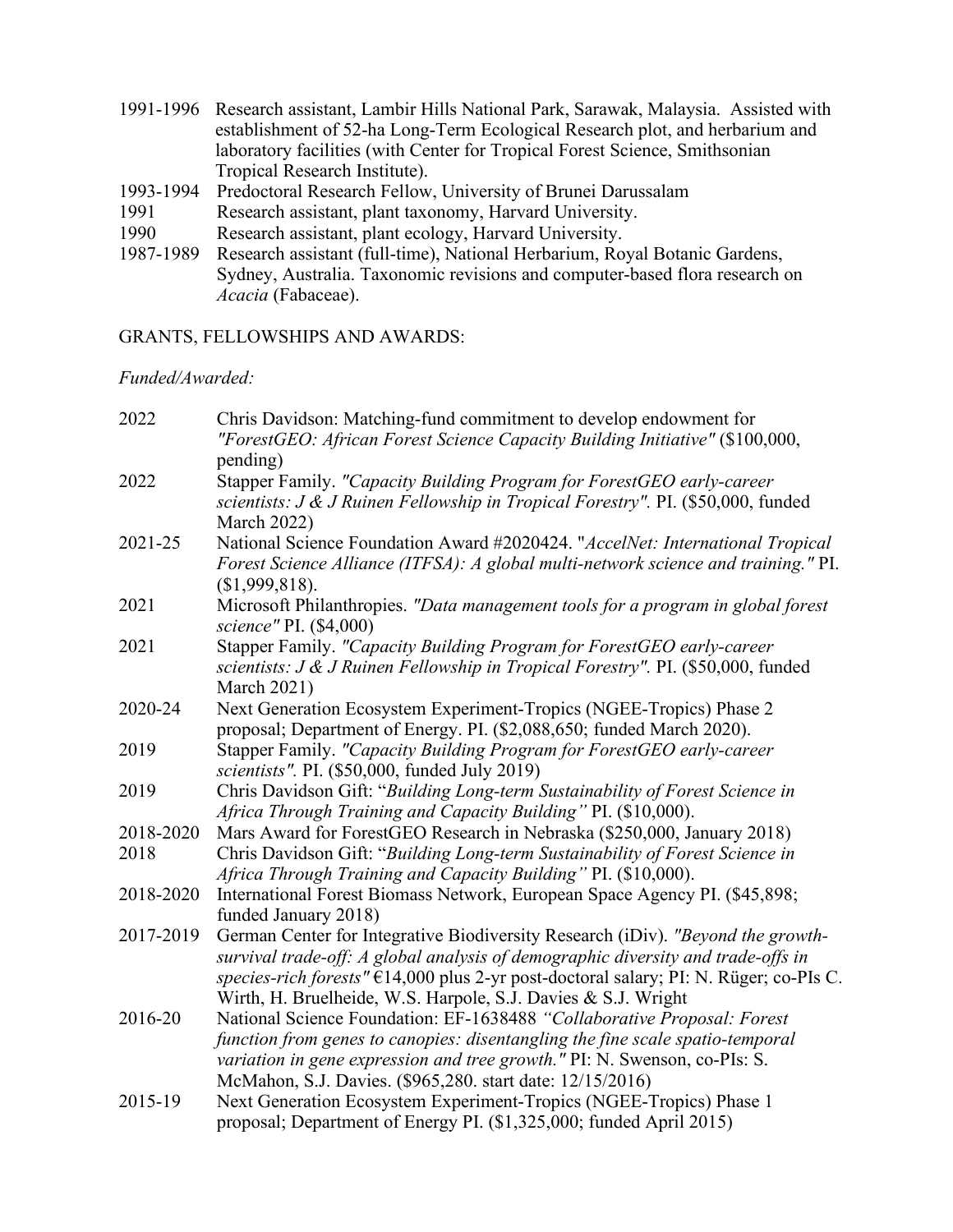| 2016-18 | National Science Foundation: Dimensions of Diversity IRCN: DEB-1545761:<br>Dimensions US-China: Integrating functional, phylogenetic and genetic      |
|---------|-------------------------------------------------------------------------------------------------------------------------------------------------------|
|         | components of diversity for an improved understanding of forest structure,<br>dynamics, and change. PI, with co-PIs: H. Muller-Landau, N. Swenson, L. |
|         | Comita & F. Jones (\$296,240, funded September 2015; start date of 01/01/2016)                                                                        |
| 2016-18 | NASA HQ grant: "Scoping study for biodiversity airborne campaigns". Principal                                                                         |
|         | Investigator (PI): David Schimel, Co-investigators: F. Davis, S.J. Davies.<br>(\$231,490, funded August 2016)                                         |
| 2016-17 | NASA HQ grant: "Workshop on Calibration and Validation of Upcoming NASA                                                                               |
|         | and ESA Satellite Missions on Forest Structure and Biomass". Principal                                                                                |
|         | Investigator (PI): Sassan Saatchi, Co-investigator: S.J. Davies. (~\$40,000)                                                                          |
| 2015-16 | International Forest Biomass Network, European Space Agency PI. (\$82,163;                                                                            |
|         | funded July 2015)                                                                                                                                     |
| 2015    | Consortium for Understanding and Sustaining a Biodiverse Planet, Smithsonian                                                                          |
|         | Institution. Grand Challenges Level One Award: "New Arthropod Database System                                                                         |
|         | for ForestGEO". PI $(\$14,000)$                                                                                                                       |
| 2015    | Chris Davidson Gift: "Building Long-term Sustainability of Forest Science in                                                                          |
| 2014-15 | Africa Through Training and Capacity Building" PI. (\$10,000).<br>Next Generation Ecosystem Experiment-Tropics (NGEE-Tropics) year 1-phase 1          |
|         | proposal (\$200,000, funded October 2014)                                                                                                             |
| 2014-15 | Conservation International-TEAM initiative: "The Tropical Ecology, Assessment                                                                         |
|         | and Monitoring (TEAM) Network: one year census grant for 2014-15". PI.                                                                                |
|         | (\$160,000)                                                                                                                                           |
| 2014-15 | Consortium for Understanding and Sustaining a Biodiverse Planet, Smithsonian                                                                          |
|         | Institution. Grand Challenges Level Two Award: "Quantifying herbivory from                                                                            |
|         | multiple ungulate species in a complex tropical forest". PIs: W.J. McShea, D.L.                                                                       |
|         | Erickson & S.J. Davies (\$50,000)                                                                                                                     |
| 2013-14 | Bromley Charitable Trust "Building Long-term Sustainability of the CTFS-Asia                                                                          |
|         | Program through Training and Capacity Building" PI (\$25,000)                                                                                         |
| 2013-14 | Conservation International-TEAM initiative: "The Tropical Ecology, Assessment                                                                         |
|         | and Monitoring (TEAM) Network: one year census grant for 2013-14". PI.                                                                                |
| 2012-13 | $(\$260,000)$<br>Bromley Charitable Trust: "Building Long-term Sustainability of the CTFS-Asia                                                        |
|         | Program through Training and Capacity Building" PI (\$50,000)                                                                                         |
| 2012-14 | Gregory D. and Jennifer Walston Johnson gift for ForestGEO's work on the                                                                              |
|         | conservation of America's forests (\$45,000)                                                                                                          |
| 2012-13 | Consortium for Understanding and Sustaining a Biodiverse Planet, Smithsonian                                                                          |
|         | Institution. Grand Challenges Level One Award. "Capturing Genomes for                                                                                 |
|         | Biodiversity Research: Workshop" Co-PI (\$20,000)                                                                                                     |
| 2012-14 | Consortium for Understanding and Sustaining a Biodiverse Planet, Smithsonian                                                                          |
|         | Institution. Grand Challenges Level One Award. "Smithsonian in China:                                                                                 |
|         | Symposia and Interviews for Vision and Strategy" Co-PI (\$20,000)                                                                                     |
| 2012-14 | Conservation International-TEAM initiative: "The Tropical Ecology, Assessment                                                                         |
|         | and Monitoring (TEAM) Network: Transforming Data to Knowledge and                                                                                     |
|         | Informing Conservation Policy and Action": co-PI (Full Grant: \$2.48 million; STRI                                                                    |
|         | subaward: \$452,268)                                                                                                                                  |
| 2012-13 | John Swire & Sons (Australia): "The Swire Papua New Guinea Rainforest Study:                                                                          |
|         | The Wanang Conservation School: Community development through education                                                                               |
| 2012-13 | and forest conservation" in Papua New Guinea" PI (\$250,000)                                                                                          |
|         | HSBC Brunei: Completion of the Kuala Belalong 25-ha plot (\$100,000).                                                                                 |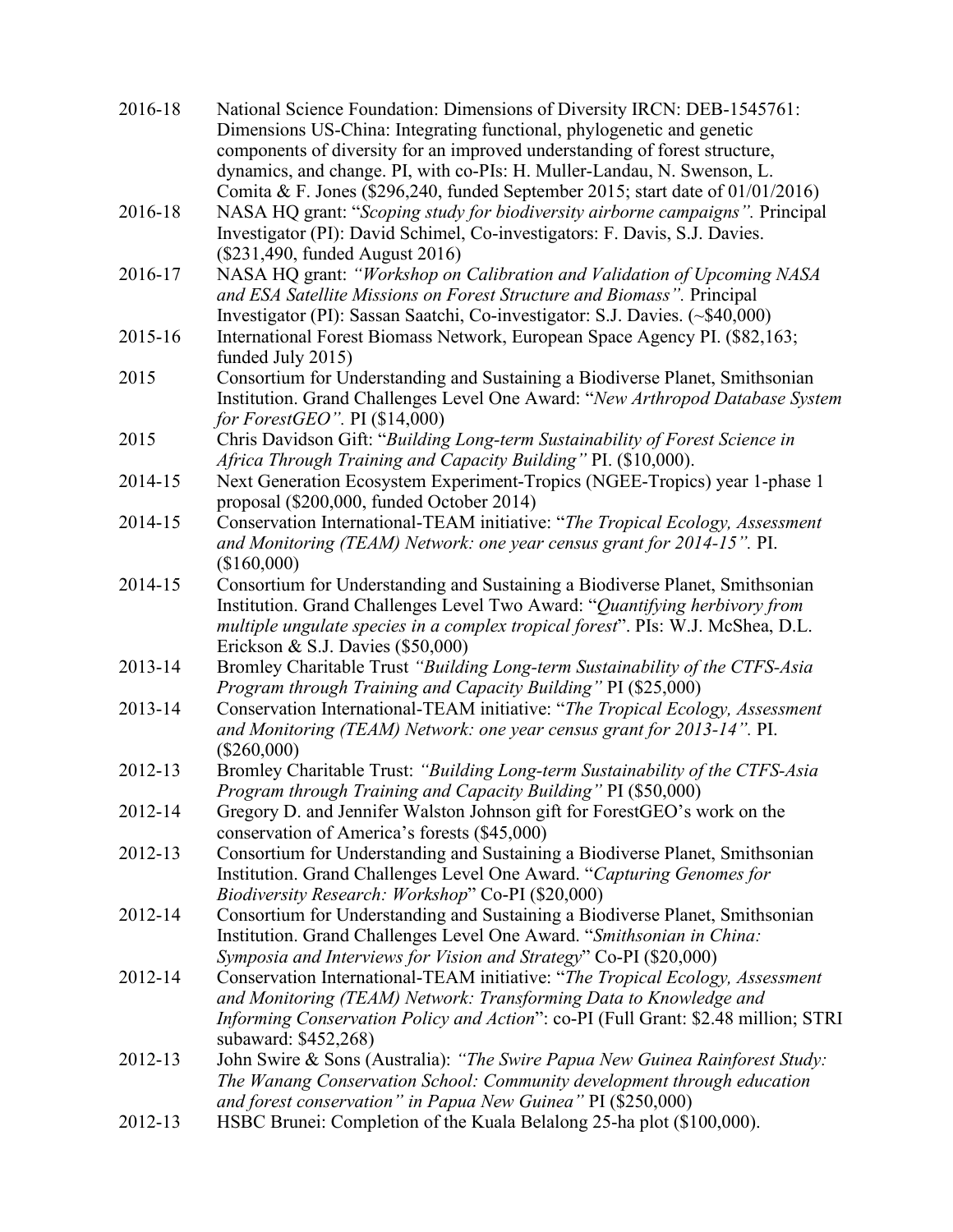| $2011 - 15$ | National Science Foundation: DEB-1046113. Dimensions of Diversity IRCN:<br>"Diversity and forest change: Characterizing functional, phylogenetic and |
|-------------|------------------------------------------------------------------------------------------------------------------------------------------------------|
|             | genetic contributions to diversity gradients and dynamics in tree communities"                                                                       |
|             | PI, with co-PIs: R. Condit, J. Kress, H. Muller-Landau, N. Swenson, L. Comita &                                                                      |
|             | F. Jones (\$631,640). Grant has partial matching funding through NSF-China.                                                                          |
| $2011 - 15$ | HSBC Hong Kong: Participated as external collaborator for HSBC-Hong Kong                                                                             |
|             | Foundation award of \$1 million to Hong Kong University for the development of a                                                                     |
|             | Hong Kong Global Forest Observatory site.                                                                                                            |
| 2011        | Bromley Charitable Trust: "Building Long-term Sustainability of the CTFS-Asia                                                                        |
|             | Program through Training and Capacity Building" PI (\$50,000)                                                                                        |
| 2010-22     | Smithsonian federal allocation to expansion of the Smithsonian Global Earth                                                                          |
|             | Observatory (CTFS) network. Ongoing annual federal allocation, co-PI with                                                                            |
|             | STRI Director (\$2,143,000)                                                                                                                          |
| 2010-11     | Encyclopedia of Life Rubenstein Fellowship to David Kenfack. "Development of                                                                         |
|             | EOL species pages for a diverse tropical African tree species" co-PI with David                                                                      |
|             | Kenfack & John Kress. (\$43,000)                                                                                                                     |
| 2010        | Bromley Charitable Trust "Building Long-term Sustainability of the CTFS-Asia                                                                         |
|             | Program through Training and Capacity Building" PI (\$50,000)                                                                                        |
| 2009-10     | Conservation International-TEAM initiative: "Vertebrate Monitoring in Tropical                                                                       |
|             | Rainforests" PI (\$377,299)                                                                                                                          |
| 2008-11     | John Swire & Sons (Australia): "Swire PNG Rainforest Study (SPRS)" to                                                                                |
|             | establish 50-ha plot in Papua New Guinea: PI (\$250,000)                                                                                             |
| 2007-11     | Hong Kong Shanghai Banking Corporation: "HSBC Climate Partnership:                                                                                   |
|             | Climate Change and Tropical Forests" co-PI with E. Bermingham (\$8,000,000)                                                                          |
| 2008-10     | HSBC Brunei: "Partnership for Monitoring Climate Change Impacts on the                                                                               |
|             | Forests of Brunei Darussalam between HSBC Bank, KBFSC-UBD & CTFS-                                                                                    |
| 2004-10     | <i>STRI</i> " PI (\$336,700)                                                                                                                         |
|             | Frank Levinson Family Foundation: "Global Forest Observatories" co-PI with I.<br>Rubinoff and E. Bermingham (\$5,000,000 with annual resubmission)   |
| 2006-10     | United Nations Development Program-Global Environment Facility:                                                                                      |
|             | "Conservation of Biological Diversity Through Improved Forest Planning and                                                                           |
|             | Management Procedures" co-PI with J. Vincent, Duke University, M. Potts,                                                                             |
|             | Berkeley, and P.S. Ashton & W. Bossert, Harvard. Research collaboration with                                                                         |
|             | Forest Research Institute of Malaysia (GEF \$2.261 million, ITTO \$558,000)                                                                          |
| 2003-5      | National Science Foundation: NSF-Biotic Surveys Program DEB-0315985:                                                                                 |
|             | "Botanical Diversity and Biogeography of Southern Thailand" PI with D.                                                                               |
|             | Middleton (\$220,000)                                                                                                                                |
| 2002        | National Geographic Society: "Botanical surveys of Peninsular Thailand" co-PI                                                                        |
|             | with D. Middleton (US\$20,000)                                                                                                                       |
| 2001-2      | United Nations Development Program-Global Environment Facility:                                                                                      |
|             | "Conservation of Biological Diversity through Sustainable Forest Management                                                                          |
|             | Practices in Malaysia". Planning Grant: Collaborative research project with the                                                                      |
|             | Forest Research Institute Malaysia, co-PI with P. Ashton, K.D. Singh & W.                                                                            |
|             | Bossert (US\$192,000).                                                                                                                               |
| 2001        | AVINA foundation: "The Panama Native Forest Conservation and Restoration                                                                             |
|             | <i>Project (PRORENA)</i> " co-PI with P. Ashton (US\$20,000).                                                                                        |
| 2000-2002   | National Science Foundation: NSF-LTREB: DEB-0075334 "Plot recensus in                                                                                |
|             | Tropical Forests of Asia, to Generate Data on Dynamics and Species                                                                                   |
|             | Demographies" co-PI with P. Ashton (US\$118,000).                                                                                                    |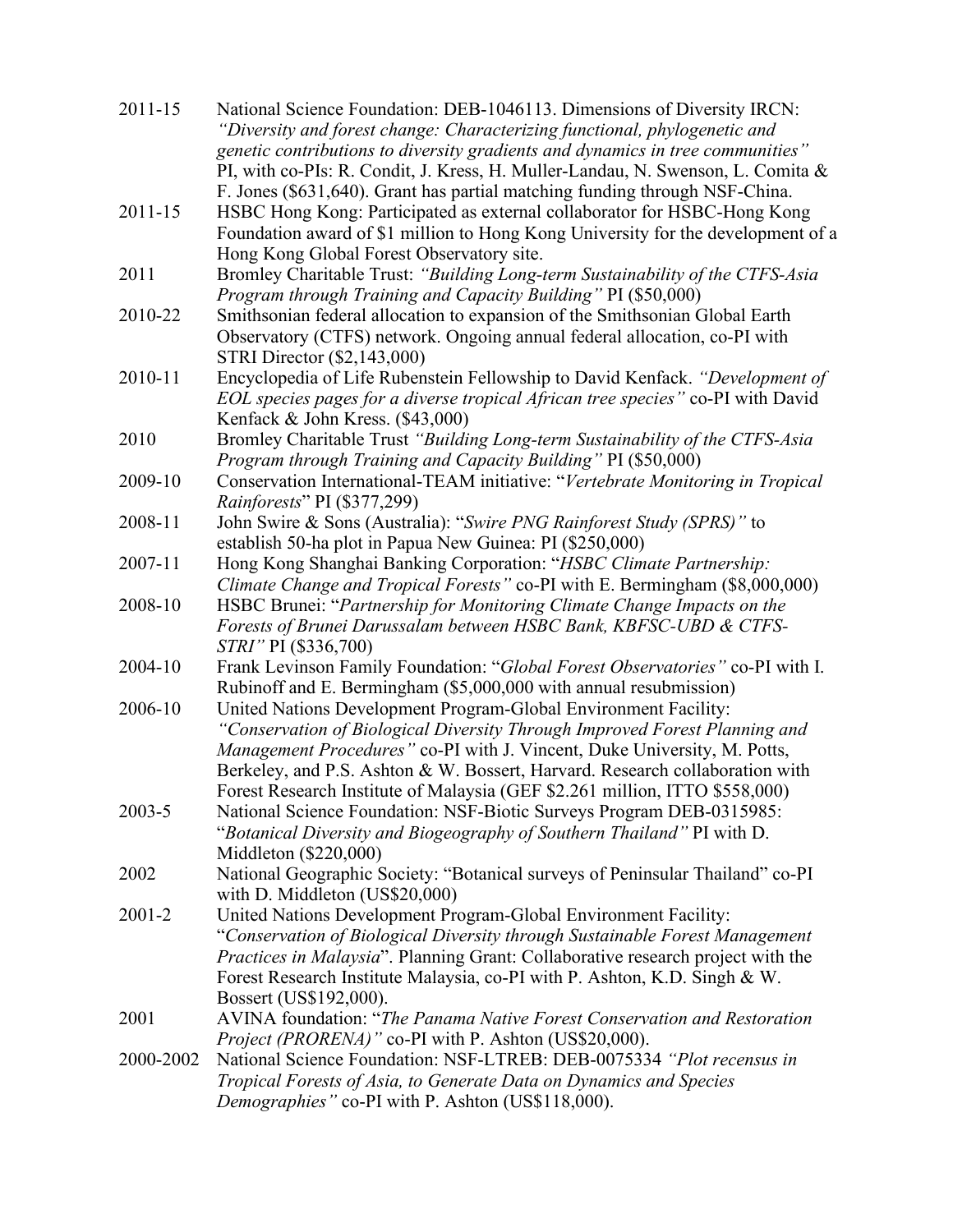- 1997-2000 Malaysian National Science Funding Intensification of Research in Priority Areas (IRPA): "*Rain forest succession in Sarawak: An integrated study of the factors controlling the regeneration and rehabilitation of degraded forests using landscape, community and species-level studies*" PI with I. Ipor (MYR\$394,000 = US\$100,000).
- 1996-1997 Fund-raising through ecotourism study tours in Malaysian Borneo (US\$70,000). Money used to establish fellowships for US and Malaysian student research in Malaysia, and to fund UNIMAS Biodiversity Field Course.
- 1996-1997 Mercer Post-Doctoral Fellow, Harvard University.
- 1995 Certificate of Distinction in Teaching, Harvard University.
- 1993-1994 Pre-doctoral Research Fellow, University of Brunei Darussalam.
- 1992 Deland Award for tree biology research, Harvard University (US\$5,000).
- 1991 Richmond grant for studies in biology, Harvard University (US\$4,000).<br>1990 Monsanto natural product discovery grant, with P.S. Ashton (US\$3,500)
- Monsanto natural product discovery grant, with P.S. Ashton (US\$3,500).
- 1987 Ilma Brewer Prize for Biology Honors, Sydney University.
- 1986 G.S. Caird Scholarship for Botany, Sydney University.

TEACHING AND STUDENT SUPERVISION:

- 2020-2022 Co-supervision of University of Notre Dame, Ph.D. students: Logan Monks (evolutionary ecology of SE Asian forests), Vanessa Rubio (tropical seedling ecology, Ecuador).
- 2015-2020 Co-supervision of University of Maryland, Ph.D. students: Krittika Petprakob (southern Thai forests), Natalia Umaña (forest functional trait variation).
- 2018- Annual guest lecturer. Senior ecology course. Asian School of the Environment, Nan Yang Technological University (on hold due to Covid-19).
- 2010-2022 Led organization and mentoring of annual ForestGEO Analytical Workshops funded by NSF, with co-funding from NNSF-China grant to Chinese Academy of Sciences and other international partners. These workshops have involved hundreds or early-career scientists from all countries in the ForestGEO network.
- 2016- Co-supervision of UNIMAS, Sarawak, Malaysia, Ph.D. student: Mohizah Mohamad (forest composition and dynamics).
- 1998-2015 Co-supervision of Harvard Ph.D. students: Thomas Powell (Amazon forest drought response, defended 2015), Swee Peck Quek (Ant evolution in *Macaranga* myrmecophytes, graduated 2004), Xiaobi Shirley Dong (Carbon flux in Asian tropical forests, graduated 2011), Janice Chan (Asian forests, graduated 2015).
- 2000-2009 Field supervision of Harvard undergraduate students in Asia: Alex Waters (2001), Beth Zotter (2000), Tzyy Yeh (2000), Oliver Soong (2004), Pien Huang (2005), Shirleen Soh (2005), Megan Bartlett (2008-9).
- 2007-9 Lecturer and co-organizer of the Arnold Arboretum-Harvard Summer School course *"Biodiversity of Borneo"* with Cam Webb.
- 2003-8 Lecturer and co-organizer of the annual CTFS 'International Field Biology Course' based at CTFS plots in South and Southeast Asia.
- 2005 Lecturer in Harvard freshman class Environmental Science and Public Policy: classes dealing with tropical forests, management and policy.
- 2002-3 Undergraduate supervisor (with P. Moorcroft) for Oliver Soong, for analysis of plot data using Ecosystem Demography model.
- 2002 Lecturer in Masters in International Development course PED 142: Development in Practice: Lessons from the Field. Kennedy School of Government, Harvard University. Subtopic: Environment and Sustainable Development.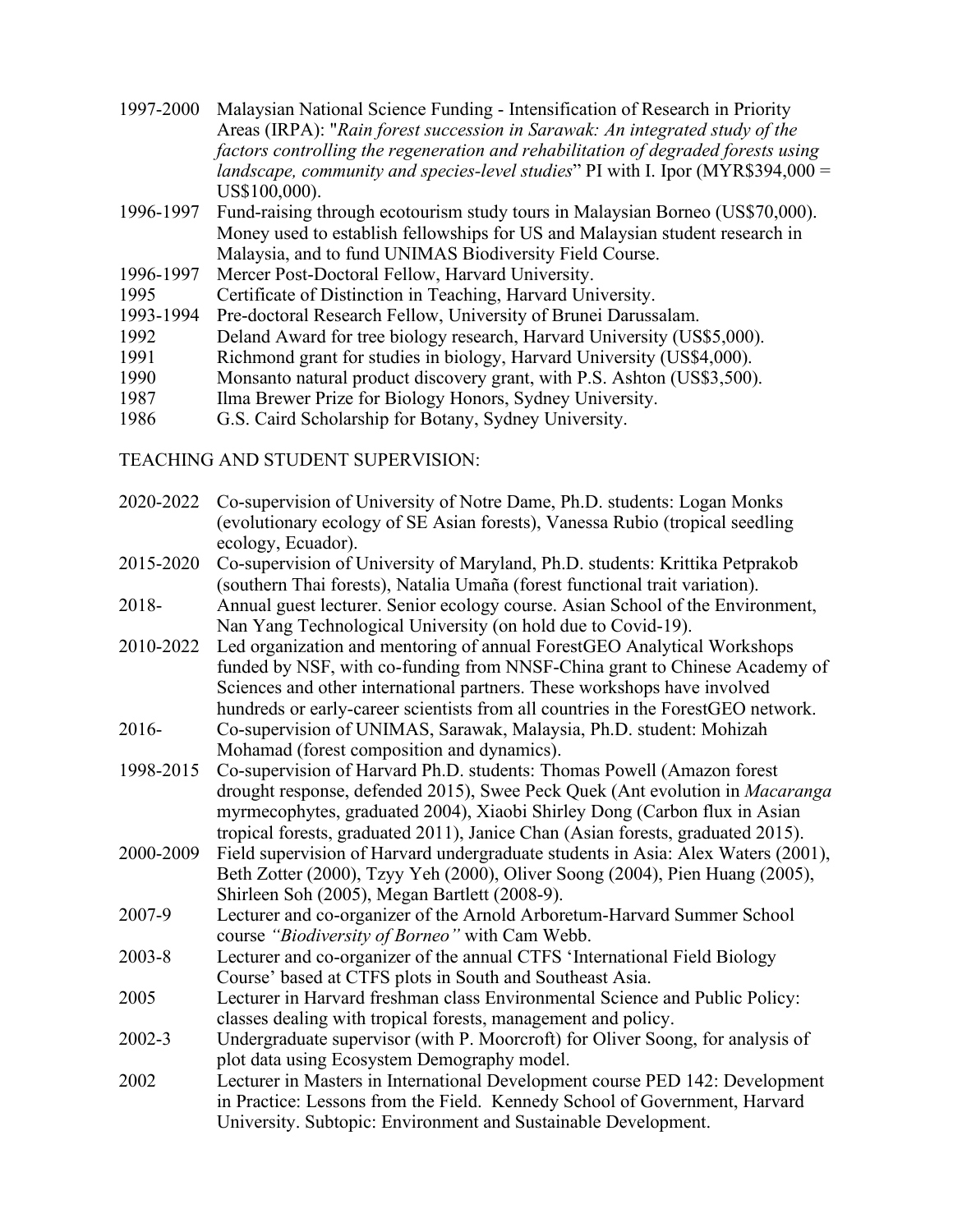- 2002 Field supervisor for Masters of Public Administration, Harvard University, students on study tour of Forestry Sector in Malaysia.
- 1997-2002 Graduate Advisor of seven UNIMAS M.Sc. students: Rashidah Hashim (Longterm succession in degraded ecosystems using field and GIS studies), Alexander Vincent (Exotic and native timber species' plantations in Sarawak), Layang Unam (Ecophysiology of soil nutrient use among pioneer tree species), Khairul Adha Rahim (Seedling regeneration in mangrove communities), Mohizah Mohamad (Floristic variation in early successional plant communities) and Hardy Semui (Competitive interactions in stands of pioneer tree species), Sylvester Tan (Comparative ecology of *Diospyros* species in Lambir).
- 2000-2001 Training Malaysian and Thai students in field botanical and ecological techniques.
- 1997-2000 Coordinated tropical field studies for Harvard graduate and undergraduate students in Southeast Asia.
- 1998 Organizer of UNIMAS Tropical Biodiversity Field Course, Lambir Hills National Park, Sarawak. Introduction to research in tropical field biology - international participation. Presenter on plant evolutionary biology.
- 1997-1998 Supervised several final year UNIMAS thesis projects in ecology.
- 1989-1995 Harvard University: Teaching Fellow positions in General Biology, Evolutionary Biology, Plant Systematics.
- 1993 University of Brunei: Occasional lecturer.
- 1988 Australasian College of Natural Therapies, Sydney, Australia. Lecturer.
- 1988 Center for Continuing Education, Sydney University. Teaching Assistant.

### FELLOWSHIP ADVISOR:

- 2016-17 Mentored Carolyn Sheffield from the Biodiversity Heritage Library at NMNH, in the Smithsonian's *"Emerging Leaders Development Program"* in a project on ForestGEO diversity.
- 2012 Irene Kopelman, Smithsonian Artist Research Fellow.

## POST-DOCTORAL FELLOWS:

- Current: José Medina: Forest-soil nutrient interactions in tropical forests. Daniel Zuleta: Tree mortality in tropical forests.
- 2017-2020 Matthew Luskin: vertebrate effects on forest regeneration in Asia.
- 2017-2019 Ervan Rutishauser: carbon dynamics in tropical forests.
- 2017-2019 Gabriel Arellano: Tree mortality in tropical forests.
- 2016-18 Graham Zemunik: soils and tropical forest function.
- 2010-2012 Erin Kurten: Seasonality effects on forest diversity and function in Southeast Asia.
- 2010-2011 Wang Xugao: Spatial patterns and community dynamics of temperate forest in Changbai Mountain, Northeast China.
- 2010 Aiba Shin-Ichiro: Floristics of Mt. Kinabalu, Sabah, Malaysia. Bullard Fellow, Harvard Forest.
- 2008-2009 Nathan Swenson: Community phylogenetics in Asian forests. NSF Postdoctoral Fellow.
- 2005-2007 Jennifer Baltzer: Ecophysiological correlates of latitudinal gradients in diversity. NSERC Postdoctoral Fellow, Canada.
- 2005-2007 Kenneth Feeley: Biomass dynamics in tropical forests.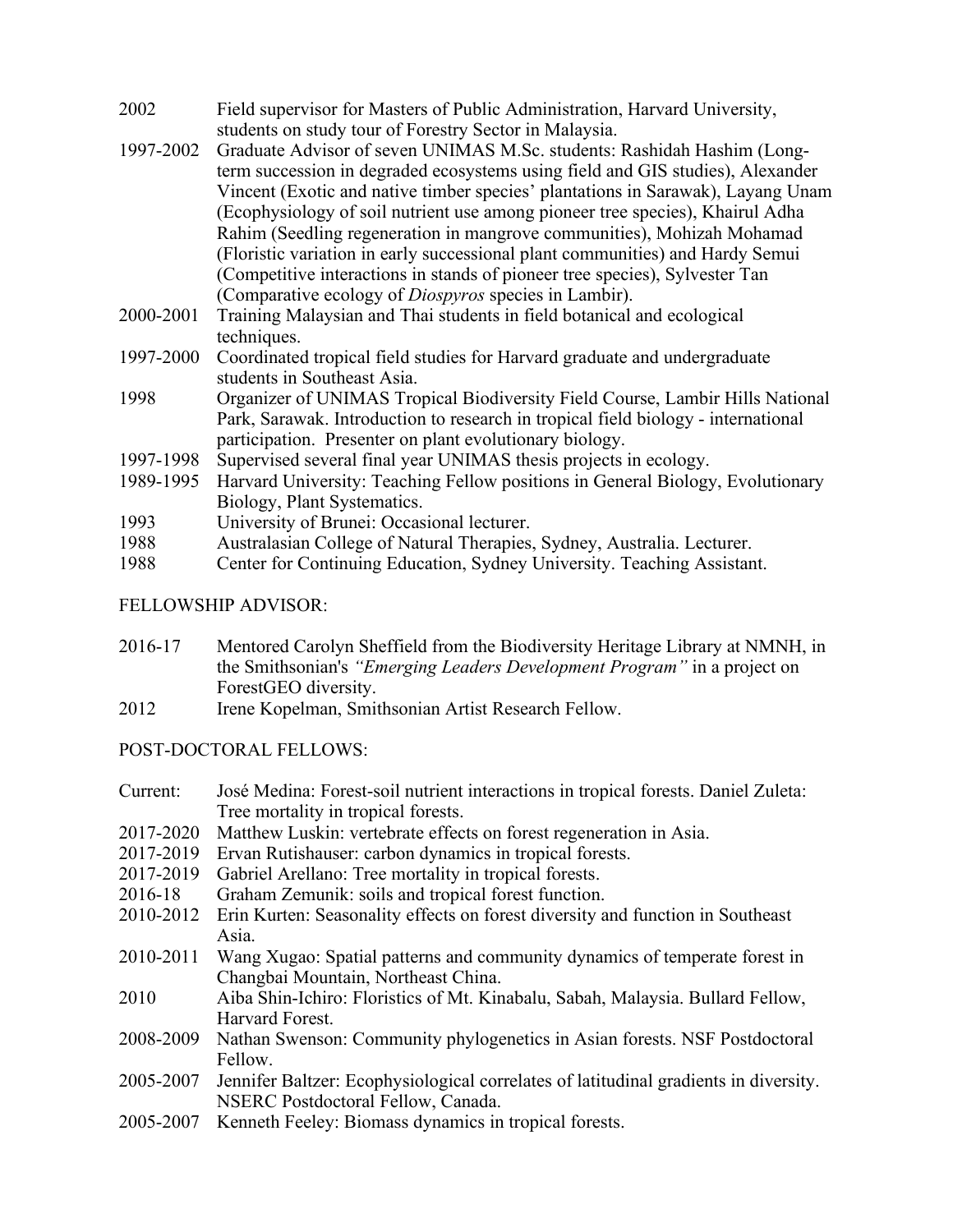- 2004-2006 Kyle Williams: Biogeography and diversity of Peninsular Thailand.
- 2003-2005 Sabrina Russo: Ecophysiology of soil specialist species in rain forests.
- 2003-2005 Dave King: Studies of tropical tree growth.
- 2001-2002 Matthew Potts: Harvard Center for International Development: Elucidating scale effects in sustainable forest management.

### PREDOCTORAL ADVISOR:

2010-15 External advisor for a Capstone Program at Bradley University, Illinois, that helps computer science undergraduates to address ecological problems. Several of these students have participated in software development projects for CTFS-ForestGEO.

### INTERNS:

- 2021-22 Emma Scott, re-design of the ForestGEO database portal and associated software (ongoing).
- 2018-2019 Cara Scalpone, data analysis for understanding climate-driven phenological patterns.
- 2017-2018 Caroline Kittle, collection of trait data from literature search.

## PROFESSIONAL ACTIVITIES:

| 2005-22    | Director of ForestGEO. Led the global expansion and increased scientific impact<br>of the network. The network has grown from 18 plots in 15 countries to 73 plots<br>in 28 countries. Since 2010, we have added over 42 plots, with expansion into<br>important new biomes (i.e., boreal, temperate, and savanna ecosystems), a<br>broadening of the scientific mission of the network, and greatly increased the<br>participation of research partners across the network. Oversee a staff of 12 people,<br>and current annual budget $\sim$ \$3.5 million. |
|------------|---------------------------------------------------------------------------------------------------------------------------------------------------------------------------------------------------------------------------------------------------------------------------------------------------------------------------------------------------------------------------------------------------------------------------------------------------------------------------------------------------------------------------------------------------------------|
| 2022       | Co-organizer: 58th Annual Meeting of the Association for Tropical Biology and<br>Conservation, Symposium: "Linking field-oriented ecology and ecologists with<br>land surface models and modelers" by Camille Piponiot, Alexander Shenkin,<br>Lara Kueppers, Alvaro Duque & Stuart Davies (in progress)                                                                                                                                                                                                                                                       |
| $2021 -$   | XPrize Rainforest: Appointed member of the judging panel in 2021. XPrize<br>Rainforest program is a \$10 M project to advance the use of technology in<br>tropical ecology and conservation. Reviewed applications by teams for the first<br>elimination round.                                                                                                                                                                                                                                                                                               |
| 2014-22    | Chief Scientist, Next Generation Ecosystem Experiment – Tropics, Department of<br>Energy supported program involving 5 National Labs, STRI and other partners.                                                                                                                                                                                                                                                                                                                                                                                                |
| $2021 - 2$ | ATFS: PI of Alliance for Tropical Forest Science (ATFS) including 11 tropical<br>forest research networks that manage 11,656 forest research plots in 56 countries.                                                                                                                                                                                                                                                                                                                                                                                           |
| $2021 - 2$ | GEO-TREES: co-investigator and steering committee member for the GEO-<br>TREES initiative, a community activity to the GEO Group on Earth Observations.                                                                                                                                                                                                                                                                                                                                                                                                       |
| 2005-22    | STRI Annual Fellowship committee: served in all years                                                                                                                                                                                                                                                                                                                                                                                                                                                                                                         |
| 2008-7     | STRI Scientific Liaison Committee: Conservation International TEAM<br>partnership.                                                                                                                                                                                                                                                                                                                                                                                                                                                                            |
| 2018       | Co-Organizer: 55th Annual Meeting of the Association for Tropical Biology and<br>Conservation, Symposium: "Changing environments & changing forests: spatial                                                                                                                                                                                                                                                                                                                                                                                                  |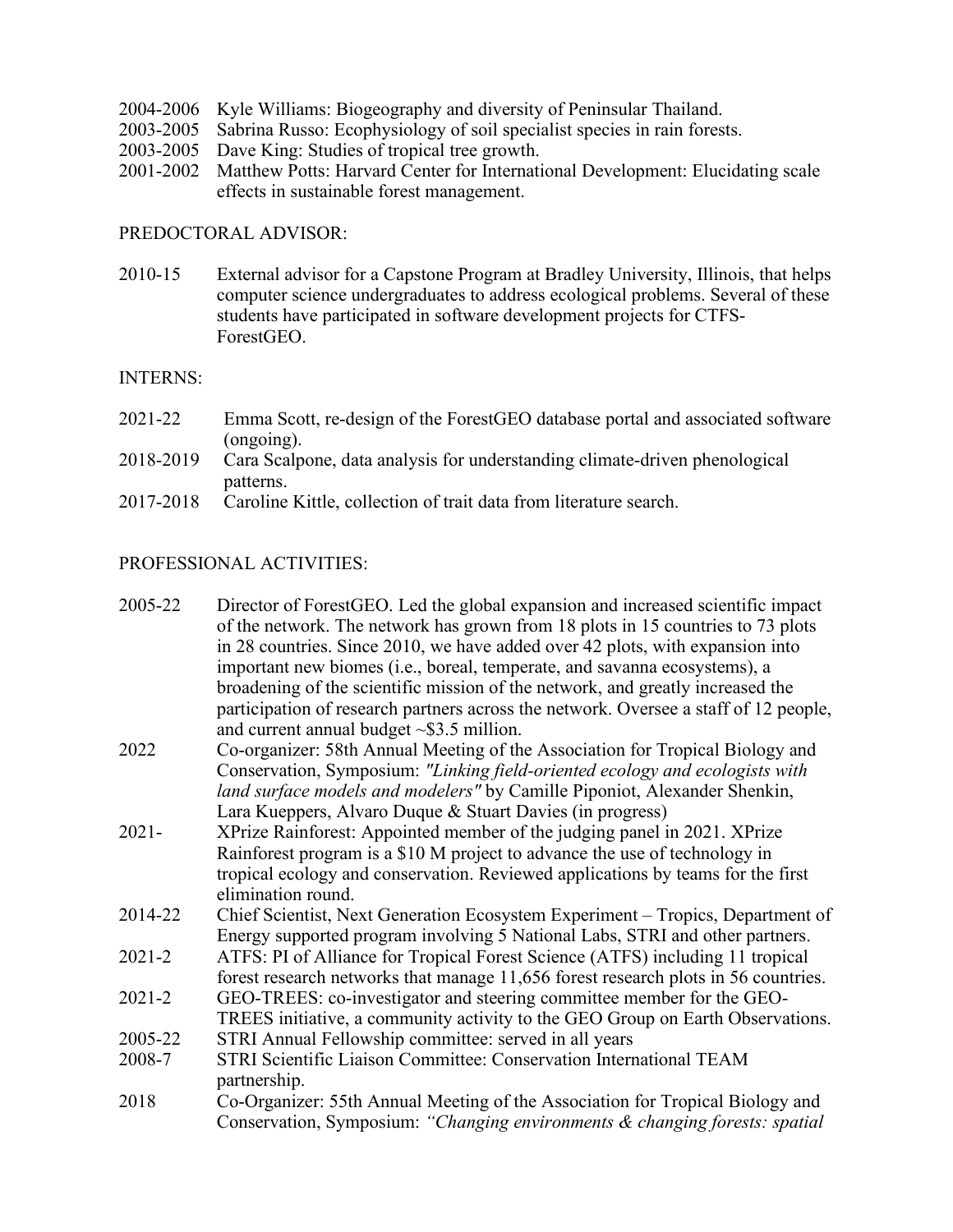|         | and temporal variation in the dynamics of Southeast Asian forests" by Sabrina                                                                                                                                                                                                                                                                                                |
|---------|------------------------------------------------------------------------------------------------------------------------------------------------------------------------------------------------------------------------------------------------------------------------------------------------------------------------------------------------------------------------------|
|         | Russo & Stuart Davies                                                                                                                                                                                                                                                                                                                                                        |
| 2018    | Search Committee: Executive Director, Association for Tropical Biology and<br>Conservation.                                                                                                                                                                                                                                                                                  |
| 2018    | Served on the search committee for a new Senior level Faculty member for the<br>Asian School of the Environment (ASE) at Nan Yang Technological University in<br>Singapore. I also provided input to the search committee for three junior Faculty<br>members at ASE (two hired). I also served on search committee for Program<br>Coordinator for ASE-ForestGEO/SI program. |
| 2017    | Co-Organizer: 54th Annual Meeting of the Association for Tropical Biology and<br>Conservation, Symposium: "Exploring the fate of tropical forests under drier<br>climates: linking mechanisms to models" by Thomas Powell, Bradley<br>Christoffersen & Stuart Davies                                                                                                         |
| 2016-18 | Search Committees: Asian School of the Environment, NTU. Senior faculty<br>search committee.                                                                                                                                                                                                                                                                                 |
| 2016-18 | Search Committees: Smithsonian Tropical Research Institute, Staff Scientists in<br><b>Forest Science</b>                                                                                                                                                                                                                                                                     |
| 2015    | Organizer: 100th Annual meeting of the Ecological Society of America.<br>Organized Oral Session, "Functional, Phylogenetic and Genetic Dimensions of<br><b>Forest Diversity and Change."</b>                                                                                                                                                                                 |
| 2015-18 | Program counterpart for developing partnership between Nan Yang Technological<br>University and the Smithsonian Institution. MOU signed in 2015.                                                                                                                                                                                                                             |
| 2015    | I nominated Professor Stephen Hubbell, UCLA and STRI, and cofounder of the<br>Center for Tropical Forest Science, for the Lifetime Scientific Achievement<br>Award at the International Union of Forest Research Organizations (IUFRO).<br>Awarded.                                                                                                                          |
| 2014    | PRIZE: Secretary's Research Prize for book: "The Ecology and Conservation of<br>Seasonally Dry Forests in Asia". Shared with W. McShea.                                                                                                                                                                                                                                      |
| 2006-22 | Steering committee member of the BDFFP project, INPA, Manaus, Brazil                                                                                                                                                                                                                                                                                                         |
| 2007-18 | Steering committee of Yale-STRI partnership in Environmental Leadership and<br>Training Initiative (ELTI)                                                                                                                                                                                                                                                                    |
| 2007-22 | Editorial board of the journal "Ecological Research" for the Japanese Ecological<br>Society                                                                                                                                                                                                                                                                                  |
| 2015    | Session Lead. Organized Oral Session, Ecological Society of America.<br>"Functional, Phylogenetic and Genetic Dimensions of Forest Diversity and<br>Change."                                                                                                                                                                                                                 |
| 2014-18 | Canadian Changing Cold Regions Network - member of the network                                                                                                                                                                                                                                                                                                               |
| 2013    | Smithsonian Institution. Marine Global Earth Observatory. Director Search<br>Committee.                                                                                                                                                                                                                                                                                      |
| 2012    | Promotion committees: Professor, etc.                                                                                                                                                                                                                                                                                                                                        |
| 2011    | Organizer: First International workshop of the CTFS-ForestGEO network in<br>partnership with the Chinese CForBio program in Changbai, China, under NSF<br>grant DEB-1046113. Dimensions of Diversity IRCN: "Diversity and forest<br>change: Characterizing functional, phylogenetic and genetic contributions to<br>diversity gradients and dynamics in tree communities     |
| 2010    | Co-organizer Harvard University, Department of Organismic and Evolutionary<br>Biology and the Arnold Arboretum. 6 <sup>th</sup> Annual Plant Biology Initiative<br>Symposium: Trees and the Global Environment (with M. Holbrook). Cambridge,<br>MA.                                                                                                                         |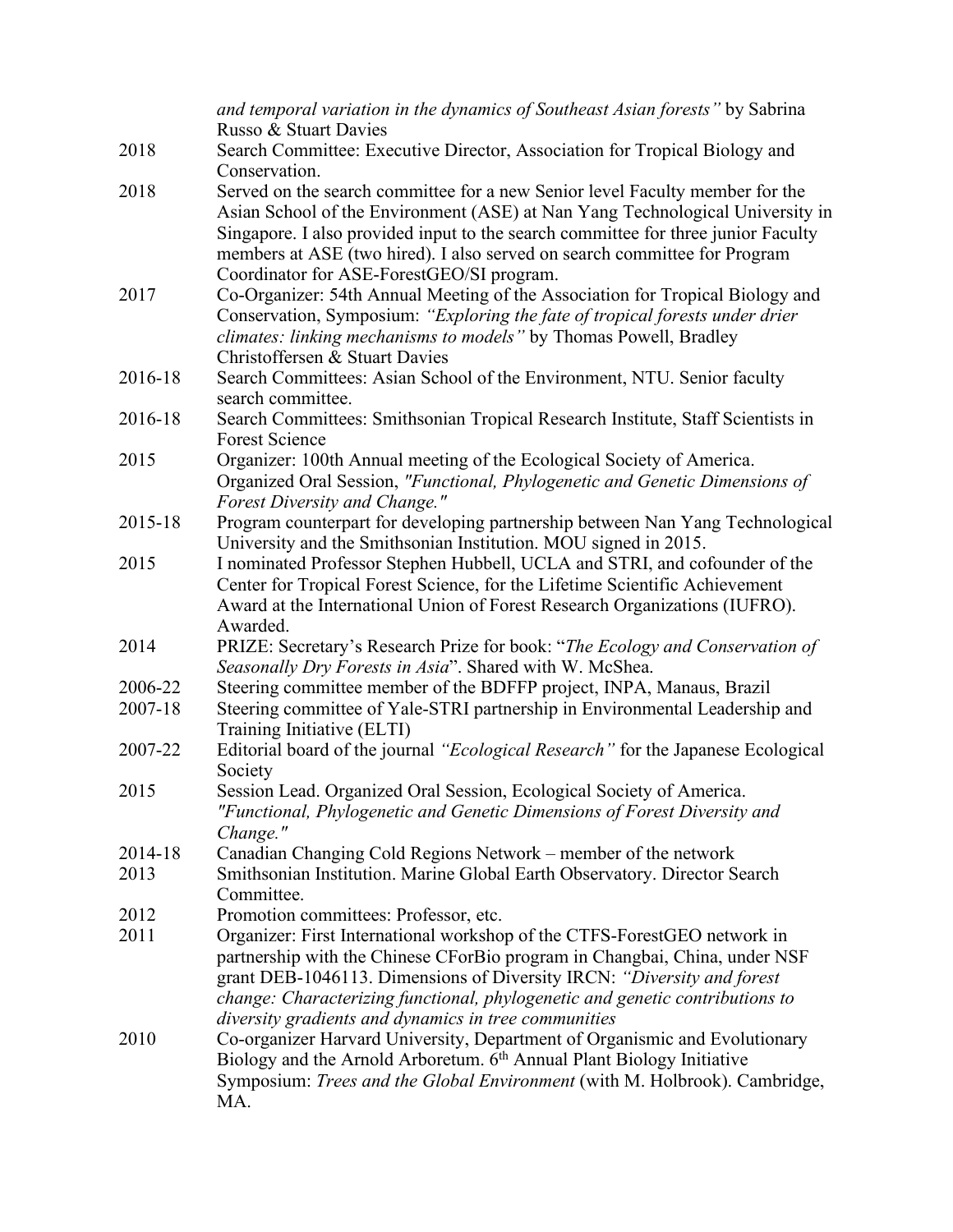| 2009      | Research Fellowship for Foreign Specialist, Forestry and Forest Products<br>Research Institute, Japan. 1-10 December 2009. Lecture series.                                                                           |
|-----------|----------------------------------------------------------------------------------------------------------------------------------------------------------------------------------------------------------------------|
| 2009      | Co-organizer of Ecological Society of America Special Oral Session: Ecological<br>Insights from Long-term Research Plots in Tropical and Temperate Forests (with<br>A. Wolf and R. Condit). Albuquerque, New Mexico. |
| 2009      | University of Queensland: external PhD thesis evaluation.                                                                                                                                                            |
| 2008      | Co-organizer of Conference in Dry Forests in Tropical Asia (with W. McShea, N.                                                                                                                                       |
|           | Bhumpakphan and A. Pattanavibool). As part of the 2008 FORTROP meeting in<br>Bangkok, Thailand.                                                                                                                      |
| 2008      | Consultant, Long-term strategic planning exercise for the University of Brunei's                                                                                                                                     |
|           | Kuala Belalong Field Studies Center.                                                                                                                                                                                 |
| 2001-07   | Steering Committee member for International Center for Tropical Ecology,<br>University of Missouri, St. Louis.                                                                                                       |
| 2005-18   | STRI research grants review committee.                                                                                                                                                                               |
| 2002-17   | CTFS research grants review committee.                                                                                                                                                                               |
| 2002-18   | Proposal review for NSF, including numerous Panel service.                                                                                                                                                           |
| 1995-2018 | Manuscript review for numerous journals, symposia and edited books.                                                                                                                                                  |
| 1990-2002 | Member: Association for Tropical Biology, American Society of Plant                                                                                                                                                  |
|           | Taxonomists, American Association for the Advancement of Science, Botanical                                                                                                                                          |
|           | Society of America, and Ecological Society of America.                                                                                                                                                               |
| 1996      | Consultant for analysis of long-term ecological research data from Sinharaja<br>Forest Reserve, Sri Lanka.                                                                                                           |
| 1994      | Brunei Darussalam. Consultant. Meragang Beach Park Floristic Survey and<br>Environmental Management Recommendations.                                                                                                 |
| 1992      | Brunei Darussalam. Consultant. Establishment of teaching and research plots for<br>Biology in four tropical forests: 4 one-hectare plots, ca. 800 tree species, ca. 8000                                             |
| 1990-1991 | trees.                                                                                                                                                                                                               |
|           | Harvard University: Graduate student representative to the committee on graduate<br>studies, Department of Organismic and Evolutionary Biology.                                                                      |
|           | SELECTED CONFERENCE PRESENTATIONS AND INVITED TALKS:                                                                                                                                                                 |

| 2021 | Invited Lecture: XPrize Rainforest Prize."ForestGEO: A Global Platform for |
|------|----------------------------------------------------------------------------|
|      | <i>Forest Science &amp; Training"</i> July 2021.                           |

- 2021 *"Soils and the diversity & dynamics of tropical forests – developing benchmarks for a nutrient-enabled FATES"*. with José Medina. NGEE-Tropics Annual Meeting, June 2021.
- 2020 Invited online presentation of the ForestGEO program to NEON leadership, August 2020 *"Landscape-scale controls over tropical forest gap dynamics elucidated using*
- "Landscape-scale controls over tropical forest gap dynamics elucidated using *repeat drone photogrammetry".* Cushman, K.C., H. Muller-Landau, J. Chambers, S.J. Davies & M. Detto (presenter). AGU Fall Meeting 2020: B127-07.
- 2020 Public Lecture: Crookwell Public Library, NSW, Australia, February 2020.
- 2020 *"Parameterizing tropical forest diversity: integrating a terrestrial biosphere model with remotely sensed trait measurements."* AGU Fall Meeting 2020. E. Ordway (presenter), G. Asner, S.J. Davies, S.L. Lewis, R. Nilus, L. Qie, O.L. Phillips. B041-05
- 2019 Invited Lecture: *"Understanding Tropical Forest Dynamics through a Global Network of Ecological Observatories - ForestGEO".* In a Symposium on *"Tropical ecology and conservation: Long Term Projects to Address Global Environmental Challenges"* Boston University, Boston, MA, October 2019.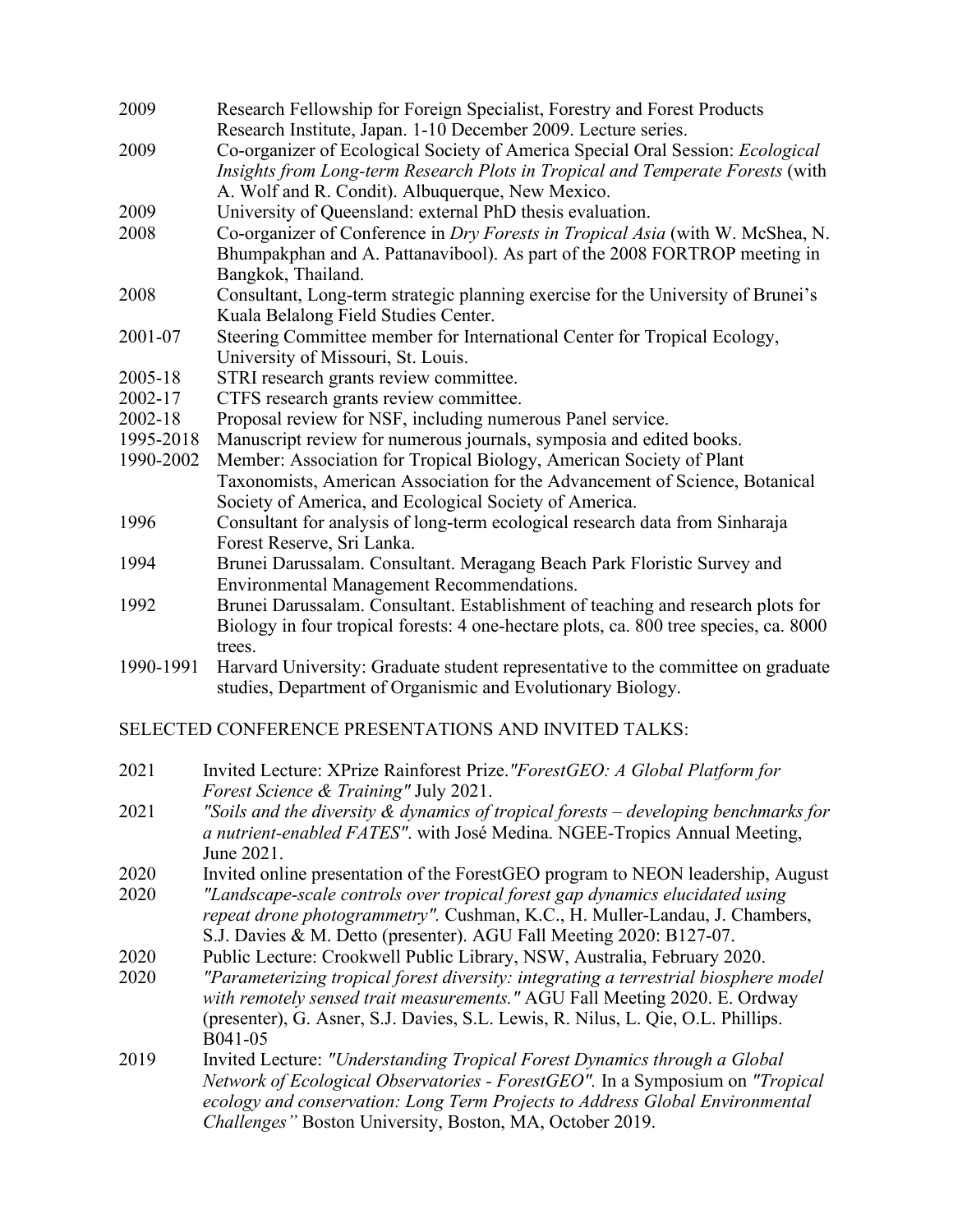| 2019 | Invited Keynote Address: "Long-term research on biodiversity and ecosystem           |
|------|--------------------------------------------------------------------------------------|
|      | function in tropical forests" Thailand International Conference on Biodiversity,     |
|      | Bangkok, Thailand, May 2019.                                                         |
| 2019 | NASA-Jet Propulsion Laboratory visit to STRI in Panama, September 2019.              |
| 2019 | Department of Energy NGEE-Tropics Phase 2 Proposal defense talks, October            |
|      | 2019.                                                                                |
| 2019 | ForestGEO Internal Smithsonian Advisory Board meeting, May 2019.                     |
| 2019 | J. Craig Venter Institute and Asian School of the Environment, NTU, Singapore,       |
|      | workshop on genomics and biodiversity, January 2019.                                 |
| 2018 | Invited Departmental Seminar. Asian School of the Environment, Nan Yang              |
|      | Technological University (October 2018)                                              |
| 2018 | NGEE-Tropics Annual Virtual Meeting (2 talks)                                        |
|      |                                                                                      |
| 2018 | "Biodiversity and change: Comparative dynamics of southeast Asian forests."          |
|      | Association for Tropical Biology and Conservation Annual Meeting, with Sabrina       |
|      | Russo, June 2018.                                                                    |
| 2018 | Smithsonian Regents, Washington DC, April 2018.                                      |
| 2018 | Smithsonian Chicago Initiative, presentation on ForestGEO for fund raising trip led  |
|      | by Secretary Skorton, April 2018.                                                    |
| 2018 | Department of Energy NGEE-Tropics Annual Virtual Meeting 2 talks, February           |
|      | 2018.                                                                                |
| 2018 | Department of Energy Annual PI Meeting, May 2018.                                    |
| 2018 | ForestGEO External Advisory Board meeting, April 2018.                               |
| 2018 | Asian School of the Environment, NTU, Singapore, workshop on above- and              |
|      | below-ground processes, March 2018.                                                  |
| 2017 | Invited Departmental Seminar. CIRAD & CNRS Research Institute, Paracou,              |
|      | French Guiana (May 2017)                                                             |
| 2017 | Invited Departmental Seminar. Alabama A&M University (September 2017)                |
| 2017 | Smithsonian National Board, Panama (January 2017)                                    |
| 2017 | Department of Energy (March 2017)                                                    |
| 2016 | Invited Departmental Seminar. Departmental Seminar. University of Maryland           |
| 2016 | Invited talk. 7° Simposio Nacional Forestal, Colombia. "Using a global forest        |
|      | observing system to track the changing structure and composition of tropical         |
|      | forests" (October 2016)                                                              |
| 2016 | NSF Dimensions of Biodiversity Program Principal Investigators meeting.              |
| 2016 | "The 4th Mission – The need for a global plot based biomass reference." Global       |
|      | Forest Observation Initiative (GFOI) in The Hague, NL. Dmitry Schepaschenko          |
|      | (presenter), J. Chave, S.J. Davies, R. Dubayah, T. LeToan, S. Lewis, O. Phillips, S. |
|      | Quegan, S. Saatchi, K. Scipal. October 2016.                                         |
| 2015 | Networking for the Sustainable Future of the Tropics. Japanese Association for       |
|      | Tropical Ecology symposium, Kyoto, Japan (2015)                                      |
| 2015 | American Geophysical Union: "Changing Structure & Composition of Tropical            |
|      | Forests"                                                                             |
| 2015 | Los Alamos National Labs.                                                            |
| 2015 |                                                                                      |
|      | European Space Agency.                                                               |
| 2015 | Forest Research Institute of Malaysia. Symposium. "30 years of Partnership:          |
|      | Recent results from a global forest observing system"                                |
| 2013 | Critical Challenges and Opportunities for Tropical Forest Science, Prince's          |
|      | Charities' International Sustainability Unit at the Royal Society, London (2013)     |

2014 Kasetsart University, Thailand. Conference on Long-term Forest Science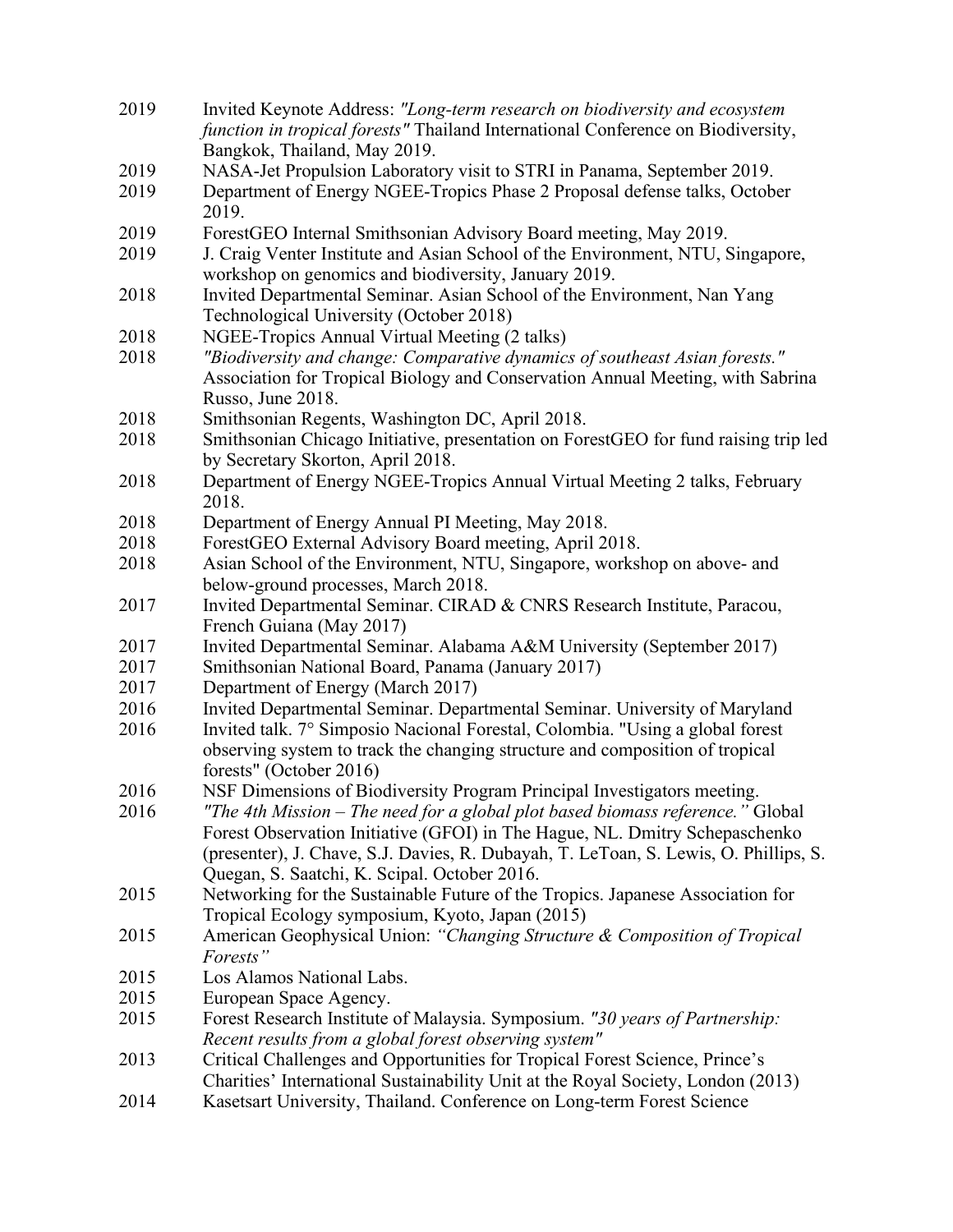| 2014    | Kansas City Public Library "Why Healthy Forests Matter: Current status and              |
|---------|-----------------------------------------------------------------------------------------|
|         | future of the world's forests" (2014)                                                   |
| 2013    | Invited talk. AAAS Annual Meeting. Symposium: Networks of Discovery:                    |
|         | Delivering Unsurpassed Insight into Changing Global Ecosystems. "Seeing the             |
|         | Forest for the Trees: ForestGEO Is Revolutionizing Understanding of Forests"            |
| 2011    | Plum Creek Distinguished Lecturer Series, Invited Speaker, University of Montana.       |
| 2011-17 | Numerous talks on CTFS-ForestGEO and tropical forest research                           |
| 2011    | Talk to the Smithsonian National Board. Seven invited talks incl. keynote address at    |
|         | ILTER meeting in Hokkaido, Japan.                                                       |
| 2010    | Talks on CTFS and tropical forest research (12 public or invited talks), incl. talks at |
|         | the Smithsonian Natural History Museum, the National Museums of Kenya, and              |
|         | Nairobi University, Kenya.                                                              |
| 2009    | Talks on CTFS and tropical forest research (2009: >15 public or invited talks), incl.   |
|         | opening presentation in the Special Session at the ESA meeting in Albuquerque.          |
| 2008    | Talks on CTFS and tropical forest research (2008: >10 public or invited talks)          |
| 2007    | Talks on CTFS and tropical forests (2007: 22 public or invited talks)                   |
| 2006    | Invited keynote address: A global program of long-term tropical forest research:        |
|         | Spatial and temporal scale in forest plot studies Forest Research Institute of          |
|         | Malaysia.                                                                               |
| 2006    | Talk: Diversification of the Crematogaster-Macaranga symbiosis in Southeast Asia:       |
|         | geography and rain forest history, Association for Tropical Biology, Kunming,           |
|         | China.                                                                                  |
| 2005    | Invited keynote address: Forests of Tropical Asia: Long-term changes in diversity       |
|         | and dynamics. Singapore Institute of Biology annual meeting.                            |
| 2003-6  | Talks describing and promoting the CTFS program: INPA, Manaus, Brazil (2006),           |
|         | National University of Colombia, Medellin, Colombia (2006), National Institute of       |
|         | Education, Singapore (2005), Chinese Institute of Sciences, Beijing, China (2004),      |
|         | University of the Philippines, both Diliman and Los Banos campuses, Philippines         |
|         | (2003), Arnold Arboretum, Harvard University, USA (2004), Kasetsart and                 |
|         | Thammasat Universities, Bangkok, Thailand (2004), National Institute of                 |
|         | Education, Singapore (2004), National Institute of Environmental Sciences,              |
|         | Tsukuba, Japan (2004), Forest Research Institute of Malaysia, Kepong, Malaysia          |
|         | (2003), Lambir Hills National Park, Sarawak, Malaysia (2004).                           |
| 2003    | Talk: Ecological and evolutionary diversification in Macaranga (Euphorbiaceae).         |
|         | Annual Meeting of the Association for Tropical Biology & Conservation,                  |
|         | Aberdeen, 7 July 2003.                                                                  |
| 2003    | Talk: The Natural History of Seven Tropical Forests in Asia. Smithsonian                |
|         | Botanical Symposium - Botanical Frontiers in Southeast Asia. 29 March 2003,             |
|         | Washington DC. USA.                                                                     |
| 2002    | Talk: Floristic patterns in wet seasonal evergreen forest at Khao Chong,                |
|         | Peninsular Thailand. Flora of Thailand Meeting. November, 2002, Bangkok,                |
|         | Thailand.                                                                               |
| 2001    | Invited Talk: Life History Evolution in a Clade of Tropical Pioneer Trees.              |
|         | Department of Organismic and Evolutionary Biology, Harvard University. 17               |
|         | December 2001.                                                                          |
| 2001    | Invited Talk: Origin and Maintenance of Diversity in Tropical Asian Forests.            |
|         | University of Missouri, St. Louis. 8 October 2001.                                      |
| 2001    | Talk: Early stages of rain forest regeneration after logging and shifting agriculture   |
|         | in Sarawak, Malaysia. Annual meeting Association for Tropical Biology.                  |
|         | Bangalore, India.                                                                       |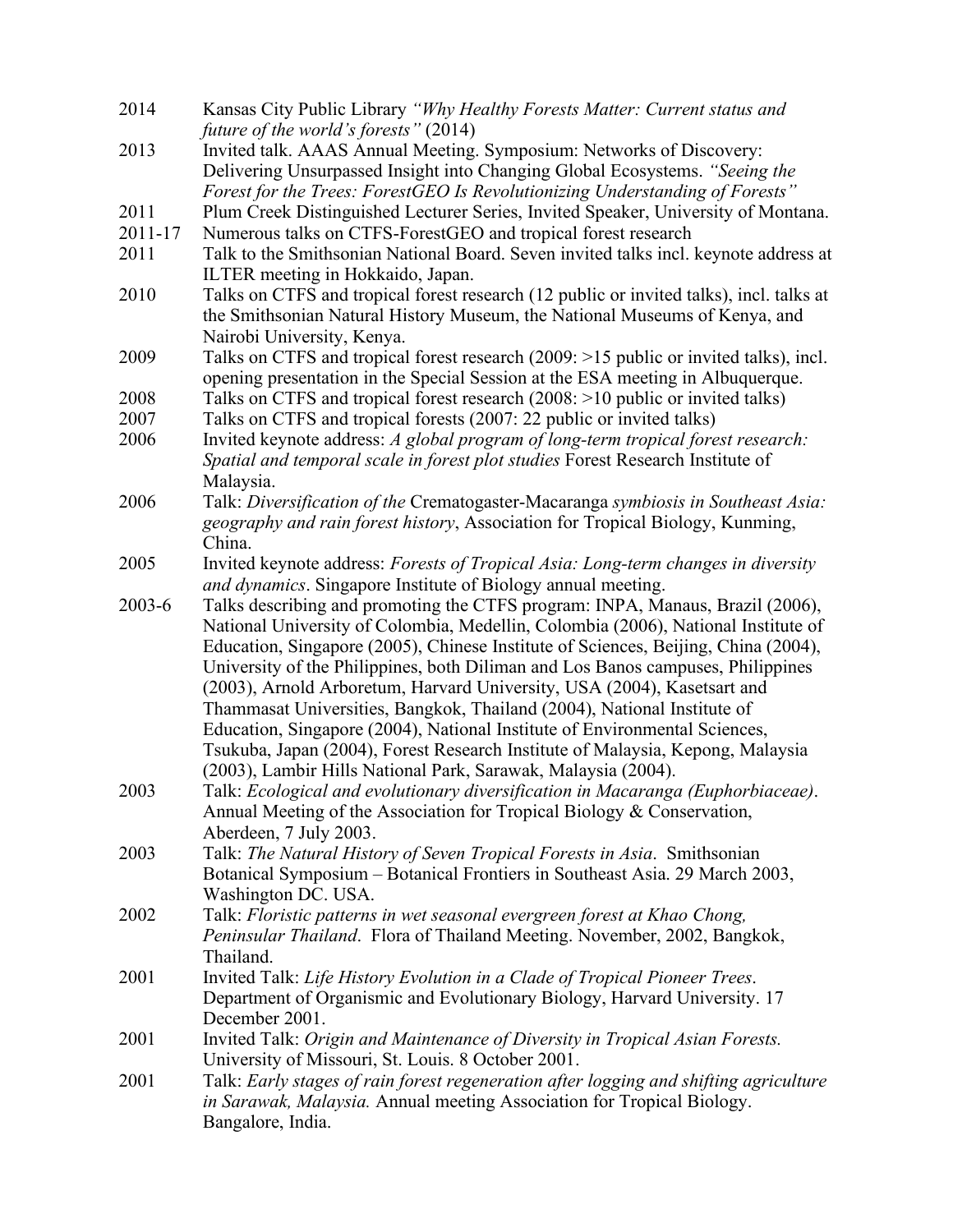| 2001 | Invited Talk: Origin and maintenance of diversity in Southeast Asian tropical rain                                                                  |
|------|-----------------------------------------------------------------------------------------------------------------------------------------------------|
|      | forests. Department of Organismic and Evolutionary Biology, Harvard University.<br>2 May 2001.                                                      |
| 2000 | Invited Talk: The natural history, phylogeny and biogeography of Macaranga in<br>Southeast Asia. Smithsonian Tropical Research Institution, Panama. |
| 1998 | Talk: Dynamics of Macaranga populations in Lambir Hills National Park, Sarawak,                                                                     |
|      | Malaysia. Center for Tropical Forest Science, Smithsonian Tropical Research                                                                         |
|      | Institution, Washington DC. Meeting on the Long-Term Ecological plots.                                                                              |
| 1998 | Talk: Biogeography and evolution of Macaranga (Euphorbiaceae) in Malesia.                                                                           |
|      | Fourth International Flora Malesiana Symposium, Kuala Lumpur Malaysia.                                                                              |
| 1998 | Talk: Smoke-haze from the Asian Tropical Forest Fires: Effects on plants and                                                                        |
|      | forests. National University of Singapore. Workshop: Southeast Asian Land/Forest                                                                    |
|      | Fires: Science and Policy.                                                                                                                          |
| 1998 | Invited Talk: Ecology and Evolution of Macaranga (Euphorbiaceae). Smithsonian                                                                       |
|      | Tropical Research Institution, Panama.                                                                                                              |
| 1997 | Talk: Life-history evolution in early successional trees of Macaranga                                                                               |
|      | (Euphorbiaceae) in north-west Borneo. American Society of Plant Taxonomists,                                                                        |
|      | Annual meeting, Montreal, Canada.                                                                                                                   |
| 1997 | Invited Keynote Address: Tropical Ecosystems: Environmental Impacts. Workshop                                                                       |
|      | on 'Environmental Issues and Regional Needs' jointly organized by Ministry of                                                                       |
|      | Education, Malaysia, BIOTROP and Universiti Malaysia Sarawak.                                                                                       |
| 1995 | Talk: Life-history diversity of pioneer trees in Borneo: growth, demography and                                                                     |
|      | ecophysiology. Ecological Society of America 80th annual meeting, Utah, USA.                                                                        |
| 1995 | Talk: Phylogeny and ecology: a comparative study of pioneer species of Macaranga                                                                    |
|      | (Euphorbiaceae) in north-west Borneo. Third International Flora Malesiana                                                                           |
|      | Symposium. Kew, England.                                                                                                                            |
| 1994 | Talk: Pioneer trees of the genus Macaranga (Euphorbiaceae) in Lambir Hills                                                                          |
|      | National Park. Conference on Long-Term Ecological Research at Lambir Hills                                                                          |

WORKSHOPS:

National Park, Sarawak, Malaysia.

| 2021 | Participant: Department of Energy, Earth System Science, Principal Investigators     |
|------|--------------------------------------------------------------------------------------|
|      | meeting, August 2021 (virtual meeting).                                              |
| 2020 | Organizer: 19th International analytical workshop of the ForestGEO network.          |
|      | Workshop was planned and logistics were all arranged for the annual workshop to      |
|      | be held in July in Utah in association with Southern Utah University. Workshop       |
|      | cancelled due to COVID-19 pandemic.                                                  |
| 2020 | Participant: Department of Energy, Earth System Science, Principal Investigators     |
|      | meeting, Potomac, MD, May 2020 (virtual participation).                              |
| 2020 | Participant: European Space Agency, Forest Observatory System, meeting. London,      |
|      | UK, October 2019 (in person).                                                        |
| 2019 | Organizer: 18th International analytical workshop of the ForestGEO network.          |
|      | Workshop involved ca. 60 participants from 20 countries for two weeks. Workshop      |
|      | resulted in the initiation or completion of over 50 research projects. Singapore, 22 |
|      | June - 6 July 2019                                                                   |
| 2019 | Participant: Workshop for defense of NGEE-Tropics Phase 2 proposal, Puerto Rico,     |
|      | October 2019 (in person).                                                            |
| 2019 | Participant: National Geographic, Global Rainforest Convening, Washington, DC.       |
|      | 30 September - 2 October 2019 (in person)                                            |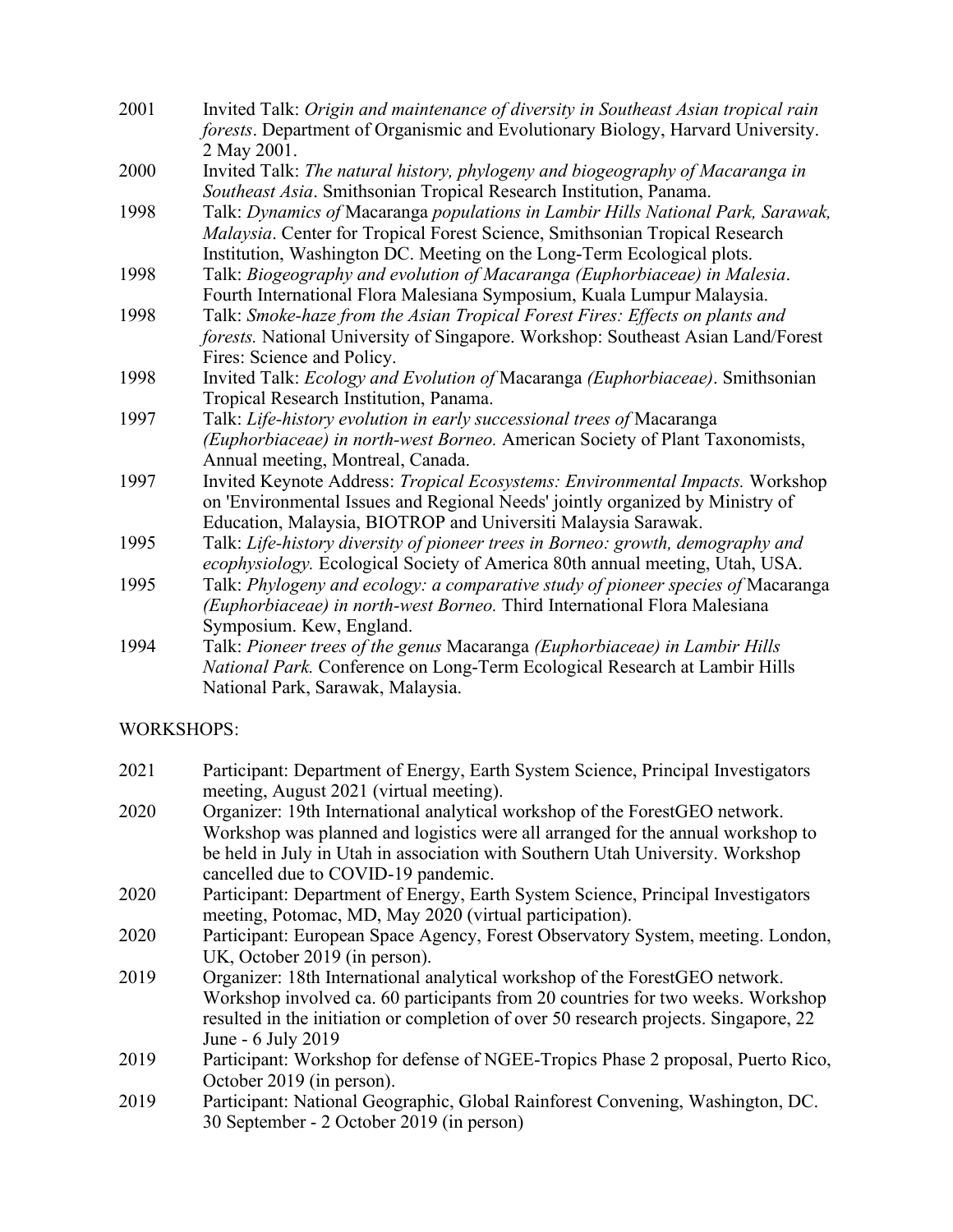- 2019 Participant: Department of Energy, Earth System Science, Principal Investigators meeting, Potomac, MD, 1-3 May 2019.
- 2019 Participant: J. Craig Venter Institute workshop on Genomics and Biodiversity, Singapore (January 2019)
- 2019 Participant: SESYNC-NSF workshop on *"Networks of networks,"* September 2019
- 2019 Participant: National Geographic, Global Rainforest Convening, Washington, DC (30 September - 2 October 2019)
- 2019 Participant: AGU annual meeting (December 2018, Washington, DC)<br>2018 Organizer: 17th International analytical workshop of the ForestGEO n
- Organizer: 17th International analytical workshop of the ForestGEO network. Workshop involved ca. 60 participants from 20 countries for two weeks. Workshop resulted in the initiation or completion of over 50 research projects; dozens of peerreviewed papers resulted from the previous 2015 workshop. Nove Hrady, Czech Republic, 20 July - 3 August 2018
- 2018 Co-organizer: Workshop on *"Top-down and Bottom-up drivers in Southeast Asian forests: Tropical Forest Nutrient & Exclosure Experiments ".* Singapore and Malaysia, 20-22 March 2018.
- 2018 Participant: Department of Energy, Earth System Science, Principal Investigators meeting, Potomac, MD, 1-2 May 2018
- 2017 Organizer: 16th International analytical workshop of the ForestGEO network in partnership with the Chinese CForBio program at the Chinese Academy of Forestry in Puerto Rico, under NSF grant DEB-1545761. *"Dimensions of Diversity IRCN: Dimensions US-China: Integrating functional, phylogenetic and genetic components of diversity for an improved understanding of forest structure, dynamics, and change".* PI, with co-PIs: H. Muller-Landau, N. Swenson, L. Comita & F. Jones. Workshop involved ca. 60 participants from 20 countries for two weeks. Workshop resulted in the initiation or completion of over 50 research projects; dozens of peer-reviewed papers resulted from the previous 2015 workshop. 16-31 August 2017.
- 2017 Organizer: Workshop on "The Future of Tropical Rain Forests in Asia: Experimental and Modeling Approaches". Singapore and Malaysia, 14-20 November 2017.
- 2017 Organizer: ForestGEO database workshop, Washington, DC (7-9 February 2017)
- 2017 Co-organizer: ForestGEO Genomics workshop, BCI, Panama, with Andy Jones (26-28 January 2017)
- 2017 Co-organizer: ForestGEO database workshop for Asian plots, NTU, Singapore, with Suzanne Lao & Shameema Esufali (September 2017)
- 2017 Participant: Department of Energy, Earth System Science, Principal Investigators meeting, Potomac, MD, 25-26 April 2017.
- 2017 Participant: Department of Energy, Earth System Science, NGEE-Tropics Mid-term review, Germantown, MD, 22 March 2017.
- 2016 Organizer: 15th International analytical workshop of the ForestGEO network in partnership with the Chinese CForBio program at the Chinese Academy of Forestry in Hainan, China, under NSF grant DEB-1545761. *"Dimensions of Diversity IRCN: Dimensions US-China: Integrating functional, phylogenetic and genetic components of diversity for an improved understanding of forest structure, dynamics, and change".* PI, with co-PIs: H. Muller-Landau, N. Swenson, L. Comita & F. Jones. Workshop involved ca. 60 participants from 20 countries for two weeks. Workshop resulted in the initiation or completion of over 50 research projects; dozens of peer-reviewed papers resulted from the previous 2015 workshop. 25 July – 9 August 2016.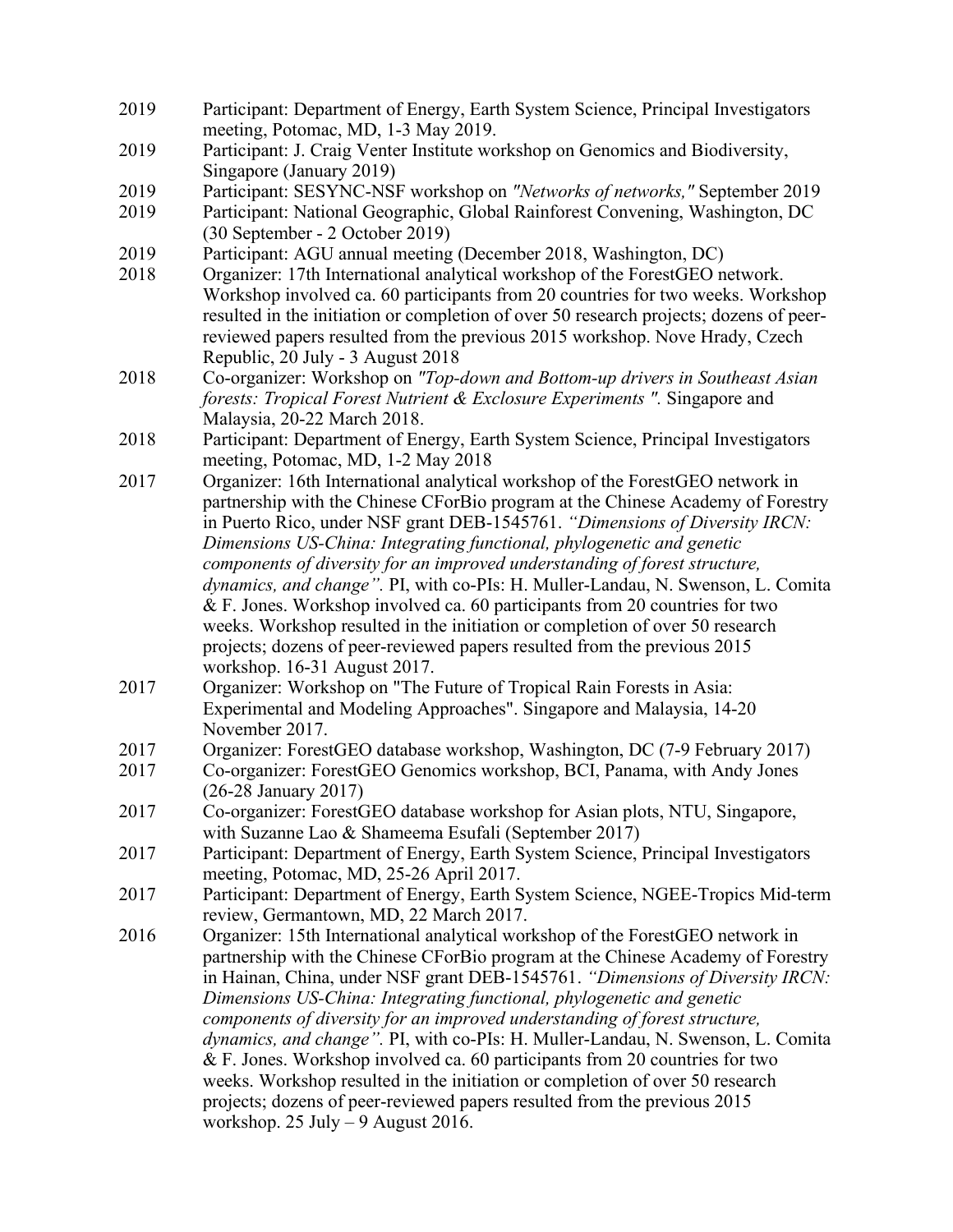| 2016 | Co-organizer: Smithsonian-NASA-ESA Workshop "Calibration and Validation of                                                                          |
|------|-----------------------------------------------------------------------------------------------------------------------------------------------------|
|      | Upcoming NASA and ESA Satellite Missions on Forest Structure and Biomass".                                                                          |
|      | Ripley Center, Smithsonian, Washington, DC. $(31$ May $- 3$ April 2016).                                                                            |
| 2016 | Co-organizer & Host: NGEE-Tropics All-Hands Annual meeting, Ripley Center,<br>Smithsonian, 20-23 September 2016.                                    |
| 2016 | Co-organizer: ForestGEO database workshop, Washington, DC, February 2016                                                                            |
| 2016 | Participant: iLAMB (International Land Model Benchmarking project) workshop,<br>supported by Department of Energy, Washington, DC (16-18 May 2016). |
| 2016 | Participant: UN Climate Action Summit. Representing the Smithsonian. (5-6 May<br>2016)                                                              |
| 2016 | Participant: NEON new program structure meeting at SCBI, Front Royal (28 March)<br>2016)                                                            |
| 2016 | Participant: Department of Energy, Earth System Science, Principal Investigators<br>meeting, Potomac, MD, 26-27 April 2016.                         |
| 2016 | Participant: National Science Foundation, Macrosystems Principal Investigators<br>Meeting 29-30 September 2016                                      |
| 2016 | Participant: NSF Dimensions of Biodiversity Program Principal Investigators<br>meeting, February 2016                                               |
| 2015 | Co-Organizer: Workshop on "Tree mortality and the future of tropical forests".<br>NGEE-Tropics, Santa Fe, NM. October 2015.                         |
| 2015 | Participant: Conservation International, TEAM, Planning meeting, 20 November<br>2015                                                                |

2005-10 Organizer, Annual Analytical ForestGEO workshops.

# PUBLIC OUTREACH & MEDIA

I oversee the ForestGEO website and outreach program. The ForestGEO web and IT outreach program includes the ForestGEO website, Twitter, Facebook, Flickr, ForestGEOnet listserv, blog and Google Scholar sites. The listserv currently has ca. 1,000 recipients. The Twitter page has >3,100 followers and averages c. 30,000 impressions per month. The ForestGEO Google Scholar presence represents >312,000 cumulative citations of ForestGEO papers. Our Flickr account represents 65 sites and myriad workshops and includes more than 4,300 photos.

Prepared a *Tropicos* issue focused on ForestGEO. Published in 2018, with STRI Communications department (https://stri.si.edu/sites/default/files/magazine/docs/10\_tropicos\_october2017.pdf)

Prepared a new publicity brochure describing the key elements of the ForestGEO program.

# Selected News Media on Program and Papers

- https://www.ntu.edu.sg/research/research-hub/news/detail/pigging-out-increases-rainforestbiodiversity
- https://asia.nikkei.com/Spotlight/Environment/Climate-Change/Big-trees-big-climate-impact-Unlocking-Brunei-s-forest-secrets
- *"Increasing tree mortality in a warming world"* Science Daily, March 2018, https://www.sciencedaily.com/releases/2018/03/180309095503.htm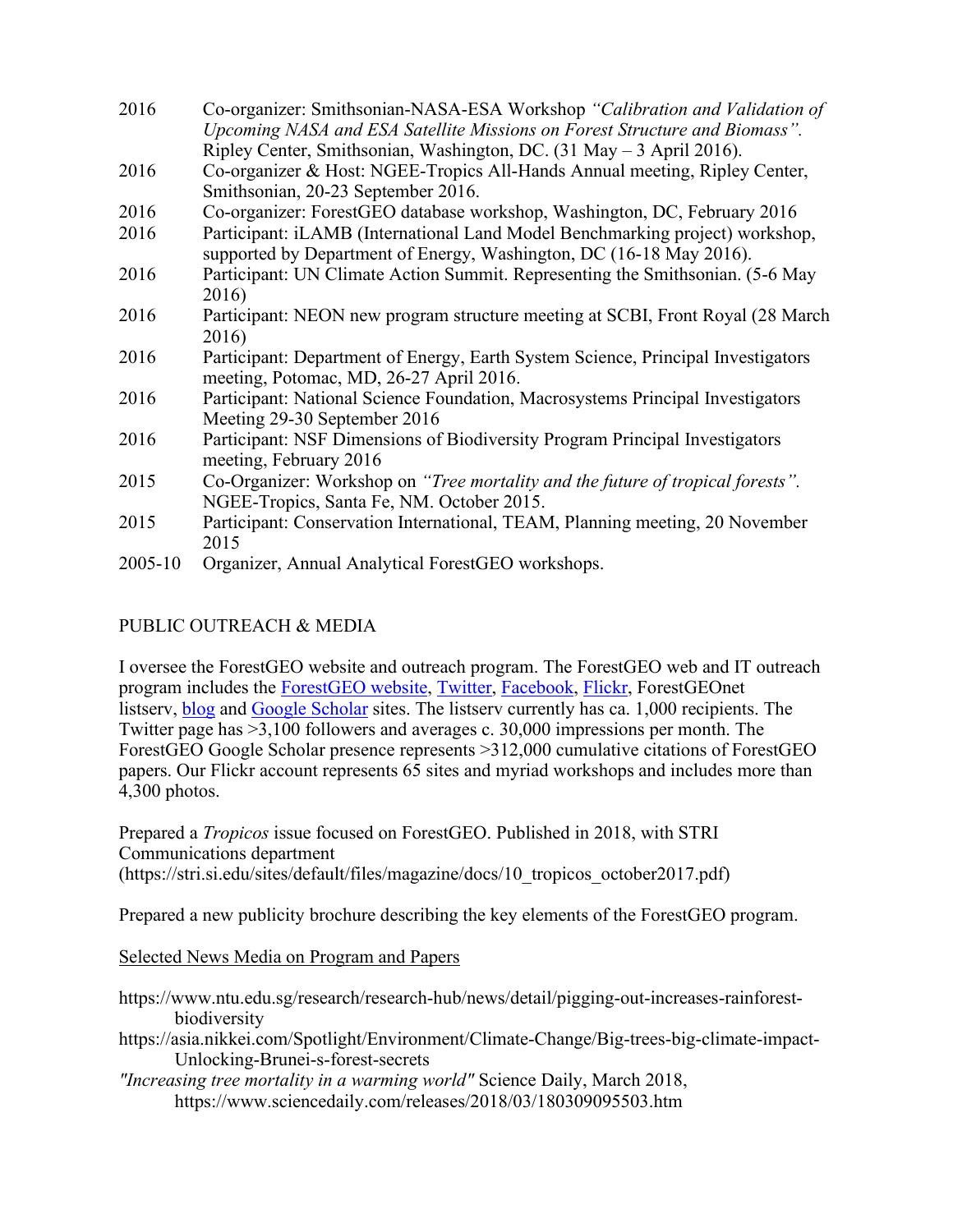*"Inequality is normal: Dominance of the big trees"* Science Daily, May 2018, https://www.sciencedaily.com/releases/2018/05/180508155029.htm

- *"Congress Throws Tropical Forest Research Program a Lifeline"* Earth and Space Science News, https://eos.org/articles/congress-throws-tropical-forest-research-program-alifeline
- *"Forests Could Turn from Allies to Enemies in the Fight Against Climate Change,"* Inside Science, November 27, 2019
- *"Beneficial and harmful fungi are at the root of forest diversity,"* Mongabay, November 28, 2019
- *"Climate Change And Deforestation Mean Earth's Trees Are Younger And Shorter,"* NPR | May 29, 2020
- *"Why Old-Growth Trees Are Crucial to Fighting Climate Change,"* Wired | April 1, 2020
- *"Connecting Roots to Leaves: Studying the Diversity of Plant Functions in a Temperate Forest,"* Smithsonian Magazine | August 18, 2020
- *"Pig nest-building promotes tree diversity in tropical forest: Study,"* Mongabay, March 15, 2021
- *"NSF Funds UF/IFAS Researchers to Find Out Why Tree are Dying Across the US,"*  University of Florida, June 28, 2021
- *"Big trees, big climate impact: Unlocking Brunei's forest secrets,"* Nikkei Asia, May 30, 2021
- *"New view of species interactions offers clues to preserve threatened ecosystems,"* Science Daily, April 30, 2021
- *"Tropical forests in Africa's mountains store more carbon than previously thought – but are disappearing fast,"* Science Daily, August 25, 2021
- *"Climate change may be pushing rainforests to a breaking point,"* National Geographic. September 26, 2021
- *"Big Trees, Big Benefits,"* Science Friday, December 17, 2021
- 2018 -- Czech TV (twice)
- Participate in many outreach presentations at the Smithsonian (recent examples include: 2018 Board of Regents; 2017 SI National Board; 2018 Smithsonian in Chicago)
- Brunei: http://bruneitimes.com.bn/news-national/2010/12/10/ubd-harvard-mou-belalongproject
- Participated in educational documentary on ecosystems *The Habitable Planet* for the Annenberg Foundation for high school education.
- Interviewed on issues of forests and climate change
	- (http://www.ctfs.si.edu/group/Resources/Videos)
- Initiated the CTFS-ForestGEO Blog (http://ctfsnews.blogspot.com)
- Initiated the CTFS-ForestGEO Flickr site (http://www.flickr.com/photos/ctfs)
- Interviewed for COPA airlines inflight magazine article on CTFS (2009).

Interviewed on National Public Radio on tropical forests and climate change (2008).

- Interviewed for New York Time article on CTFS (2006).
- The *Ecology Letters* paper (2007) on declining growth rates in tropical trees received media attention in several sources, including *Nature, New Scientist* and the Harvard University Gazette.

Harvard Gazette article on new science in Papua New Guinea (2008)

Harvard Crimson, student newspaper, article on PNG science (2008).

Interviewed for National Wildlife magazine article on STRI and CTFS (Dec. 08/Jan. 09)

LANGUAGES: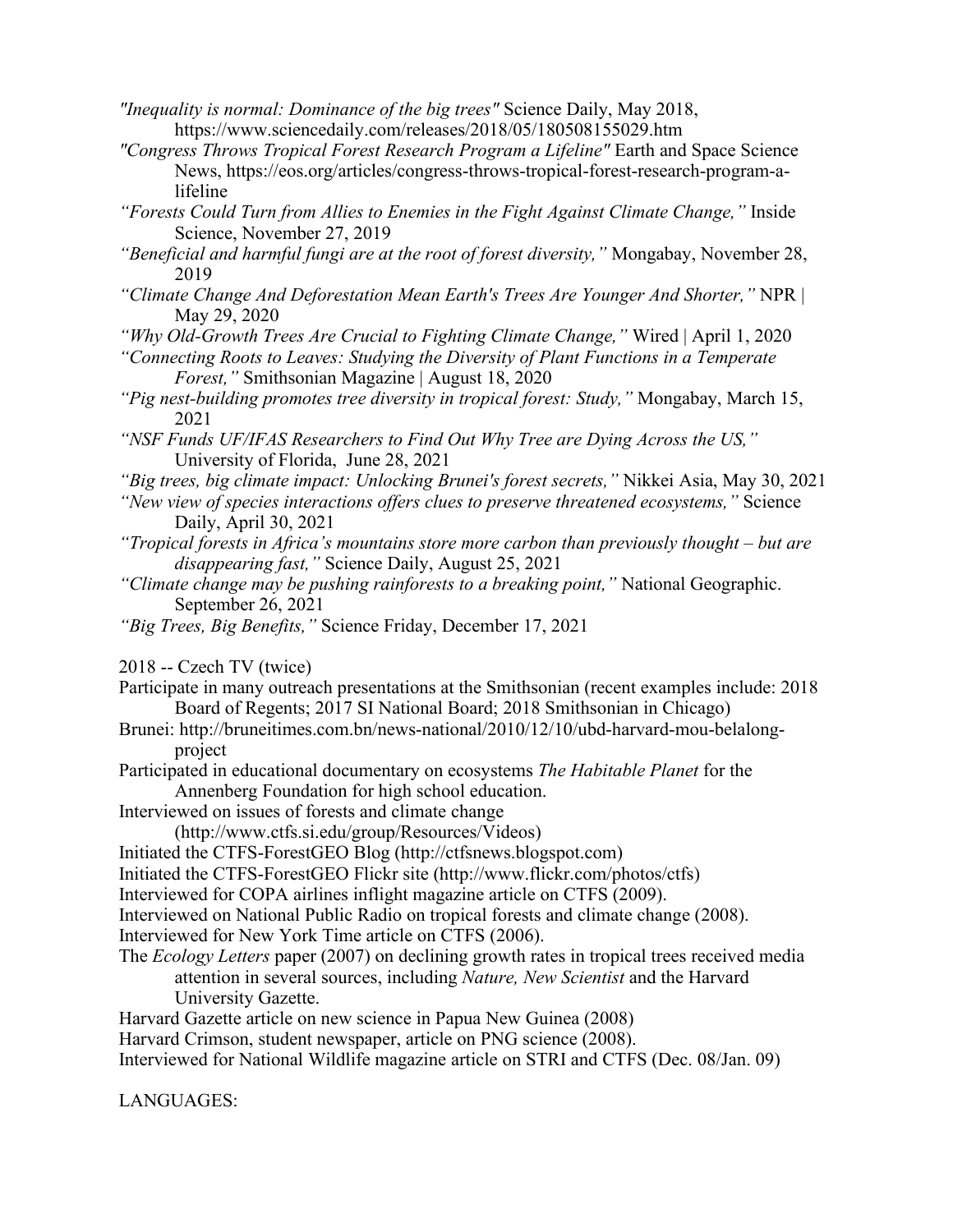Bahasa Melayu: good simple oral communication. Spanish: read and elementary communication.

# PUBLICATIONS:

# **Journal Articles (peer-reviewed):**

# **Submitted & In preparation:**

- 1. Kaewfu, M. S. Bunyavejchewin, Dokrak Marod, D. Wiwatwittaya, S.J. Davies, I.C. Baillie, S. Hallett. Effects of termitaria on soil - forest associations at Mae Ping, Northern Thailand. (*in prep.*)
- 2. Chanthorn, W., T. Wiegand, A. Nathalang, R. Kanjanaraja, S.J. Davies, Z. Sun, N. Tripati, M. Rejou-Mechain & Warren Brockelman. Community assembly of tropical trees and lianas is driven by soil nutrients, canopy structure and riparian areas (*in prep.*)
- 3. Kang Min, J.Y. Lim, J. Lutz, S.J. Davies & S.K.Y. Lum. Trajectories of future forest change in Simgapore's Bukit Timah Nature Reserve. (*in prep.*)
- 4. Zuleta, D. G. Arellano, H.C. Muller-Landau, .. S.J. Davies. Tree damage as a carbon flux in tropical forests. (*in prep.*)
- 5. Needham, J.F., G. Arellano, S.J. Davies, R.A. Fisher, V. Hammer, R. Knox, D. Mitre, H.C. Muller-Landau, D.F. Zuleta, C.D. Koven (submitted) Tree crown damage and its effects on forest carbon cycling in a tropical forest. *Global Change Biology* (*in revision*)
- 6. de Lima, R.A.F., O.L. Phillips, A. Duque, J.S. Tello, S.J. Davies, A.A. de Oliveira, S. Muller, E.N.H. Coronado, E. Vilanova, A. Cuni-Sanchez, T.R. Baker, C.M. Ryan, A. Malizia, S.L. Lewis, H. ter Steege, J. Ferreira, B.S. Marimon, H.T. Luu, G. Imani, L. Arroyo, C. Blundo, D. Kenfack, M.N. Sainge, B. Sonké & R. Vásquez. 2022. *Nature: Ecology & Evolution* (*in press*, reference number: NATECOLEVOL-210413467A)

# **Published:**

- 7. Sezen, U., S.J. Worthy, M.N. Umana, S.J. Davies, S.M. McMahon & N.G. Swenson (accepted) Comparative transcriptomics of tropical woody plants supports fast and furious strategy along the leaf economics spectrum in lianas. 2022. *Biology Open* (*Preprint online @BioRxiv*). https://doi.org/10.1101/2021.07.06.451334
- 8. Kambach, S., R. Condit, S. Aguilar, H. Bruelheide, S. Bunyavejchewin, C-H. Chang-Yang, Y-Y. Chen, G. Chuyong, S.J. Davies, Sisira Ediriweera, Corneille E. N. Ewango, Edwino S. Fernando, N. Gunatilleke, S. Gunatilleke, S.P. Hubbell, A. Itoh, D. Kenfack, S. Kiratiprayoon, Y-C. Lin, J-R. Makana, M. Mohamad, N. Pongpattananurak, R. Pérez, L.J.V. Rodriguez, I-F. Sun, S. Tan, D. Thomas, J. Thompson, M. Uriarte, R. Valencia, C. Wirth, S.J. Wright, S-H. Wu, T. Yamakura, T.L. Yao, J. Zimmerman, N. Rüger. 2022. Consistency of demographic trade-offs across tropical forests. *Journal of Ecology (in press) (Pre-print online @Authorea)*. 10.22541/au.163253541.10680169/v1
- 9. Needham, J., D.J. Johnson, C-H. Chang-Yang, K.J. Anderson-Teixeira, N.A. Bourg, S. Bunyavejchewin, N. Butt, M. Cao, D. Cardenas, Y-Y. Chen, G. Chuyong, H.S. Dattaraja, S.J. Davies, A. Duque, C.E.N. Ewango, E.S. Fernando, R.A. Fisher, C.D. Fletcher, R. Foster, Z. Hao, T. Hart, C-F. Hsieh, S.P. Hubbell, A. Itoh, D. Kenfack,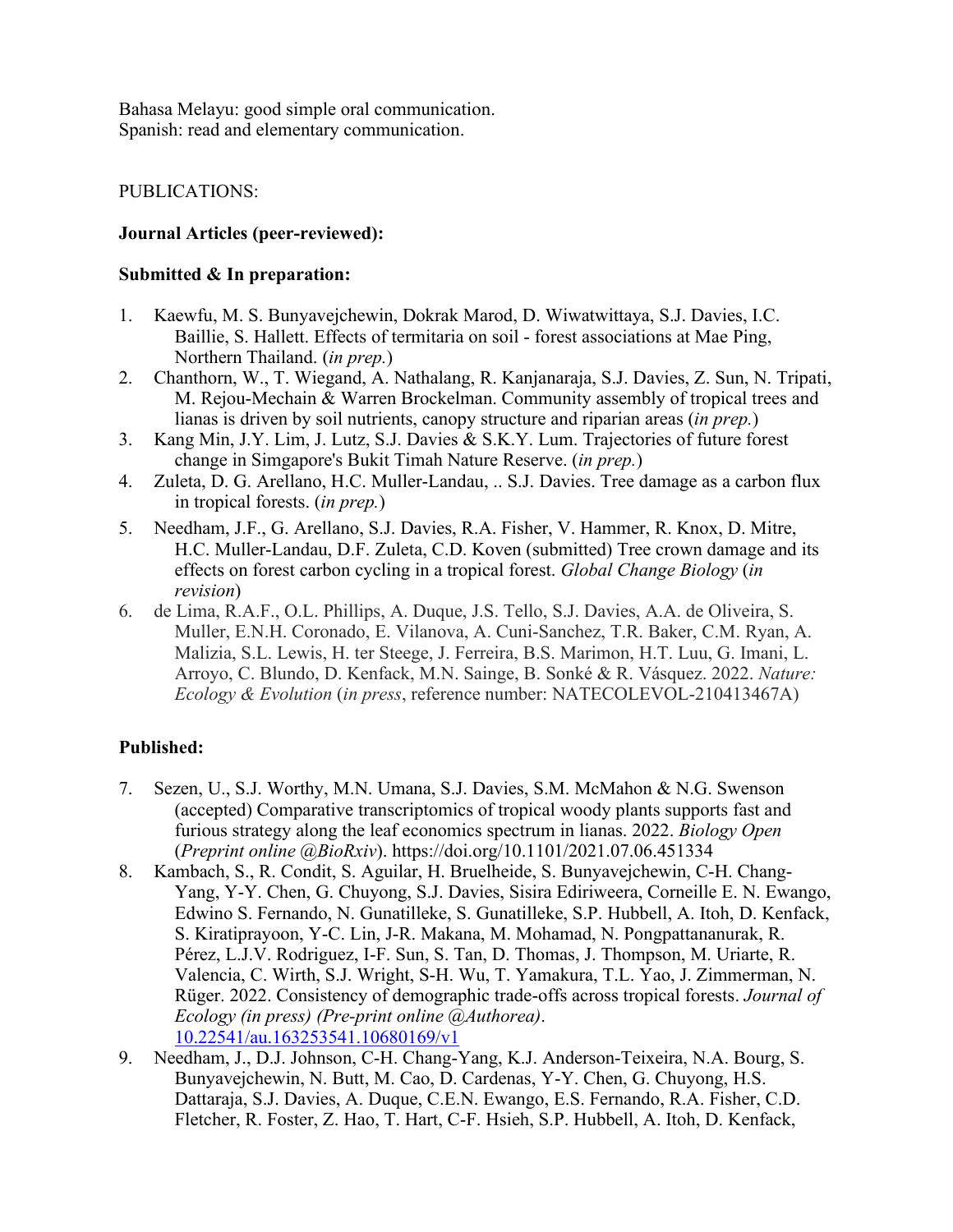C.D. Koven, A.J. Larson, J.A. Lutz, J-R. Makana, Y. Malhi, T.R. Marthews, W. McShea, M. Mohamad, M.D. Morecroft, N. Norden, P.S. Ong, G. Parker, A. Shringi, R. Sukumar, I-F. Sun, H.S. Suresh, S. Tan, D.W. Thomas, J. Thompson, M. Uriarte, R. Valencia, T.L. Yao, S.L. Yap, Z. Yuan, H. Yuehua, J.K. Zimmerman, D. Zuleta & S.M. McMahon. 2022. Demographic composition, not demographic diversity, predicts biomass and turnover across temperate and tropical forests. *Global Change Biology*, https://doi.org/10.1111/gcb.16100

- 10. Zuleta, D., G. Arellano, H.C. Muller-Landau, S.M. McMahon, S. Aguilar, S. Bunyavejchewin, D. Cárdenas, C-H. Chang-Yang, A. Duque, D. Mitre, M. Nasardin, R. Pérez, I-F. Sun, T.L. Yao & S.J. Davies. 2022. Individual tree damage dominates mortality risk factors across six tropical forests. *New Phytologist,* **233** (2), 705-721. https://doi.org/10.1111/nph.17832
- 11. Gonzalez-Akre, E., C. Piponiot, M. Lepore, V. Herrmann, J.A. Lutz, J.L. Baltzer, C. Dick, G.S. Gilbert, F.L. He, M. Heym, A.I. Huerta, P. Jansen, D. Johnson, N. Knapp, K. Kral, D. Lin, Y. Malhi, S. McMahon, J.A. Myers, D. Orwig, D.I. Rodríguez-Hernández, S. Russo, J. Shue, X. Wang, A. Wolf, T. Yang, S.J. Davies & K.J. Anderson-Teixeira. 2022. allodb: An R package for biomass estimation at globally distributed extratropical forest plots. *Methods in Ecology and Evolution*, **13** (2), 330-338. https://doi.org/10.1111/2041-210X.13756
- 12. Piponiot, C., K.J. Anderson-Teixeira, S.J. Davies, D. Allen, N.A. Bourg, D.F.R.P. Burslem, D. Cárdenas, C-H. Chang-Yang, G. Chuyong, R. Condit, S. Cordell, H.S. Dattaraja, C.W. Dick, Á. Duque, S. Ediriweera, C. Ewango, Z. Ezedin, J. Filip, C. Giardina, T. Hart, A. Hector, R. Howe, C-F. Hsieh, S. Hubbell, F.M. Inman-Narahari, A. Itoh, D. Jánik, D. Kenfack<sup>,</sup>, K. Král, J.A. Lutz, J-R. Makana, S. McMahon, W. McShea, X. Mi, M. Mohamad, V. Novotný, , M.J. O'Brien, R. Ostertag, G. Parker, R. Pérez, H. Ren, G. Reynolds, M.D.M. Sabri, L. Sack, A. Shringi, S-H. Su, R. Sukumar, I-F. Sun, H.S. Suresh, D.W. Thomas, J. Thompson, M. Uriarte, J. Vandermeer, Y. Wang, I.M. Ware, G.D. Weiblen, T.J.S. Whitfeld, A. Wolf, T.L. Yao, M. Yu, Z. Yuan, J. Zimmerman, D. Zuleta, & H. Muller-Landau. 2022. Distribution of biomass dynamics in relation to tree size in forests across the world. *New Phytologist*. https://doi.org/10.1111/nph.17995
- 13. Zuleta, D., S.M. Krishna Moorthy, G. Arellano, H. Verbeeck & S.J. Davies (2022) Vertical distribution of trunk and crown volume in tropical trees. *Forest Ecology and Management,* **508**, 120056. https://doi.org/10.1016/j.foreco.2022.120056
- 14. Anderson-Teixeira, K.J., V. Herrmann, C. Rollinson, B. Gonzalez, E.B. Gonzalez-Akre, N. Pederson, R. Alexander, C.D. Allen, R. Alfaro-Sánchez, T. Awada, J.L. Baltzer, P.J. Baker, S. Bunyavejchewin, P. Cherubini, J. Cooper, S.J. Davies, C. Dow, R. Helcoski, J. Kašpar, J. Lutz, E.Q. Margolis, J. Maxwell, S. McMahon, C. Piponiot, S. Russo, P. Šamonil, A. Sniderhan, A.J. Tepley, I. Vašíčková, M. Vlam & P. Zuidema (2021) Joint effects of climate, tree size, and year on annual tree growth derived from tree-ring records of ten globally distributed forests. *Global Change Biology*, **28** (1), 245-266. https://doi.org/10.1111/gcb.15934
- 15. Cushman, K. C., S. Bunyavejchewin, D. Cárdenas, R. Condit, S.J. Davies, A. Duque, S.P. Hubbell, S. Kiratiprayoon, S.K.Y. Lum & H.C. Muller-Landau. 2021. Variation in trunk taper of buttressed trees within and among five lowland tropical forests. *Biotropica*, **53**, 1442– 1453. https://doi.org/10.1111/btp.12994
- 16. Davies, S.J., I. Abiem, K. Abu Salim, S. Aguilar, D. Allen, A. Alonso, K. Anderson-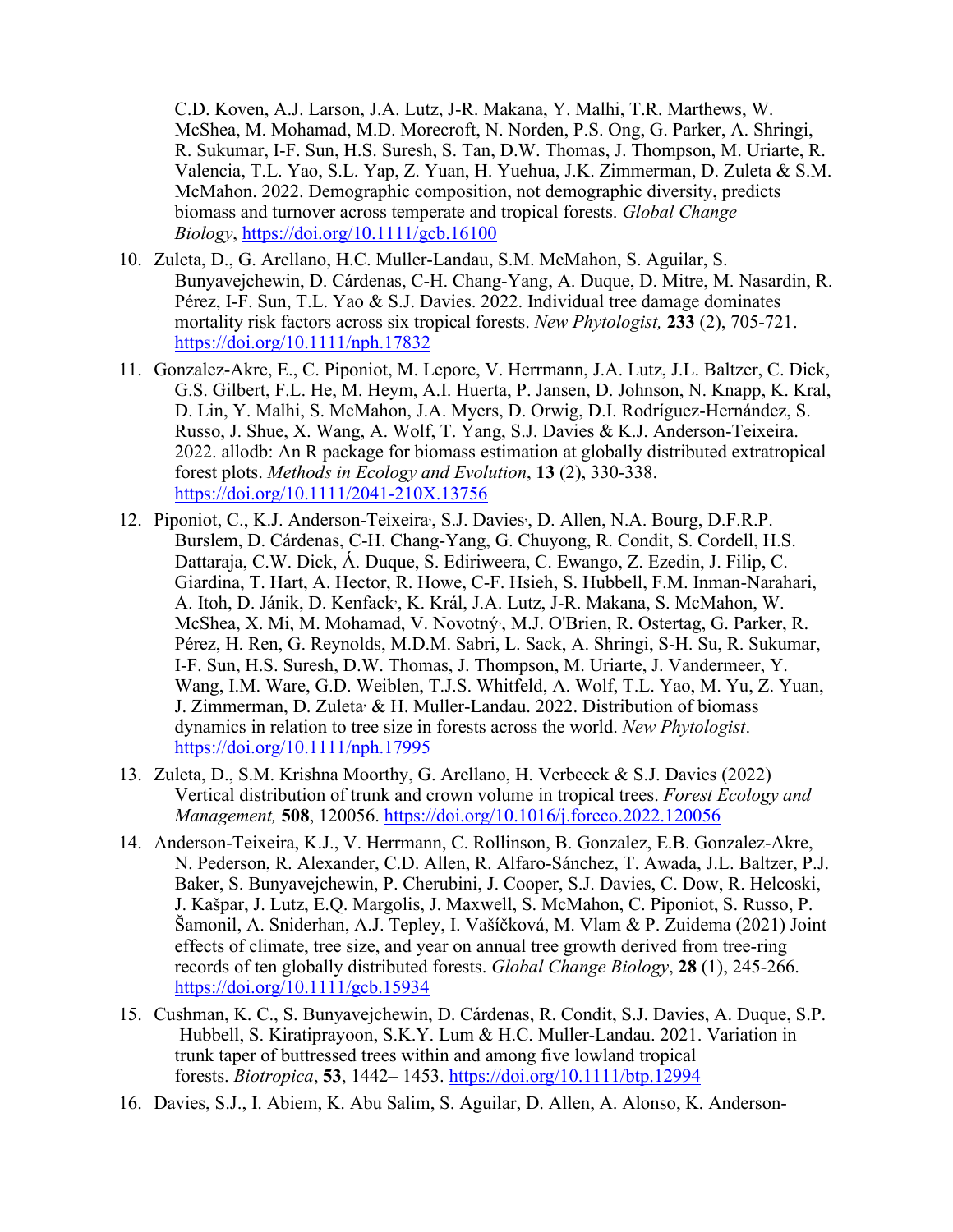Teixeira, A. Andrade, G. Arellano, P. S. Ashton, P. J. Baker, M. E. Baker, J. L. Baltzer, Y. Basset, P. Bissiengou, S. Bohlman, N. A. Bourg, W. Y. Brockelman, S. Bunyavejchewin, D. F. R. P. Burslem, M. Cao, D. Cárdenas, L.-W. Chang, C.-H. Chang-Yang, K.-J. Chao, W.-C. Chao, H. Chapman, Y.-Y. Chen, R. A. Chisholm, C. Chu, G. Chuyong, K. Clay, L. S. Comita, R. Condit, S. Cordell, H. S. Dattaraja, A. A. de Oliveira, J. den Ouden, M. Detto, C. Dick, X. Du, Á. Duque, S. Ediriweera, E. C. Ellis, N. L. E. Obiang, S. Esufali, C. E. N. Ewango, E. S. Fernando, J. Filip, G. A. Fischer, R. Foster, T. Giambelluca, C. Giardina, G. S. Gilbert, E. Gonzalez-Akre\*, I. A. U. N. Gunatilleke, C. V. S. Gunatilleke, Z. Hao, B. C. H. Hau, F. He, H. Ni, R. W. Howe, S. P. Hubbell, A. Huth, F. Inman-Narahari, A. Itoh, D. Janík, P. A. Jansen, M. Jiang, D. J. Johnson, F. A. Jones, M. Kanzaki, D. Kenfack, S. Kiratiprayoon, K. Král, L. Krizel, S. Lao, A. J. Larson, Y. Li, X. Li, C. M. Litton, Y. Liu, S. Liu, S. K. Y. Lum, M. S. Luskin, J. A. Lutz, H. T. Luu, K. Ma, J.-R. Makana, Y. Malhi, A. Martin, C. McCarthy, S. M. McMahon, W. J. McShea, H. Memiaghe, X. Mi, D. Mitre, M. Mohamad, L. Monks, H.C. Muller-Landau, P. M. Musili, J. A. Myers, A. Nathalang, K. M. Ngo, N. Norden, V. Novotny, M. J. O'Brien, D. Orwig, R. Ostertag, K. Papathanassiou, G. G. Parker, R. Pérez, I. Perfecto, R. P. Phillips, N. Pongpattananurak, H. Pretzsch, H. Ren, G. Reynolds, L. J. Rodriguez, S.E. Russo, L. Sack, W. Sang, J. Shue, A. Singh, G.-Z. M. Song, R. Sukumar, I.-F. Sun, H. S. Suresh, N.G. Swenson, S. Tan, S. C. Thomas, D. Thomas, J. Thompson, B. L. Turner, A. Uowolo, M. Uriarte, R. Valencia, J. Vandermeer, A. Vicentini, M. Visser, T. Vrska, X. Wang, X. Wang, G. D. Weiblen, T. J. S. Whitfeld, A. Wolf, S. J. Wright, H. Xu, T. L. Yao, S. L. Yap, W. Ye, M. Yu, M. Zhang, D. Zhu, L. Zhu, J. K. Zimmerman & D. Zuleta. (2021) ForestGEO: Understanding forest diversity and dynamics through a global observatory network. *Biological Conservation,* **253**, 108907.

- 17. Arellano, G., D. Zuleta & S.J. Davies. 2021. Tree death and damage: A standardized protocol for frequent surveys in tropical forests. *Journal of Vegetation Science*, 32(1) https://doi.org/10.1111/jvs.12981
- 18. ForestPlots, Blundo, C.,.. S.J. Davies.. (or 150 authors) (2021) Taking the pulse of Earth's tropical forests using networks of highly distributed plots. *Biological Conservation*, **260**, 108849- , https://doi.org/10.1016/j.biocon.2020.108849
- 19. Duncanson, L., J. Armston, M. Disney, V. Avitabile, Nicolas Barbier, K. Calders, S. Carter, J. Chave, M. Herold, N. Macbean, R. Mcroberts, D. Minor, K. Paul, M. Réjou-Méchain, S. Roxburgh, M. Williams, C. Albinet, T. Baker, H. Bartholomeus, Jean-Francois Bastin, D. Coomes, T. Crowther, S. Davies, S. de Bruin, Martin de Kauwe, G. Domke, R. Dubayah, M. Falkowski, L. Fatoyinbo, S. Goetz, P. Jantz, I. Jonckheere, T. Jucker, H. Kay, J. Kellner, Nicolas Labrière, R. Lucas, E. Mitchard, F. Morsdorf, E. Næsset, T. Park, O. Philipps, P. Ploton, S. Puliti, S. Quegan, S. Saatchi, C. Schaaf, D Schepaschenko, K. Scipal, A. Stovall, C. Thiel, M.A. Wulder, F. Camacho, J. Nickeson, M. Román & H. Margolis. 2021. *Aboveground Woody Biomass Product Validation Good Practices Protocol. Version 1.0.* in "Good Practices for Satellite Derived Land Product Validation." CEOS Working Group on Calibration and Validation. Land Product Validation Subgroup.
- 20. Zhong, Y., C. Chu, J. Myers, G. Gilbert, J. Lutz, J. Stillhard, K. Zhu, J. Thompson, J. Baltzer, F. He, J. LaManna, S. Davies, K. Anderson-Teixeira, D. Burslem, A. Alonso, K.-J. Chao, X. Wang, L. Gao, D. Orwig, X. Yin, X. Sui, Z. Su, I. Abiem, P. Bissiengou, N. Bourg, N. Butt, M. Cao, C.-H. Chang-Yang, W-C. Chao, H. Chapman, Y-Y. Chen, D. Coomes, S. Cordell, A. de Oliveira, H. Du, S. Fang, C. Giardina, Z. Hao, A. Hector,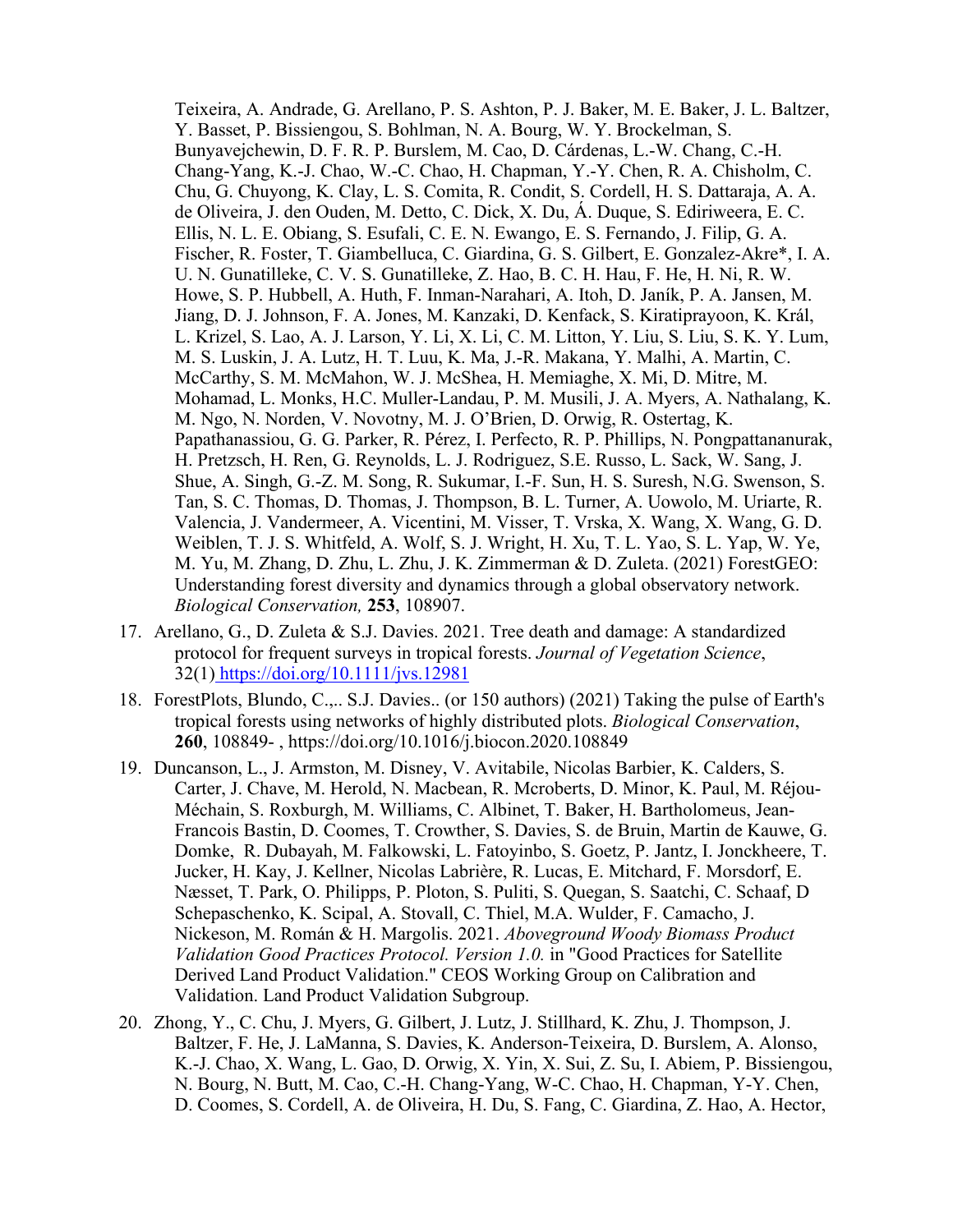S. Hubbell, D. Janik, P. Jansen, M. Jiang, G. Jin, D. Kenfack, K. Král, A. Larson, B. Li, X. Li, Y. Li, J. Lian, L. Lin, F. Liu, Y. Liu, Y. Liu, F. Luan, Y. Luo, K. Ma, Y. Malhi, S. McMahon, W. McShea, H. Memiaghe, X. Mi, M. Morecroft, V. Novotny, M. O'Brien, J. Ouden, G. Parker, X. Qiao, H. Ren, G. Reynolds, P. Samonil, W. Sang, G. Shen, Z. Shen, G-Z. Song, I-F. Sun, H. Tang, S. Tian, A. Uowolo, M. Uriarte, B. Wang, X-H. Wang, Y. Wang, G. Weiblen, Z. Wu, N. Xi, W. Xiang, H. Xu, K. Xu, W. Ye, M. Yu, F. Zeng, M. Zhang, Y. Zhang, L. Zhu & J. Zimmerman. 2021. Arbuscular mycorrhizal trees influence the latitudinal beta-diversity gradient of tree communities in forests worldwide". *Nature Communications*, **12** (1), 1-12.

- 21. Saatchi, S., M. Longo, L. Xu, Y. Yang, H. Abe, M. André, J.E. Aukema, N. Carvalhais, H. Cadillo-Quiroz, G.A. Cerbu, J.M. Chernela, K. Covey, L.M. Sánchez-Clavijo, I.V. Cubillos, S.J. Davies, V. De Sy, F. De Vleeschouwer, A. Duque, A.M.S. Durieux, K. De Avila Fernandes, L.E. Fernandez, V. Gammino, D.P. Garrity, D.A. Gibbs, L. Gibbon, G.Y. Gowae, M. Hansen, N.L.Harris, S.P. Healey, R.G. Hilton, C.M. Johnson, R. Sufo Kankeu, N.T. Laporte-Goetz, H. Lee, T. Lovejoy, M. Lowman, R. Lumbuenamo, Y. Malhi, J-M.M.A. Martinez, C. Nobre, A. Pellegrini, J. Radachowsky, F. Román, D. Russell, D. Sheil, T.B. Smith, R.G.M. Spencer, F. Stolle, H. Lestari Tata, D. del Castillo Torres, R.M. Tshimanga, R. Vargas, M. Venter, J. West, A. Widayati, S.N. Wilson, S. Brumby & A.C. Elmore. 2021. Detecting vulnerability of humid tropical forests to multiple stressors. *One Earth*, **4**, 7, 988-1003. https://doi.org/10.1016/j.oneear.2021.06.002
- 22. Pivovaroff, A.L., B.T. Wolfe, N. McDowell, B. Christoffersen, S. Davies, L.T. Dickman, C. Grossiord, R.T. Leff, A. Rogers, S.P. Serbin, S.J. Wright, J. Wu, C. Xu & J.Q. Chambers. 2021. Hydraulic architecture explains species moisture dependency but not mortality rates across a tropical rainfall gradient. *Biotropica*, **53,** 1213- 1225. https://doi.org/10.1111/btp.12964
- 23. Wiegand, T., X. Wang, K.J. Anderson-Teixeira,, N. Bourg, M. Cao, X. Ci, S.J. Davies, Z. Hao,, R. Howe, W.J. Kress, J. Lian, J. Li, L. Lin, Y. Lin, K. Ma, W. McShea, X. Mi, S-H. Su, I-F. Sun, A. Wolf, W. Ye & Andreas Huth. 2021. Consequences of spatial patterns for coexistence in species rich plant communities. *Nature, Ecology & Evolution* **5**, 965–973.
- 24. Basset, Y., L.R. Jorge, P.T. Butterill, G.P.A. Lamarre, C. Dahl, R. Ctvrtecka, S. Gripenberg, O.T. Lewis, H. Barrios, J.W. Brown, S. Bunyavejchewin, B.A. Butcher, A.I. Cognato, S.J. Davies, O. Kaman, P. Klimes, M. Knížek, S.E. Miller, G.E. Morse, V. Novotny, N. Pongpattananurak, P. Pramual, D.L.J. Quicke, W. Sakchoowong, R. Umari, E.J. Vesterinen, G. Weiblen, S.J. Wright & Segar, S.T. 2021. Host specificity and interaction networks of insects feeding on seeds and fruits in tropical rainforests. *Oikos*, **130** (9), 1462-1476. https://doi.org/10.1111/oik.08152
- 25. Wills, C., B. Wang, S. Fang, Y. Wang, Y. Jin, J. Lutz, J. Thompson, K.E. Harms, S. Pulla, B. Pasion, S. Germain, H. Liu, J. Smokey, S-H. Su, N. Butt, C. Chu, G. Chuyong, C-H. Chang-Yang, H.S. Dattaraja, S. Davies, S. Ediriweera, S. Esufali, C.D. Fletcher, N. Gunatilleke, S. Gunatilleke, S., et al. 2021. Interactions between all pairs of neighboring trees in 16 forests worldwide reveal details of unique ecological processes in each forest, and provide windows into their evolutionary histories. *Plos Computational Biology*, 17(4) e1008853 https://doi.org/10.1371/journal.pcbi.1008853
- 26. Kunert, N., J. Zailaa, V. Herrmann, H. Muller-Landau, S.J. Wright, R. Perez, S. McMahon, R. Condit, S. Hubbell, L. Sack, S. Davies & K. Anderson-Teixeira. 2021. Leaf turgor loss point shapes local and regional scale distribution of broadleaf evergreen but not deciduous tropical rainforest trees in relation to moisture. *New*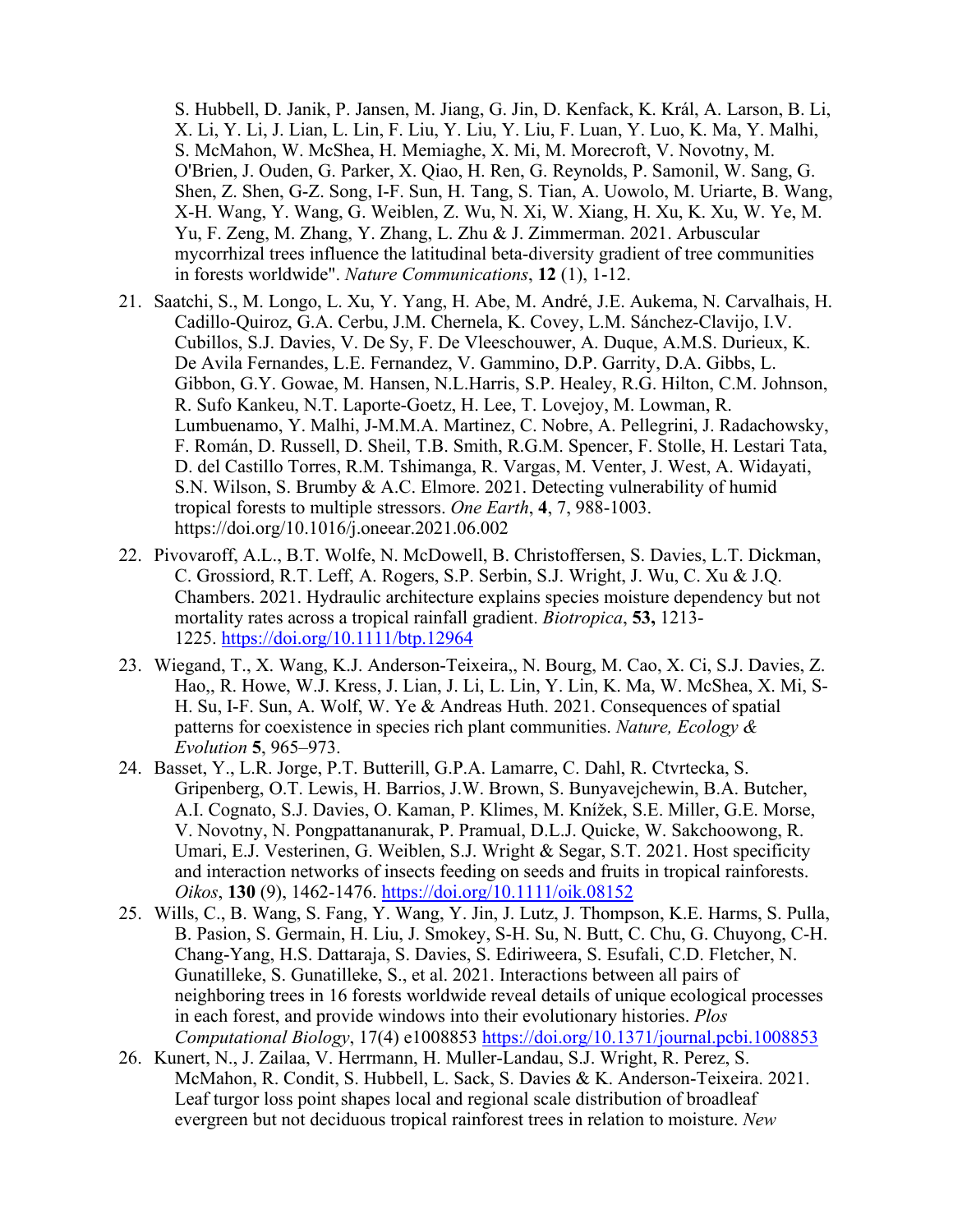*Phytologist* **230** (2), 485-496. https://doi.org/10.1111/nph.17187

- 27. Arellano, G., D. Zuleta & S.J. Davies. 2021. Tree death and damage: a standardized protocol for frequent surveys in tropical forests. *Journal of Vegetation Science*. **32** (1), e12981.
- 28. Luskin M.S., D.J. Johnson, K. Ickes, T.L. Yao & S.J. Davies. 2021. Wildlife disturbances as a source of conspecific negative density-dependent mortality in tropical trees. *Proceedings of the Royal Society, B*, **288**: 20210001. https://doi.org/10.1098/rspb.2021.0001
- 29. Russo, S. S.M. McMahon, M. Detto, S.J. Wright, R.S. Condit, S.J. Davies, S. Bunyavejchewin, C.H. Chang-Yang, C.E.N. Ewango, C. Fletcher, R.B. Foster, C.V.S. Gunatilleke, I.A.U.N. Gunatilleke, T. Hart, C-F. Hsieh, S.P. Hubbell, A. Itoh, A.R. Kassim, Y.C. Lin, J.-R. Makana, P. Ong, A. Sugiyama, I-F. Sun, S. Tan, J. Thompson, T. Yamakura, S.L. Yap, J.K. Zimmerman. 2021. The interspecific growth-mortality trade-off is not a general framework for understanding tropical forest community structure. *Nature Ecology & Evolution*, **5** (2), 174–183. https://doi.org/10.1038/s41559- 020-01340-9
- 30. Kohyama, T., M. Potts, T. Kohyama, K. Niiyama, T.L. Yao, S.J. Davies & D. Sheil. 2020. Trade-off between standing biomass and productivity in species-rich tropical forest: evidence, explanations and implications. *Journal of Ecology*, **108** (6), 2571-2583. https://doi.org/10.1111/1365-2745.13485
- 31. Sullivan, M.J.P., S.L. Lewis, .. S. Davies, .. & O.L. Phillips. 2020. Long-term thermal sensitivity of Earth's tropical forests. *Science*, **368**, 869-874.
- 32. Weemstra, M., K.G. Peay, S.J. Davies, M. Mohamad, A. Itoh, S. Tan & S.E. Russo. 2020. Lithological constraints on resource economies shape the mycorrhizal composition of a Bornean rain forest. *New Phytologist*, **228**, 253-268.
- 33. Koven, C.D., R.G. Knox, R.A. Fisher, J. Chambers, B.O. Christoffersen, S.J. Davies, M. Detto, M.C. Dietze, B. Faybishenko, J. Holm, M. Huang, M. Kovenock, L.M. Kueppers, G. Lemieux, E. Massoud, N.G. McDowell, H.C. Muller-Landau, J.F. Needham, R.J. Norby, T. Powell, A. Rogers, S.P. Serbin, J.K. Shuman, A.L.S. Swann, C. Varadharajan, A.P. Walker, S.J. Wright & C. Xu. 2020. Benchmarking and parameter sensitivity of physiological and vegetation dynamics using the Functionally Assembled Terrestrial Ecosystem Simulator (FATES) at Barro Colorado Island, Panama. *Biogeosciences*, 17(11): 3017-3044. https://doi.org/10.5194/bg-17-3017-2020
- 34. Segnitz, R.M., S.E. Russo, S.J. Davies & K.G. Peay. 2020. Ectomycorrhizal fungi drive positive phylogenetic plant–soil feedbacks in a regionally dominant tropical plant family. *Ecology*, **101** (8), e03083. https://doi.org/10.1002/ecy.3083
- 35. Zuleta, D., S.E. Russo, M. Detto, A. Barona, D. Cardenas, N. Castaño, S.J. Davies, S. Sua, B.L. Turner & A. Duque. 2020. Importance of topography for tree species habitat distributions in a terra firme forest in the Colombian Amazon. *Plant and Soil*, **450** (1), 133-149. https://doi.org/10.1007/s11104-018-3878-0
- 36. Rutishauser, E., S. Wright, R. Condit, S. Hubbell, S.J. Davies, & H. Muller-Landau. 2020. Testing for changes in biomass dynamics in large-scale forest datasets. *Global Change Biology* 26(3): 1485-1498. https://doi.org/10.1111/gcb.14833.
- 37. Xu, H, M. Detto, S. Fang, R. Chazdon, Y. Li1, B.C.H. Hau, G.A. Fischer, G.D. Weiblen, J.A, Hogan, J.K. Zimmerman, M. Uriate, J. Thompson, J. Lian, K. Cao, D. Kenfack, A. Alonso, P. Bissiengou, H.R. Memiaghe, R. Valencia, S.L. Yap, S.J. Davies, X. Mi & T.L. Yao. 2020. Soil nitrogen concentration mediates the relationship between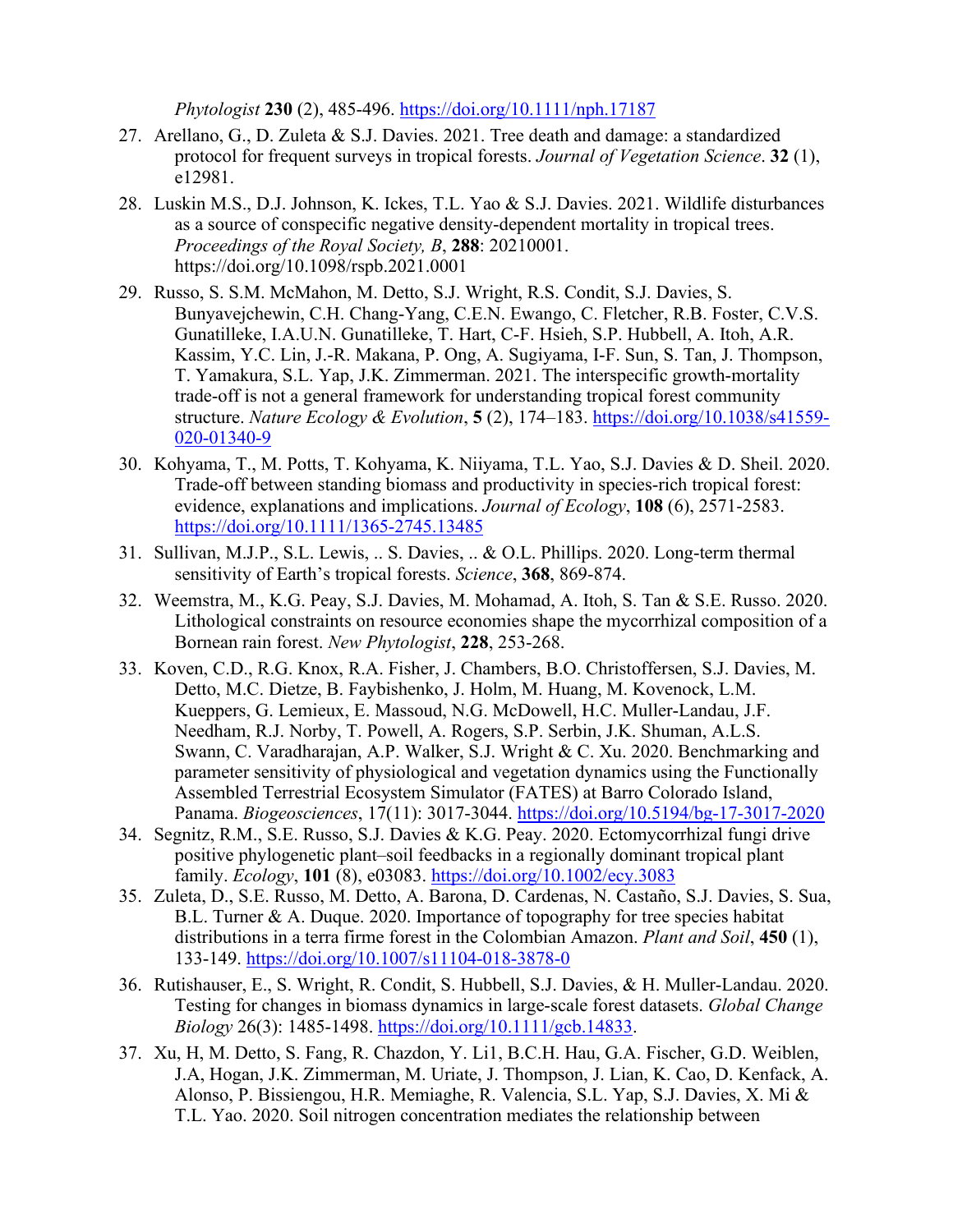leguminous trees and neighbor diversity in tropical forests. *Communications Biology* **3** (1), 1-8. https://doi.org/10.1038/s42003-020-1041-y

- 38. Fung, T., Chisholm, R.A., Anderson‐Teixeira, K., Bourg, N., Brockelman, W.Y., Bunyavejchewin, S., Chang‐Yang, C.-H., Chitra‐Tarak, R., Chuyong, G., Condit, R., Dattaraja, H.S., Davies, S.J., Ewango, C.E.N., Fewless, G., Fletcher, C., Gunatilleke, C.V.S., Gunatilleke, I.A.U.N., Hao, Z., Hogan, J.A., Howe, R., Hsieh, C.-Fu., Kenfack, D., Lin, Y.C., Ma, K., Makana, J.-R., et al. 2019. Temporal population variability in local forest communities has mixed effects on tree species richness across a latitudinal gradient. *Ecology Letters, 23 (1), 160-171* https://doi.org/10.1111/ele.13412
- 39. Schepaschenko, D., Chave, J., Phillips, O.L., Lewis, S.L., Davies, S.J., Rejou-Mechain, M., Sist, P., Scipal, K., Perger, C., Herault, B., Labriere, N., Hofhansl, F., Affum-Baffoe, K., Aleinikov, A., Alonso, A., Amani, C., Araujo-Murakami, A., Armston, J., Arroyo, L., Ascarrunz, N., Azevedo, C., Baker, T., Balazy, R., Bedeau, C., Berry, N., Bilous, A.M., Bilous, S.Y., Bissiengou, P., Blanc, L., Bobkova, K.S., Braslavskaya, T., Brienen, R., Burslem, D., Condit, R., Cuni-Sanchez, A., Danilina, D., Del Castillo Torres, D., Derroire, G., Descroix, L., Sotta, E.D., d'Oliveira, M.V.N., Dresel, C., Erwin, T., Evdokimenko, M.D., Falck, J., Feldpausch, T.R., Foli, E.G., Foster, R., Fritz, S., Garcia-Abril, A.D., Gornov, A., Gornova, M., Gothard-Bassebe, E., Gourlet-Fleury, S., Guedes, M., Hamer, K.C., Susanty, F.H., Higuchi, N., Coronado, E.N.H., Hubau, W., Hubbell, S., Ilstedt, U., Ivanov, V.V., Kanashiro, M., Karlsson, A., Karminov, V.N., Killeen, T., Koffi, J.K., Konovalova, M., Kraxner, F., Krejza, J., Krisnawati, H., Krivobokov, L.V., Kuznetsov, M.A., Lakyda, I., Lakyda, P.I., Licona, J.C., Lucas, R.M., Lukina, N., Lussetti, D., Malhi, Y., Manzanera, J.A., Marimon, B., Junior, B.H.M., Martinez, R.V., Martynenko, O.V., Matsala, M., Matyashuk, R.K., Mazzei, L., Memiaghe, H., Mendoza, C., Mendoza, A.M., Moroziuk, O.V., Mukhortova, L., Musa, S., Nazimova, D.I., Okuda, T., Oliveira, L.C., Ontikov, P.V., Osipov, A.F., Pietsch, S., Playfair, M., Poulsen, J., Radchenko, V.G., Rodney, K., Rozak, A.H., Ruschel, A., Rutishauser, E., See, L., Shchepashchenko, M., Shevchenko, N., Shvidenko, A., Silveira, M., Singh, J., Sonke, B., Souza, C., Sterenczak, K., Stonozhenko, L., Sullivan, M.J.P., Szatniewska, J., Taedoumg, H., Ter Steege, H., Tikhonova, E., Toledo, M., Trefilova, O.V., Valbuena, R., Gamarra, L.V., Vasiliev, S., Vedrova, E.F., Verhovets, S.V., Vidal, E., Vladimirova, N.A., Vleminckx, J., Vos, V.A., Vozmitel, F.K., Wanek, W., West, T.A.P., Woell, H., Woods, J.T., Wortel, V., Yamada, T., Nur Hajar, Z.S. & Zo-Bi, I.C. (2019) The Forest Observation System, building a global reference dataset for remote sensing of forest biomass. *Scientific Data*, **6**, 1-11.
- 40. Bunyavejchewin, S., A. Sinbumroong, B.L. Turner & S.J. Davies. 2019. Natural disturbance and soils drive diversity and dynamics of seasonal dipterocarp forest in Southern Thailand. *Journal of Tropical Ecology* 35(3): 95-107.
- 41. McShea, W., R. Sukmasuang, D. Erickson, V. Herrmann, D. Ngoprasert, N. Bhumpakphan & S.J. Davies. 2019. Metabarcoding reveals diet diversity in an ungulate community in Thailand. *Biotropica* 51 (6), 923-937.
- 42. Menge, D.N.L., R.A. Chisholm, S.J. Davies, et al. 2019. Rarity of nitrogen-fixing trees in Asia suggests lower potential for carbon sequestration. *Journal of Ecology* 107 (6), 2598-2610 https://doi.org/10.1111/1365-2745.13199.
- 43. Luskin, M.S., K. Ickes, T.L. Yao & S.J. Davies. 2019. Wildlife differentially affect tree and liana regeneration in a tropical forest: An 18-year study of experimental terrestrial defaunation versus artificially abundant herbivores. *Journal of Applied Ecology*, 56(6): 1379-1388. https://doi.org/10.1111/1365-2664.13378
- 44. Chave, J., S.J. Davies, O.L. Phillips, S.L. Lewis, P. Sist, D. Schepaschenko, J. Armston, T.R. Baker, D. Coomes, M. Disney, L. Duncanson, B. Hérault, N. Labrière, V. Meyer,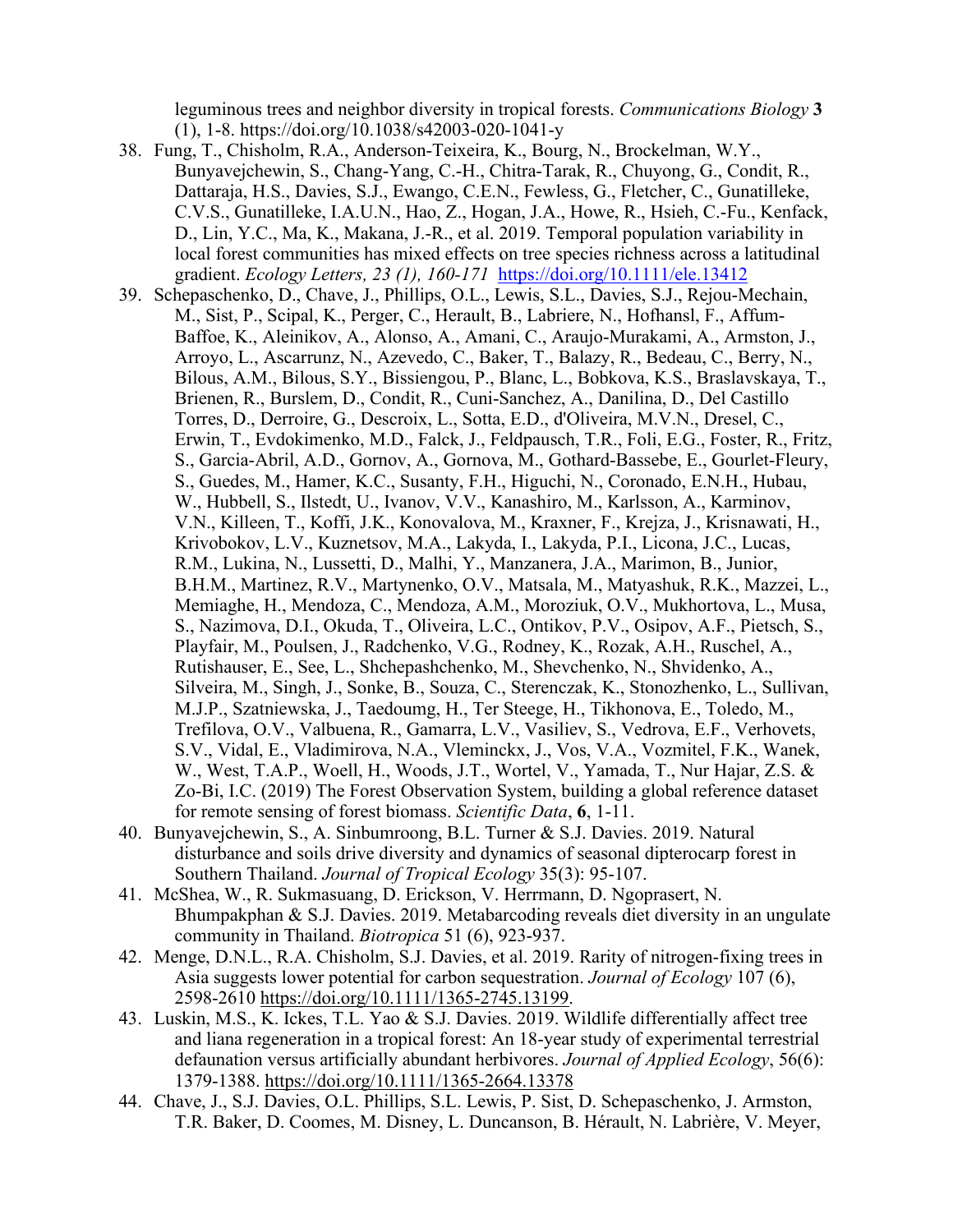M. Réjou-Méchain, K. Scipal & S. Saatchi. 2019. Ground data are essential for biomass remote sensing missions. *Surveys in Geophysics*, 40 (4): 863-880. https://doi.org/10.1007/s10712-019-09528-w

- 45. McMahon, S.M., G. Arellano & S.J. Davies. 2019. The importance and challenges of detecting changes in forest mortality rates. *Ecosphere* 10 (2), e02615.
- 46. Arellano, G., N. García-Medina, S. Tan, M. Mohamad & S.J. Davies. 2019. Crown damage and the mortality of tropical trees *New Phytologist* 221(1): 169-179. doi:10.1111/nph.15381.
- 47. Dahl, C., R. Ctvrtecka, S. Gripenberg, O.T. Lewis, S.T. Segar, P. Klimes, K. Sam, D. Rinan, J. Filip, R. Lilip, P. Kongnoo, M. Panmeng, S. Putnaul, M. Reungaew, M. Rivera, H. Barrios, S.J. Davies, S. Bunyavejchewin, S.J. Wright, G.D. Weiblen, V. Novotny & Y. Basset 2019. The insect-focused classification of fruit syndromes in tropical rain forests: An inter-continental comparison. *Biotropica*, 51(1): 39-49.
- 48. Zemunik, G. S.J. Davies & B.L. Turner. 2018. Soil drivers of local-scale tree growth in a lowland tropical forest. *Ecology* **99** (12), 2844-2852
- 49. Labrière, N. S. Tao, J. Chave, K. Scipal, T. Le Toan, N. Barbier, T. Casal, S.J. Davies, A. Ferraz, B. Hérault, G. Jaouen, D. Kenfack, S.L. Lewis, Y. Malhi, M. Réjou-Méchain, L. Villard, G. Vincent, S. Saatchi. 2018. In situ data from the TropiSAR and AfriSAR campaigns as a support to upcoming spaceborne biomass missions. *IEEE JSTARS Special Issue on Forest Structure Estimation in Remote Sensing*, 11(10): 3617 - 3627.
- 50. Johnson, D.J., J. Needham, C. Xu, E.C. Massoud, S.J. Davies, K.J. Anderson-Teixeira, S. Bunyavejchewin, J.Q. Chambers, C.H. Chang-Yang, J.M. Chiang, G.B. Chuyong, R. Condit, S. Cordell, C. Fletcher, C. P. Giardina, T.W. Giambelluca, N. Gunatilleke, S. Gunatilleke, C.F. Hsieh, S. Hubbell, F. Inman-Narahari, A.R. Kassim, M. Katabuchi, D. Kenfack, C. M. Litton, S. Lum, M. Mohamad, M. Nasardin, P.S. Ong, R. Ostertag, L. Sack, N. G. Swenson, I. F. Sun, S. Tan, D. W. Thomas, J. Thompson, M.N. Umana, M. Uriarte, R. Valencia, S. Yap, J. Zimmerman, N.G. McDowell & S.M. McMahon. 2018. Climate sensitive size-dependent survival in tropical trees. *Nature Ecology & Evolution* **2**, 1436-1442.
- 51. Kurten, E., S. Bunyavejchewin & S.J. Davies. 2018. A dipterocarp-dominated forest in a seasonally dry climate exhibits annual reproduction. *Journal of Ecology*. 106 (1), 126- 136.
- 52. Hogan, J., J. Zimmerman, J. Thompson, M. Uriarte, N. Swenson, R. Condit, S. Hubbell, D. Johnson, I. Sun, C.-H. Chang-Yang, S.-H. Su, P. Ong, L. Rodriguez, C. Monoy, S. Yap, and S.J. Davies. 2018. The frequency of cyclonic wind storms shapes tropical forest dynamism and functional trait dispersion. *Forests* **9**:404.
- 53. LaManna, J.A., S.A. Mangan, A. Alonso, N.A. Bourg, W.Y. Brockelman, S. Bunyavejchewin, L.-W. Chang, J.-M. Chiang, G.B. Chuyong, K. Clay, S. Cordell, S.J. Davies, T.J. Furniss, C.P. Giardina, I.A.U.N. Gunatilleke, C.V.S. Gunatilleke, F. He, R.W. Howe, S.P. Hubbell, C.-F. Hsieh, F.M. Inman-Narahari, D. Janík, D.J. Johnson, D. Kenfack, L. Korte, K. Král, A.J. Larson, J.A. Lutz, S.M. McMahon, W.J. McShea, H.R. Memiaghe, A. Nathalang, V. Novotny, P.S. Ong, D.A. Orwig, R. Ostertag, G.G. Parker, R.P. Phillips, L. Sack, I.-F. Sun, J.S. Tello, D.W. Thomas, B.L. Turner, D.M. Vela Díaz, T. Vrška, G.D. Weiblen, A. Wolf, S. Yap, and J.A. Myers. 2018. Response to Comment on "Plant diversity increases with the strength of negative density dependence at the global scale" Science Vol. 360, Issue 6391, eaar3824. DOI: 10.1126/science.aar3824.
- 54. LaManna, J.A., S.A. Mangan, A. Alonso, N.A. Bourg, W.Y. Brockelman, S. Bunyavejchewin, L.-W. Chang, J.-M. Chiang, G.B. Chuyong, K. Clay, S. Cordell, S.J. Davies, T.J. Furniss, C.P. Giardina, I.A.U.N. Gunatilleke, C.V.S. Gunatilleke, F. He,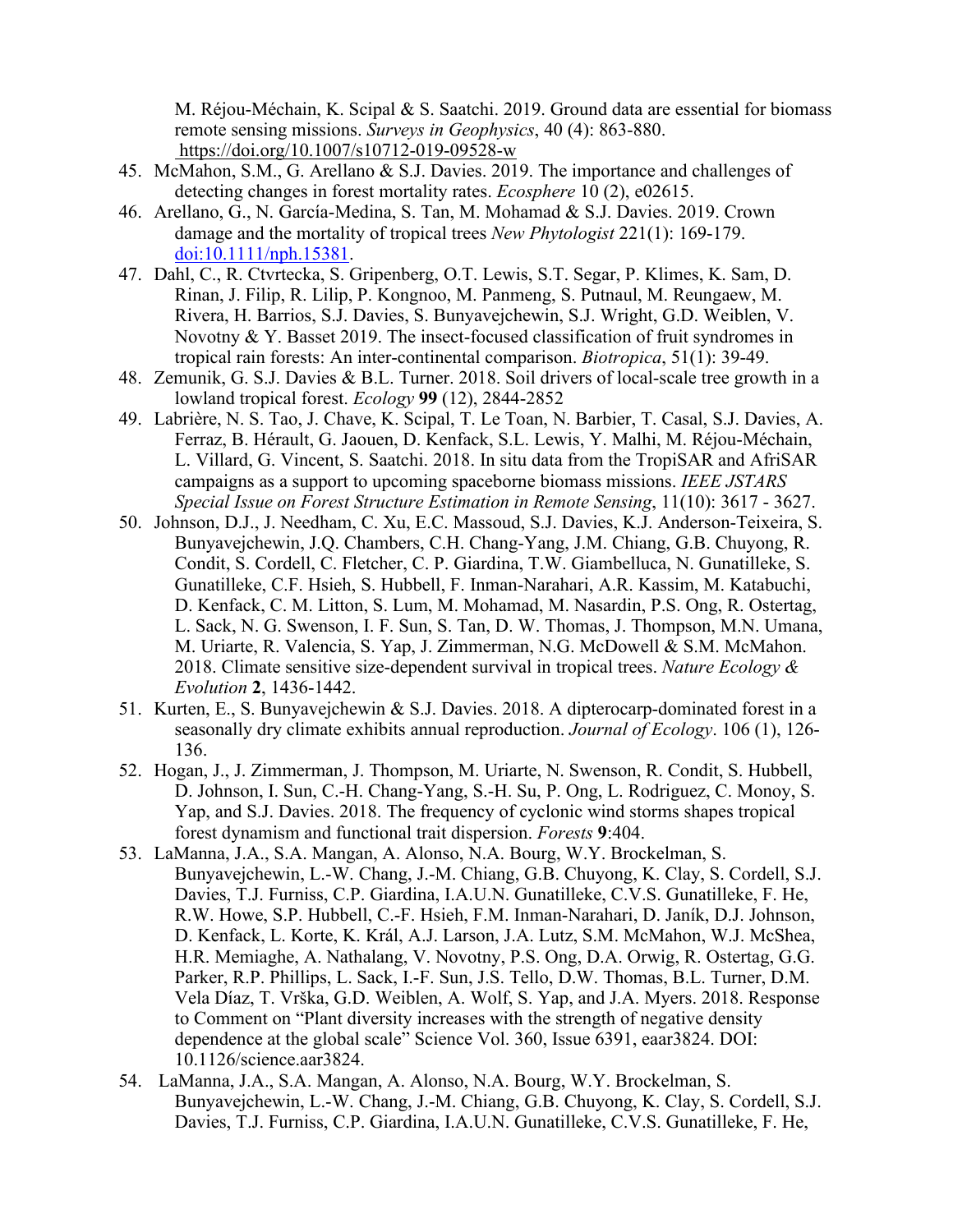R.W. Howe, S.P. Hubbell, C.-F. Hsieh, F.M. Inman-Narahari, D. Janík, D.J. Johnson, D. Kenfack, L. Korte, K. Král, A.J. Larson, J.A. Lutz, S.M. McMahon, W.J. McShea, H.R. Memiaghe, A. Nathalang, V. Novotny, P.S. Ong, D.A. Orwig, R. Ostertag, G.G. Parker, R.P. Phillips, L. Sack, I.-F. Sun, J.S. Tello, D.W. Thomas, B.L. Turner, D.M. Vela Díaz, T. Vrška, G.D. Weiblen, A. Wolf, S. Yap, and J.A. Myers. 2018. Response to Comment on "Plant diversity increases with the strength of negative density dependence at the global scale". Science Vol. 360, Issue 6391, eaar5245. DOI: 10.1126/science.aar5245.

- 55. Lutz, J.A., T.J. Furniss, D.J. Johnson, S.J. Davies, D. Allen, A. Alonso, K.J. Anderson-Teixeira, A. Andrade, J. Baltzer, K.M.L. Becker, E.M. Blomdahl, N.A. Bourg, S. Bunyavejchewin, D.F.R.P. Burslem, C.A. Cansler, K. Cao, M. Cao, D. Cárdenas, L.-W. Chang, K.-J. Chao, W.-C. Chao, J.-M. Chiang, C. Chu, G.B. Chuyong, K. Clay, R. Condit, S. Cordell, H.S. Dattaraja, A. Duque, C.E.N. Ewango, G.A. Fischer, C. Fletcher, J.A. Freund, C. Giardina, S.J. Germain, G.S. Gilbert, Z. Hao, T. Hart, B.C H. Hau, F. He, A. Hector, R.W. Howe, C.-F. Hsieh, Y.-H. Hu, S.P. Hubbell, F.M. Inman-Narahari, A. Itoh, D. Janík, A.R. Kassim, D. Kenfack, L. Korte, K. Král, A. J. Larson, Y. Li, Y. Lin, S. Liu, S. Lum, K. Ma, J.-R. Makana, Y. Malhi, S.M. McMahon, W.J. McShea, H.R. Memiaghe, X. Mi, M. Morecroft, P.M. Musili, J.A. Myers, V. Novotny, A. de Oliveira, P. Ong, D.A. Orwig, R. Ostertag, G.G. Parker, R. Patankar, R.P. Phillips, G. Reynolds, L. Sack, G.-Z.M. Song, S.-H. Su, R. Sukumar, I.F. Sun, H.S. Suresh, M.E. Swanson, S. Tan, D.W. Thomas, J. Thompson, M. Uriarte, R. Valencia, A. Vicentini, T. Vrška, X. Wang, G.D. Weiblen, A. Wolf, S.-H. Wu, H. Xu, T. Yamakura, S. Yap & J.K. Zimmerman. 2018. Global importance of large-diameter trees. *Global Ecology and Biogeography* **27**, 849-864. https://doi.org/10.1111/geb.12747.
- 56. McDowell, N., Craig D. Allen, K. Anderson-Teixera, P. Brando, R. Brienen, J. Chambers, B. Christoffersen, S. Davies, C. Doughty, A. Duque, F. Espirito-Santo, R. Fisher, C.G. Fontes, D. Galbraith, D. Goodsman, C. Grossiord, D.J. Johnson, H. Hartmann, J. Holm, Abd. Rahman K., M. Keller, C. Koven, L. Kueppers, T. Kumagai, H.C. Muller-Landau, Y. Malhi, S.M. McMahon, M. Mencuccini, P. Meir, P. Moorcroft, O.L. Phillips, T. Powell, C.A. Sierra, J. Sperry, J. Warren, C. Xu, X. Xu. 2018. Drivers and mechanisms of tree mortality in moist tropical forests. 2018. *New Phytologist* **219**, 851-869 (https://doi.org/10.1111/nph.15027)
- 57. Basset, Y., C. Dahl, R. Ctvrtecka, S. Gripenberg, O.T. Lewis, S.T. Segar, P. Klimes, H. Barrios, J.W. Brown, S. Bunyavejchewin, B.A. Butcher, A.I. Cognato, S. Davies, O. Kaman, M. Knizek, S.E. Miller, G.E. Morse, V. Novotny, N. Pongpattananurak, P. Pramual, D.L.J. Quicke, R.K. Robbins, W. Sakchoowong, M. Schutze, E.J. Vesterinen, W. Wang, Y. Wang, G. Weiblen & S.J. Wright. 2018. A cross-continental comparison of assemblages of seed- and fruit-feeding insects in tropical rainforests: faunal composition and rates of attack. *Journal of Biogeography* (JBI-17-0282.R1) https://doi.org/10.1111/jbi.13211
- 58. Qie, L., S.L. Lewis, M.J.P. Sullivan, G. Lopez-Gonzalez, G.C. Pickavance, T. Sunderland, P. Ashton, W. Hubau, K. Abu Salim, S.-I. Aiba, L.F. Banin, N. Berry, F.Q. Brearley, D.F.R.P. Burslem, M. Dančák, S.J. Davies, G. Fredriksson, K.C. Hamer, R. Hédl, L.K. Kho, K. Kitayama, H. Krisnawati, S. Lhota, Y. Malhi, C. Maycock, F. Metali, E. Mirmanto, L. Nagy, R. Nilus, R. Ong, C.A. Pendry, A.D. Poulsen, R.B. Primack, E. Rutishauser, I. Samsoedin, B. Saragih, P. Sist, J.W.F. Slik, R.S. Sukri, M. Svátek, S. Tan, A. Tjoa, M. van Nieuwstadt, R.R.E. Vernimmen, I. Yassir, P.S. Kidd, M. Fitriadi, N.K.H. Ideris, R. M. Serudin, L. S. Abdullah Lim, M.S. Saparudin & O.L. Phillips. 2017. A long-term carbon sink in Borneo's forests, halted by drought and vulnerable to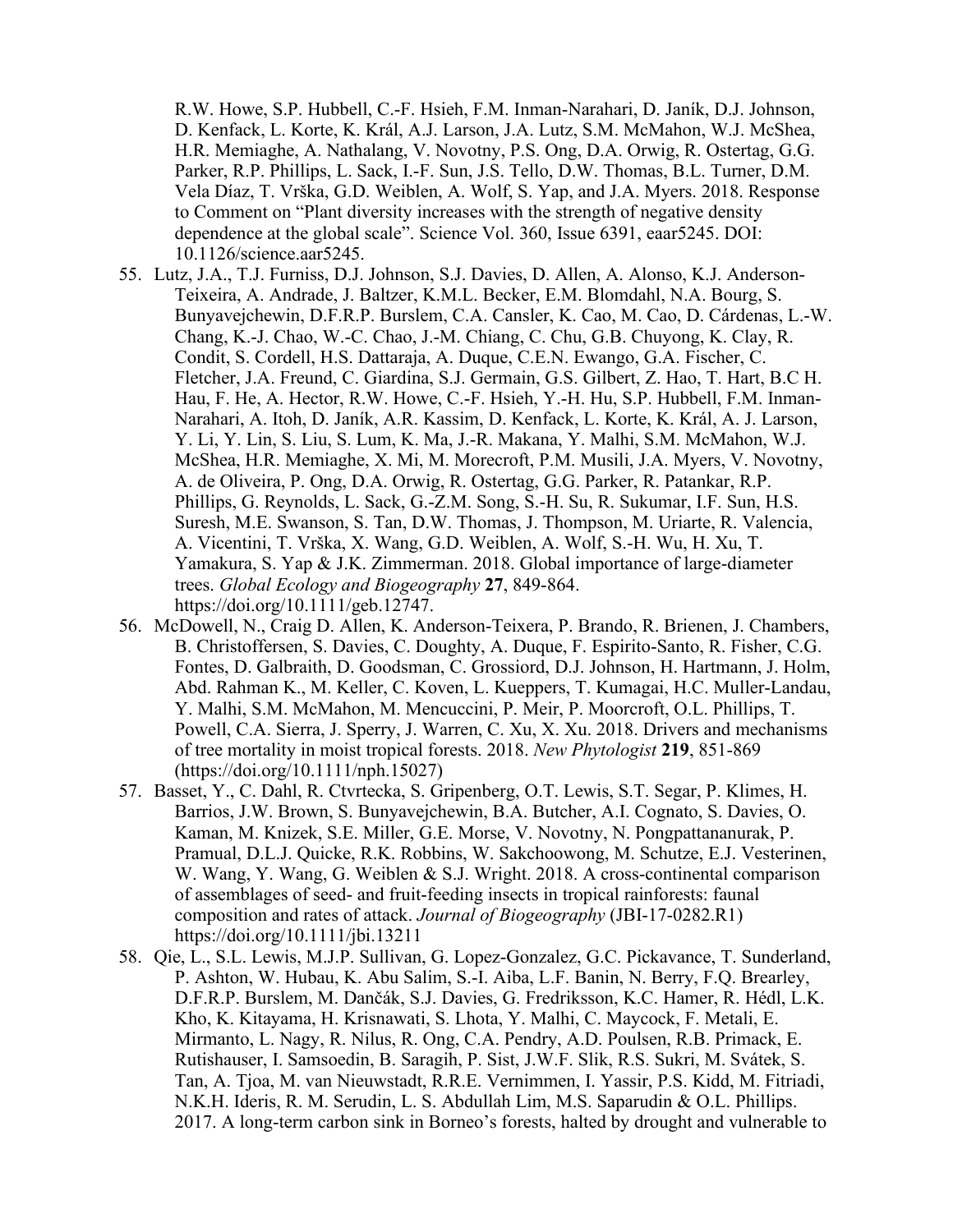edges. *Nature Communications* **8 (1**), 1966 (doi:10.1038/s41467-017-01997-0).

- 59. LaManna, J.A., S.A. Mangan, A. Alonso, N.A. Bourg, W.Y. Brockelman, S. Bunyavejchewin, L.-W. Chang, J.-M. Chiang, G.B. Chuyong, K. Clay, R. Condit, S. Cordell, S.J. Davies, T.J. Furniss, C.P. Giardina, I.A.U.N. Gunatilleke, C.V.S. Gunatilleke, F. He, R.W. Howe, S.P. Hubbell, C.-F. Hsieh, F.M. Inman-Narahari, D. Janík, D.J. Johnson, D. Kenfack, L. Korte, K. Král, A.J. Larson, J.A. Lutz, S.M. McMahon, W.J. McShea, H.R. Memiaghe, A. Nathalang, V. Novotny, P.S. Ong, D.A. Orwig, R. Ostertag, G.G. Parker, R.P. Phillips, L. Sack, I.-F. Sun, J.S. Tello, D.W. Thomas, B.L. Turner, D.M. Vela Díaz, T. Vrška, G.D. Weiblen, A. Wolf, S. Yap & J.A. Myers. 2017. Plant diversity increases with the strength of negative density dependence at the global scale. *Science* **356**, 6345, 1389-1392. DOI: 10.1126/science.aam5678
- 60. Zuleta, D., A. Duque, D. Cardenas, H.C. Muller-Landau & S.J. Davies. 2017. Droughtinduced mortality patterns and rapid biomass recovery in a terra firme forest in the Colombian Amazon. *Ecology*. **98 (10)**, 2538-2546. doi:10.1002/ecy.1950
- 61. Katabuchi, M., S.J. Wright, N. Swenson, K. Feeley, R. Condit, S. Hubbell & S. Davies. 2017. Contrasting outcomes of species- and community-level analyses of the temporal consistency of functional composition *Ecology*, **98**: 2273–2280. doi:10.1002/ecy.1952
- 62. Baker, T.R., R.T. Pennington, K.G. Dexter, P.V.A. Fine, H. Fortune-Hopkins, E.N. Honorio, I. Huamantupa, B.B. Klitgård, G. Lewis, H.C. de Lima, P. Ashton, C. Baraloto, S. Davies, M.J. Donoghue, M. Kaye, W.J. Kress, C. Lehmann, A. Monteagudo, O.L. Phillips & R. Vasquez. Maximising synergy amongst tropical plant systematists, ecologists and evolutionary biologists. *Trends in Ecology & Evolution*, **32**, 4, 258-267.
- 63. Ngo, K.M., S.J. Davies, N.F. Hassan & S. Lum. 2017. Dynamics of a primary forest fragment exposed to long-term isolation. *Plant Ecology and Diversity*, http://dx.doi.org/10.1080/17550874.2016.1262924.
- 64. Duque, A., H. Muller-Landau, R. Valencia, D. Cárdenas, S.J. Davies, A. de Oliveira, A. Pérez, H. Romero-Saltos & A. Vicentini 2016. Insights into regional patterns of Amazonian forest structure, diversity, and dominance from three large terra-firme forest dynamics plots. *Biodiversity and Conservation* 26: 669. doi:10.1007/s10531-016- 1265-9.
- 65. Herrmann, V., S. M. McMahon, M. Detto, J. A. Lutz, S. J. Davies, C. H. Chang-Yang & K. J. Anderson-Teixeira. 2016. Tree circumference dynamics in four forests characterized using automated dendrometer bands. *PLoS One* 11: e0169020.
- 66. Sullivan, M., J. Talbot, S. Lewis, O. Phillips, L. Qie, S. Begne, J. Chave, A. Cuni Sanchez, W. Hubau, G. Lopez-Gonzalez, L. Miles, A. Mendoza, B. Sonke, T. Sunderland, H. ter Steege, L. White, K. Affum-Baffoe, S. Aiba, E. Almeida, A. Andrade, L. Aragao, P. Ashton, G. Aymard C., T. Baker, M. Balinga, L. Banin, C. Baraloto, J-F. Bastin, N. Berry, J. Bogaert, D. Bonal, F. Bongers, R. Brienen, N.C. Pallqui Camacho, J.L.C. Camargo, C.C. Cerón, E. Chezeaux, C. Clark, J. Comiskey, E. Honorio Coronado, Z. Restrepo, G. Dargie, S. Davies, E. Álvarez Dávila, C. De Canniere, M.N. Djuikouo K., J-L. Doucet, T. Erwin, J.S. Espejo, C. Ewango, S. Fauset, T. Feldpausch, R. Herrera, L. Valenzuela Gamarra, M. Gilpin, E. Gloor, J. Hall, D. Harris, T. Hart, K. Kartawinata, L.K. Kho, K. Kitayama, S.G. Laurance, W. Laurance, M. Leal, P. Alvarez-Loayza, T. Lovejoy, J. Lovett, F. Mpanya Lukasu, J-R. Makana, Y. Malhi, L. Maracahipes, B. Marimon, B-H. Marimon Jr., A. Marshall, P. Morandi, V. Chama Moscoso, J. Tshibamba Mukendi, R. Nilus, E. Almeida de Oliveira, A. Cogollo Pacheco, G. Pardo, M. Peña-Claros, P. Pétronelli, G.C. Pickavance, A. Poulsen, J. Poulsen, R. Primack, H. Priyadi, C.A. Quesada, J. Reitsma, M. Réjou-Méchain, E. Rutishauser, K. Abu Salim,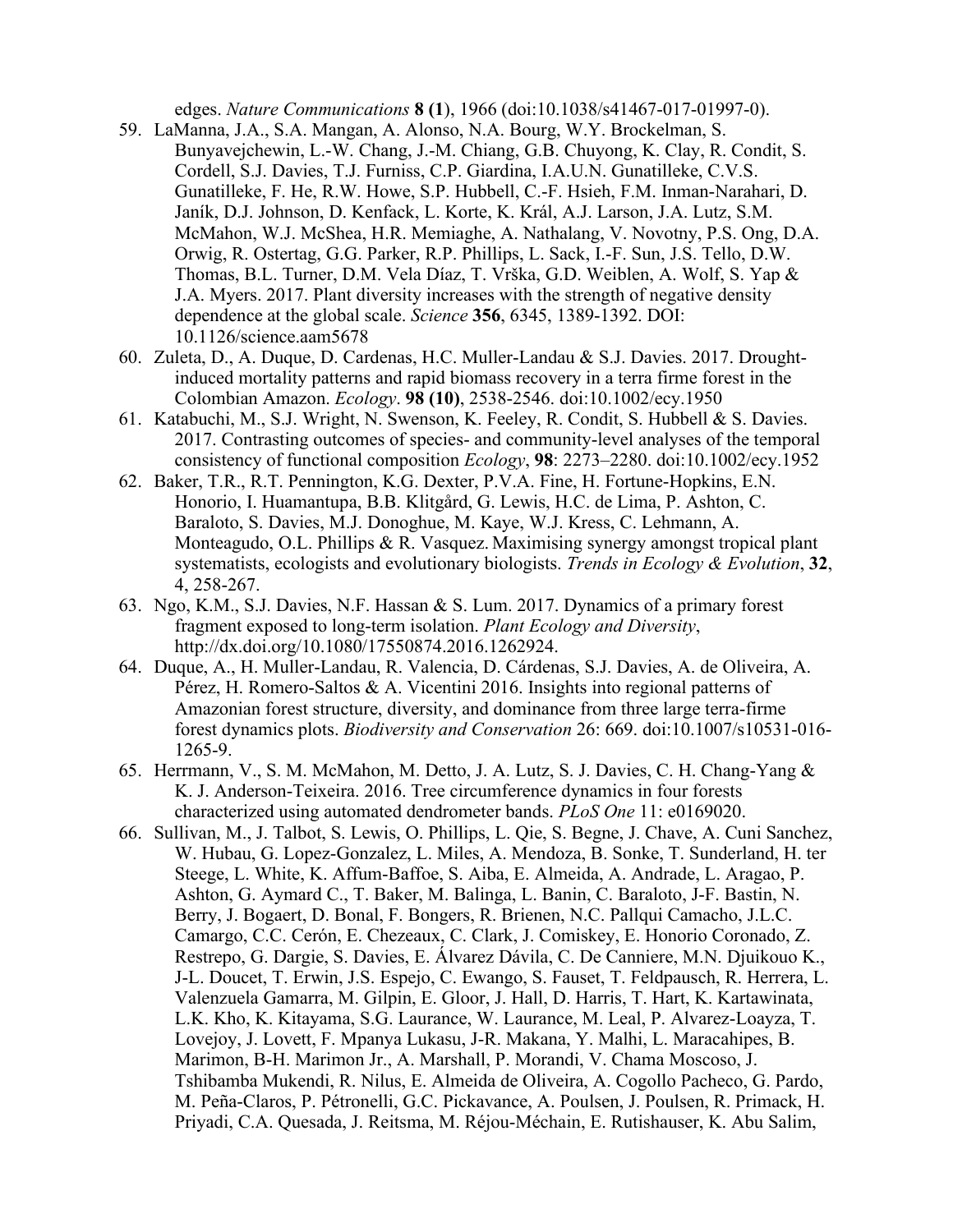R.P. Salomão, I. Samsoedin, D. Sheil, R. Sierra, M. Silveira, J.W.F. Slik, L. Steel, H. Taedoumg, S. Tan, J. Terborgh, S. Thomas, M. Toledo, P. Umunay, F. Cornejo Valverde, P. Núñez Vargas, I.C. Guimarães Vieira, V. Vos, O. Wang, J. Mukinzi, S. Willcock & L. Zemagho. 2016. Diversity and carbon storage across the tropical forest biome. *Scientific Reports* **7,** 39102.

- 67. Baldeck, C.A., S.W. Kembel, K.E. Harms, J. B. Yavitt, R. John, B.L. Turner, S. Madawala, N. Gunatilleke, S. Gunatilleke, S. Bunyavejchewin, S. Kiratiprayoon, A. Yaacob, M. N. N. Supardi, R. Valencia, H. Navarrete, S.J. Davies, G.B. Chuyong, D. Kenfack, D.W. Thomas & J.W. Dalling. 2016. Phylogenetic turnover along local environmental gradients in tropical forest communities. *Oecologia* 182, 547-557.
- 68. Gonzalez-Akre, E., V. Meakem, C-Y. Eng, A.J. Tepley, N.A. Bourg, W. McShea, S.J. Davies & K. Anderson-Teixeira. 2016. Patterns of tree mortality in a temperate deciduous forest derived from a large forest dynamics plot. *Ecosphere* 7, 12: 10.1002/ecs2.1595.
- 69. Wang, X., T. Wiegand, N.J.B. Kraft, N.G. Swenson, S.J. Davies, Z. Hao, R. Howe, Y. Lin, K. Ma, X. Mi, S-H. Su, I-F. Sun & A. Wolf. 2016. Stochastic dilution effects weaken deterministic effects of niche-based processes in species rich forests. *Ecology*, 97(2), 347–360.
- 70. Yap, S.L., S.J. Davies, and R. Condit. 2016. Typhoon impacts on mortality, growth and recruitment in a Philippine dipterocarp forest. *Journal of Vegetation Science* **27 (1)**, 133-143.
- 71. Lee, S. Lee, D., Yoon, T.K., Salim, K.A., Han, S., Yun, H.M., Yoon, M., Kim, E., Lee, W.K., Davies, S.J., Son, Y. 2015. Carbon stocks and its variations with topography in an intact lowland mixed dipterocarp forest in Brunei. *Journal of Ecology and Environment,* **38,** 75-84.
- 72. Pei, N., D. Erickson, B. Chen, X. Ge, X. Mi, N. Swenson, J.-L. Zhang, F. Jones, C.-L. Huang, W. Ye, Z. Hao, C.-F. Hsieh, S. Lum, N. Bourg, J. Parker, J. Zimmerman, W. McShea, I. Lopez, I.-F. Sun, S.J. Davies, K. Ma & J. Kress. 2015. Closely-related taxa influence woody species discrimination via DNA barcoding: evidence from global forest dynamics plots. *Scientific Reports,* 5: 15127.
- 73. Peay, K.G., S.E. Russo, K.L. McGuire, Z. Lim, J.P. Chan, S. Tan & S.J. Davies. 2015. Lack of host specificity leads to independent assortment of dipterocarps and ectomycorrhizal fungi across a soil fertility gradient. *Ecology Letters*, 18, 807-816.
- 74. Stephenson, N., Das, A., Condit, R., Russo, S. E., Baker, P. J., Beckman, N. G., Coomes, D. A., Lines, E., Morris, W. K., Ruger, N., Alvarez, E., Blundo, C., Bunyavejchewin, S., Chuyong, G. B., Davies, S. J., Duque Montoya, A. J., Ewango, C. E., Flores, O., Franklin, J., Grau, H., Hao, Z., Harmon, M., Hubbell, S. P., Kenfack, D., Lin, Y., Makana, J., Malizia, A., Malizia, L., Pabst, R., Pongpattananurak, N., Su, S., Sun, I., Tan, S., Thomas, D. W., van Mantgem, P., Wang, X., Wiser, S. K. & M. Zavala. 2014. Rate of tree carbon accumulation increases continuously with tree size. *Nature*, 507, 90-93.
- 75. Mascaro, J., G.P. Asner, S. Davies, A. Dehgan & S. Saatchi. 2014. These are the days of lasers in the jungle. *Carbon Balance and Management*, 9: 1-3.
- 76. Erickson, D.L., F.A. Jones, N.G. Swenson, N. Pei, N.A. Bourg, W. Chen, S.J. Davies, X-J. Ge, Z. Hao, C-L. Huang, R.W. Howe, S.K.Y. Lum, J. Lutz, K. Ma, X. Mi, M. Meegaskumbura, J.D. Parker, I-F. Sun, S.J. Wright, A.T. Wolf, D. Xing, J.K. Zimmerman & W.J. Kress. 2014. Comparative evolutionary diversity and phylogenetic structure across multiple forest dynamics plots: a mega-phylogeny approach. *Frontiers in Genetics, section Evolutionary and Population Genetics,* 5: 358-
- 77. Anderson-Teixeira, K. J., S. J. Davies, A. C. Bennett, E. B. Gonzalez-Akre, H. C. Muller-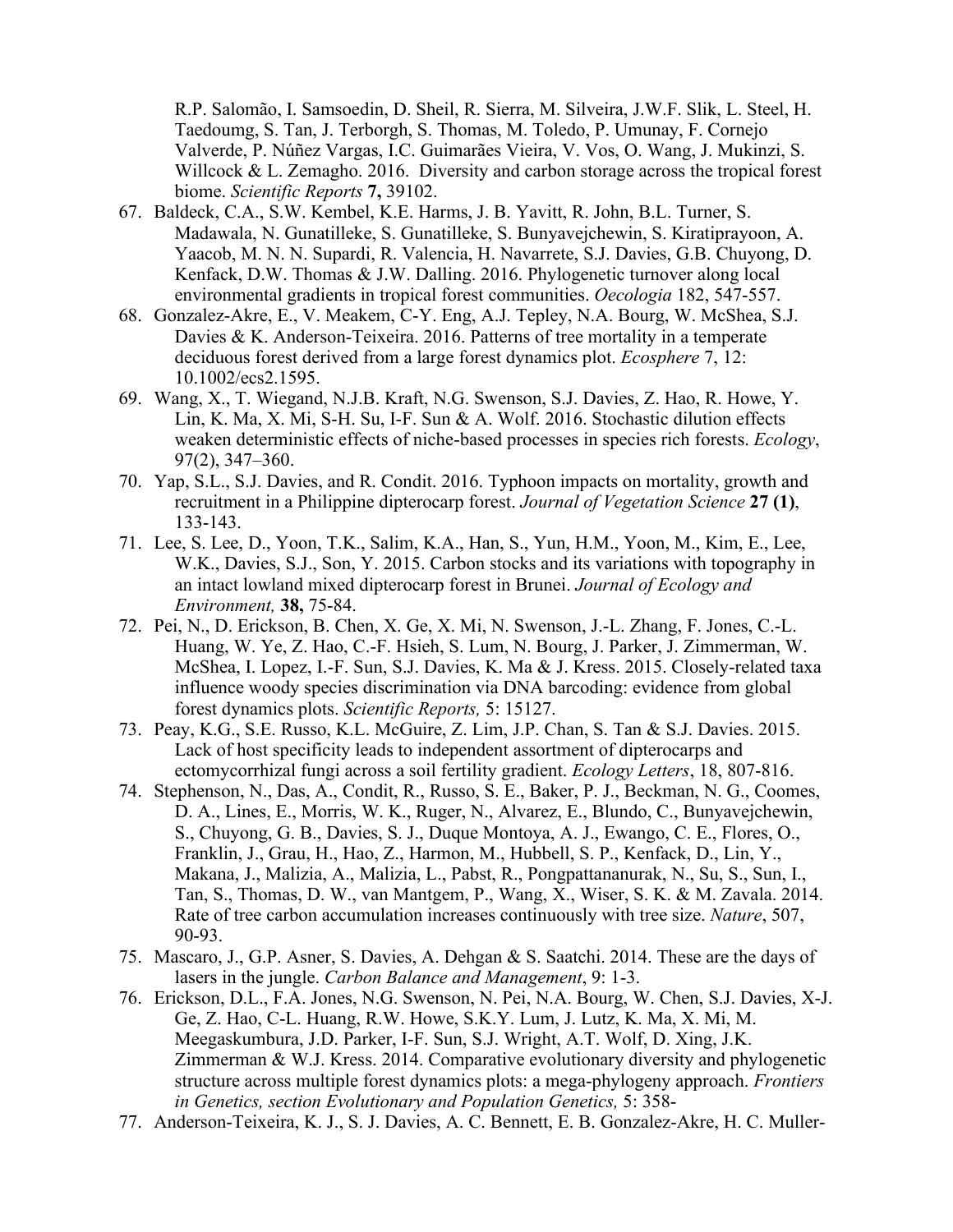Landau, S. Joseph Wright, K. Abu Salim, A. M. Almeyda Zambrano, A. Alonso, J. L. Baltzer, Y. Basset, N. A. Bourg, E. N. Broadbent, W. Y. Brockelman, S. Bunyavejchewin, D. F. R. P. Burslem, N. Butt, M. Cao, D. Cardenas, G. B. Chuyong, K. Clay, S. Cordell, H. S. Dattaraja, X. Deng, M. Detto, X. Du, A. Duque, D. L. Erikson, C. E. N. Ewango, G. A. Fischer, C. Fletcher, R. B. Foster, C. P. Giardina, G. S. Gilbert, N. Gunatilleke, S. Gunatilleke, Z. Hao, W. W. Hargrove, T. B. Hart, B. C. H. Hau, F. He, F. M. Hoffman, R. W. Howe, S. P. Hubbell, F. M. Inman-Narahari, P. A. Jansen, M. Jiang, D. J. Johnson, M. Kanzaki, A. R. Kassim, D. Kenfack, S. Kibet, M. F. Kinnaird, L. Korte, K. Kral, J. Kumar, A. J. Larson, Y. Li, X. Li, S. Liu, S. K. Y. Lum, J. A. Lutz, K. Ma, D. M. Maddalena, J.-R. Makana, Y. Malhi, T. Marthews, R. Mat Serudin, S. M. McMahon, W. J. McShea, H. R. Memiaghe, X. Mi, T. Mizuno, M. Morecroft, J. A. Myers, V. Novotny, A. A. de Oliveira, P. S. Ong, D. A. Orwig, R. Ostertag, J. den Ouden, G. G. Parker, R. P. Phillips, L. Sack, M. N. Sainge, W. Sang, K. Sri-ngernyuang, R. Sukumar, I.-F. Sun, W. Sungpalee, H. S. Suresh, S. Tan, S. C. Thomas, D. W. Thomas, J. Thompson, B. L. Turner, M. Uriarte, R. Valencia, M. I. Vallejo, A. Vicentini, T. Vrška, X. Wang, X. Wang, G. Weiblen, A. Wolf, H. Xu, S. Yap & J. Zimmerman. 2014. CTFS-ForestGEO: a worldwide network monitoring forests in an era of global change. *Global Change Biology*, 21: 528-549. DOI: 10.1111/gcb.12712

- 78. Réjou-Méchain, M., H.C. Muller-Landau, M. Detto, S.C. Thomas, T. Le Toan, S. Saatchi, J.S. Barreto Silva, N.G. Bourg, S. Bunyavejchewin, N. Butt, W.Y. Brockelman, M. Cao, D. Cárdenas López, J. Chiang, G.B. Chuyong, K. Clay, R. Condit, H.S Dattaraja, S.J. Davies, A. Duque Montoya, S. Esufali, C.E. Ewango, R.H.S. Fernando, C. Fletcher, I. N, Gunatilleke, Z. Hao, K.E. Harms, T.B. Hart, R. Herrerra, B. Hérault, R. Howe, S.P. Hubbell, D.J. Johnson, D. Kenfack, A. Larson, L. Lin, Y. Lin, J.A. Lutz, J. Makana, Y. Malhi, T.R. Marthews, R.W. McEwan, S.M. McMahon, W. McShea, R. Muscarella, A. Nathalang, S. Noor, C.J. Nytch, A.A. Oliveira, R.P. Phillips, N. Pongpattananurak, R. Punchi-Manage, S. Mohd. Razman, J. Schurman, R. Sukumar, H.S. Suresh, U. Suwanvecho, D.W. Thomas, J. Thompson, M. Uriarte, R. Valencia, A. Vicentini, A. Wolf, S. Yap, Z. Yuan, C.E. Zartman, J.K. Zimmerman & J. Chave. 2014. Local spatial structure of forest biomassand its consequences for remote sensing of carbon stocks. *Biogeosciences Discussion*, 11: 5711–5742.
- 79. Chisholm, R.A., R. Condit, K.A. Rahman, P.J. Baker, S. Bunyavejchewin, Y.Y. Chen, G. Chuyong, H.S. Dattaraja, S. Davies, C.E.N. Ewango, C.V.S. Gunatilleke, I.A.U.N. Gunatilleke, T. Hart, S. Hubbell, D. Kenfack, S. Kiratiprayoon, Y. Lin, J.-R. Makana, M. Meegaskumbura, N. Pongpattananurak, S. Pulla, R.P. Manage, R. Sukumar, S.H. Su, I.F. Sun, H.S. Suresh, S. Tan, D. Thomas & S. Yap. 2014. Temporal variability of forest communities: empirical estimates of population change in 4000 tree species. *Ecology Letters* 17: 855-865.
- 80. Oliveira, A.A., A. Vicentini, J. Chave, C. de T. Castanho, S.J. Davies, A.M.Z. Martini, R.A.F. Lima, R.R. Ribeiro, A. Iribar & V.C. Souza. 2014. Habitat specialization and phylogenetic structure of tree species in a coastal Brazilian white-sand forest. *Journal of Plant Ecology*, 7: 134-144. (doi:10.1093/jpe/rtt073).
- 81. Banin, L., S.L. Lewis, G. Lopez-Gonzalez, T.R. Baker, C.A. Quesada, K-J. Chao, D.F.R.P. Burslem, R. Nilus, K.A. Salim, H.C. Keeling, S. Tan, S.J. Davies, A. Monteagudo, R. Vasquez, J. Lloyd, D. Neill, N. Pitman & O.L. Phillips. 2014. Tropical forest wood production: a cross-continental comparison. *Journal of Ecology,* 102, 1025-1037. (doi: 10.1111/1365-2745.12263)
- 82. Chisholm, R.A., H.C. Muller-Landau, Kassim Abdul Rahman, D.P. Bebber, Yue Bin, S.A. Bohlman, N.A. Bourg, J. Brinks, S. Bunyavejchewin, N. Butt, H. Cao, M. Cao, D.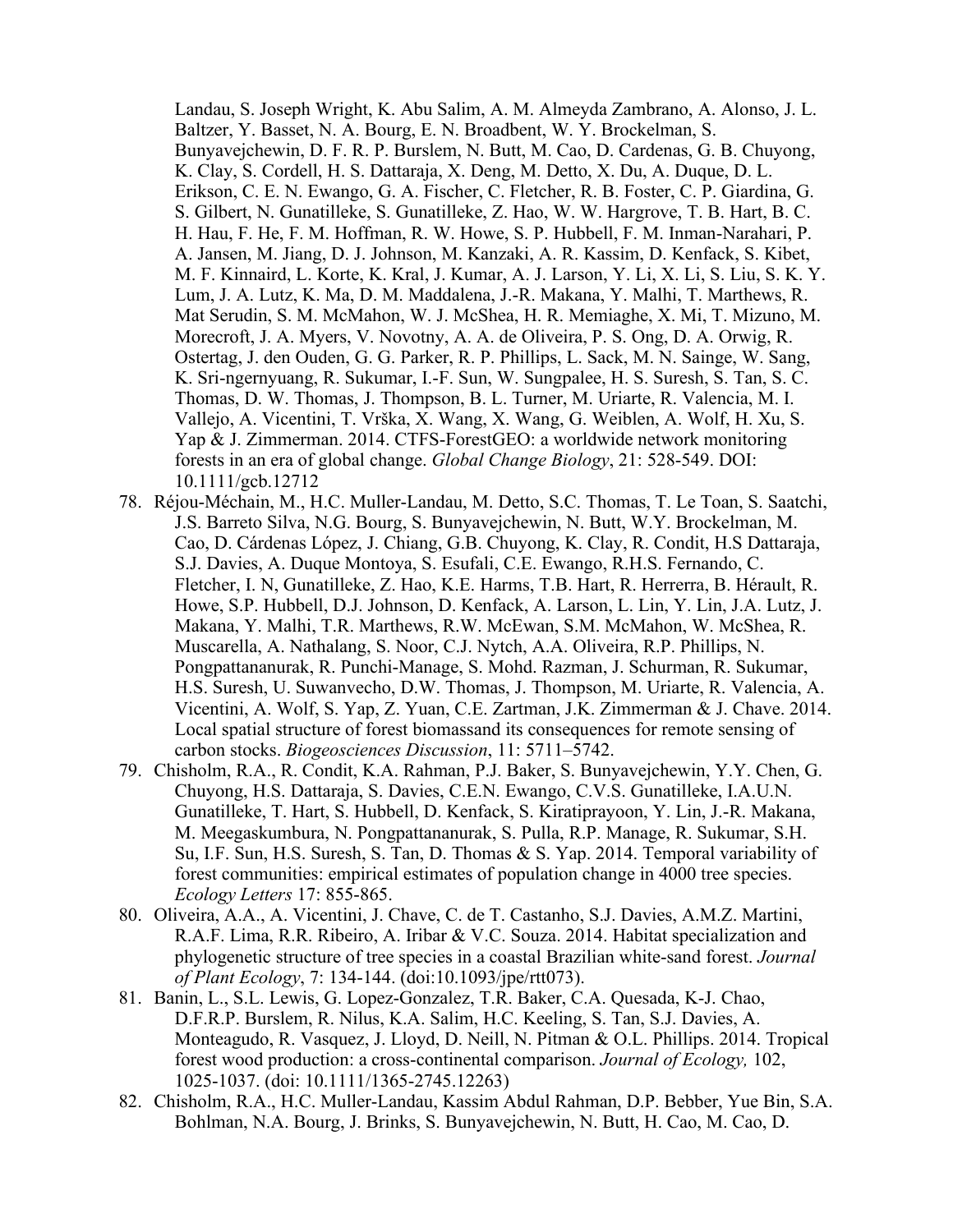Cardenas, Li-Wan Chang, Jyh-Min Chiang, G. Chuyong, R. Condit, H.S. Dattaraja, S. Davies, A. Duque, C. Fletcher, N. Gunatilleke, S. Gunatilleke, Z. Hao, R.D. Harrison, R. Howe, C-F. Hsieh, S.P. Hubbell, A. Itoh, D. Kenfack, S. Kiratiprayoon, A.J. Larson, J. Lian, D. Lin, H. Liu, J.A. Lutz, K. Ma, Y. Malhi, S. McMahon, W. McShea, M. Meegaskumbura, S.M. Razman, M.D. Morecroft, C.J. Nytch, A. Oliveira, G. Parker, S. Pulla, R. Punchi-Manage, H. Romero-Saltos, W. Sang, J. Schurman, S-H. Su, R. Sukumar, I-F. Sun, H.S. Suresh, S. Tan, D. Thomas, S. Thomas, J. Thompson, R. Valencia, A. Wolf, S. Yap, W. Ye, Z. Yuan & J.K. Zimmerman. 2013. Scale-dependent relationships between tree species richness and ecosystem function in forests. *Journal of Ecology*, 101: 1214–1224. doi: 10.1111/1365-2745.12132.

- 83. Baldeck, C., J.W. Dalling, S.W. Kembel, K.E. Harms, J.B. Yavitt, R. John, W.J. Kress, B.L. Turner, R. Valencia, H. Navarrete, S.J. Davies, G.B. Chuyong, D. Kenfack, D.W. Thomas, S. Madawala, N. Gunatilleke, S. Gunatilleke, S. Bunyavejchewin, S. Kiratiprayoon, Y. Adzmi & M.N. Supardi. 2013. Habitat filtering across tree life stages in tropical forest communities. *Proceedings of the Royal Society B: Biological Sciences*. 280, 1766: 20130548.
- 84. Asner, G.P., J. Mascaro, C. Anderson, T. Kennedy-Bowdoin, D.E. Knapp, R.E. Martin, M. van Breugel, S.J. Davies, J. Hall, H.C. Muller-Landau, C. Potvin, W.P. Sousa, S.J. Wright & E. Bermingham. 2013. High-fidelity national carbon mapping for resource management and REDD+. *Carbon Balance and Management.* 8: 1-14. doi: 10.1186/1750-0680-8-7.
- 85. Brown, C., Burslem, D. F., Illian, J., Bao, L., Brockelman, W. Y., Cao, M., Chang, L., Dattaraja, H. S., Davies, S., Gunatilleke, C. S., Gunatilleke, I. N., Huang, J., Kassim, A. R., LaFrankie, J. V., Lian, J., Lin, L., Ma, K., Mi, X., Nathalang, A., Supardi, M. N. N., Ong, P., Sukumar, R., Su, S., Sun, I., Suresh, H. S., Tan, S., Thompson, J., Uriarte, M., Valencia, R., Yap, S., Ye, W. & Law, R. 2013. Multispecies coexistence of trees in tropical forests: spatial signals of topographic niche differentiation increase with environmental heterogeneity. *Proceedings of the Royal Society B: Biological Sciences*, 280: 20130502.
- 86. Harrison, R.D., Tan, S., Plotkin, J.B., Slik, F., Detto, M., Brenes, T., Itoh, A. & S.J. Davies. 2013. Consequences of defaunation for a tropical tree community. *Ecology Letters* 16: 1-8.
- 87. Baldeck, C.A., S.W. Kembel, K.E. Harms, J.B. Yavitt, R. John, B.L. Turner, G. Chuyong, D. Kenfack, D.W. Thomas, S. Madawala, N. Gunatilleke, S. Gunatilleke, S. Bunyavejchewin, S. Kiratiprayoon, A. Yaacob, M.N. Supardi, R. Valencia, H. Navarrete, S.J. Davies, S. Hubbell & J.W. Dalling. 2013. A taxonomic comparison of local habitat niches of tropical trees. *Oecologia* 1-8. DOI: 10.1007/s00442-013-2709-5.
- 88. Yahara, T., F. Javadi, Y. Onoda, L.P. de Queiroz, D.P. Faith, D. Prado, M. Akasaka, T. Kadoya, F. Ishihama, S. Davies, A.M. Sabat, J.F. Slik, T. Yi, K. Ma, C. Bin, D. Darnaedi, R.T. Pennington, M. Tuda, M. Shimada, M. Ito, A.N. Egan, S. Buerki, N. Raes, T. Kajita, M. Vatanparast, M. Mimura, H. Tachida, Y. Iwasa, & G.F. Smith. 2013. Global legume diversity assessment: Concepts, key indicators, and strategies. *Taxon* 62: 249-266.
- 89. Ngo, K.M., B.L. Turner, H.C. Muller-Landau, S.J. Davies, M. Larjavaara, N.F. Nik Hassan & S. Lum. 2013. Carbon stocks in primary and secondary tropical forests in Singapore. *Forest Ecology and Management* 296: 81-89.
- 90. Baldeck, C.A., K.E. Harms, J.B. Yavitt, R. John, B.L. Turner, R. Valencia, H. Navarrete, S.J. Davies, G.B. Chuyong, D. Kenfack, D.W. Thomas, S. Madawala, N. Gunatilleke, S. Gunatilleke, S. Bunyavejchewin, S. Kiratiprayoon, A. Yaacob, M.N. Nur Supardi & J.W. Dalling. 2013. Soil resources and topography shape local tree community structure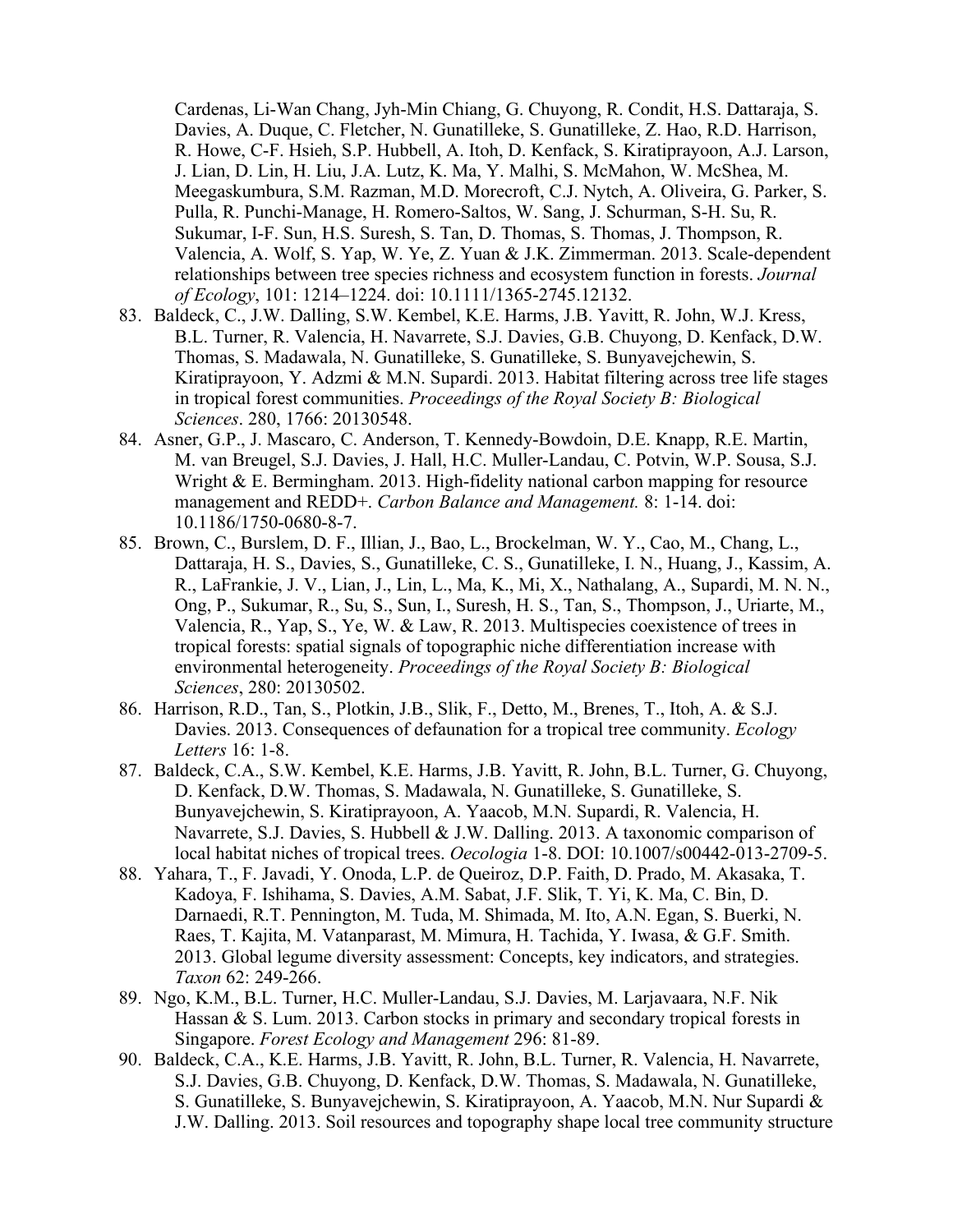in tropical forests. *Proceedings of the Royal Society, B, Biological Sciences* 280, 1753: 20122532.

- 91. Baltzer, J.L. & S.J. Davies. 2012. Rainfall seasonality and pest pressure as determinants of tropical tree species' distributions. *Ecology & Evolution* 2 (11): 2682-2694.
- 92. Banin, L., T. Feldpausch, O. Phillips, T. Baker, J. Lloyd, K. Affum-Beffoe, E. Arets, N. Berry, M. Bradford, R. Brienen, S.J. Davies, M. Drescher, N. Higuchi, D. Hilbert, A. Hladik, Y. Iida, K.A. Salim, A.R. Kassim, D. King & S. Lewis. 2012. What controls tropical forest architecture? Testing environmental, structural and floristic drivers. *Global Ecology and Biogeography* 21: 12, 1179–1190.
- 93. Itoh, A., S. Nanami, T. Harata, T. Ohkubo, S. Tan, L. Chong, S.J. Davies & T. Yamakura. 2012. Interaction effect of edaphic condition and habitat preference on tree mortality during El Niño-induced drought in a Bornean dipterocarp forest. *Biotropica* 44: 606- 617.
- 94. Dong, S.X., S.J. Davies, P.S. Ashton, S. Bunyavejchewin, M.N. Nur Supardi, A.R. Kassim, S. Tan & P.R. Moorcroft. 2012. Variability in solar radiation and temperature explains observed patterns and trends in tree growth rates across four tropical forests. *Proceedings of the Royal Society B* 279: 3923-3931.
- 95. Katabuchi, M., H. Kurokawa, S.J. Davies, S. Tan & T. Nakashizuka. 2012. Soil resource availability shapes community trait structure in a species-rich dipterocarp forest. *Journal of Ecology* 100: 643-651.
- 96. Swenson, N.G., J.C. Stegen, S.J. Davies, D.L. Erickson, J. Forero-Montana, A.H. Hurlbert, W.J. Kress, J. Thompson, M. Uriarte, S.J. Wright & J.K. Zimmerman. 2012. Temporal turnover in the composition of tropical tree communities: functional determinism and phylogenetic stochasticity. *Ecology* 93 (3): 490-499*.*
- 97. Wang, X., L. Comita, Z. Hao, S.J. Davies, J. Ye, F. Lin & Z. Yuan. 2012. Local-scale drivers of tree survival in a temperate forest. *PlosOne* 7(2) e29469*.*
- 98. Wang, X., T. Wiegand, A. Wolf, R. Howe, S.J. Davies & Z. Hao. 2011. Spatial patterns of tree species richness in two temperate forests. *Journal of Ecology* 99: 1382-1393.
- 99. Feeley, K.J., S.J. Davies, R. Peres, S. Hubbell & R. Foster. 2011. Directional changes in the composition of a tropical forest due to climate change. *Ecology* 92 (4): 871–882.
- 100.Wright, S. J., Kitajima, K., Kraft, N.J.B., Reich, P.B., Wright, I.J., Bunker, D.E., Condit, R., Dalling, J.W., Davies, S.J., Diaz, S., Engelbrecht, B.M.J., Harms, K.E., Hubbell, S.P., Marks, C.O., Ruiz-Jaen, M.C., Salvador, C.M., & Zanne, A.E. 2010. Functional traits underlying the growth-mortality tradeoff among tropical trees. *Ecology* 91: 3664- 3674*.*
- 101.Peay, K.G, P.G. Kennedy, S.J. Davies, S. Tan & T.D. Bruns. 2010. Potential link between plant and fungal distributions in a dipterocarp rainforest: community and phylogenetic structure of tropical ectomycorrhizal fungi across a plant and soil ecotone. *New Phytologist* 185: 529-542.
- 102.Russo, S.E., W.L. Cannon, C. Elowsky, S. Tan & S.J. Davies. 2010. Variation in leaf stomatal traits of 28 tree species in relation to gas exchange along an edaphic gradient in a Bornean rain forest. *American Journal of Botany* 97: 1109-1120.
- 103.Baltzer, J. D.M. Grégoire, S.J. Davies, S. Bunyavejchewin & N.S.M. Noor. 2009. The safety vs. efficiency trade-off contributes to tropical tree distributions and productivity along the Malay-Thai Peninsula. *American Journal of Botany* 96: 2214-2223.
- 104.King, D.A., S.J. Davies, S. Tan & M.N. Nur Supardi. 2009. Trees approach gravitational limits to height in tall lowland forests of Malaysia. *Functional Ecology* 23: 284-291.
- 105.Tan, S., T. Yamakura, M. Tani, P. Palmiotto, J.D. Mamit, C.S. Pin, S.J. Davies, P. Ashton & I. Baillie. 2009. Review of soils on the 52 ha long term ecological research plot in mixed dipterocarp forest at Lambir, Sarawak, Malaysian Borneo. *Tropics* 18: 61-86.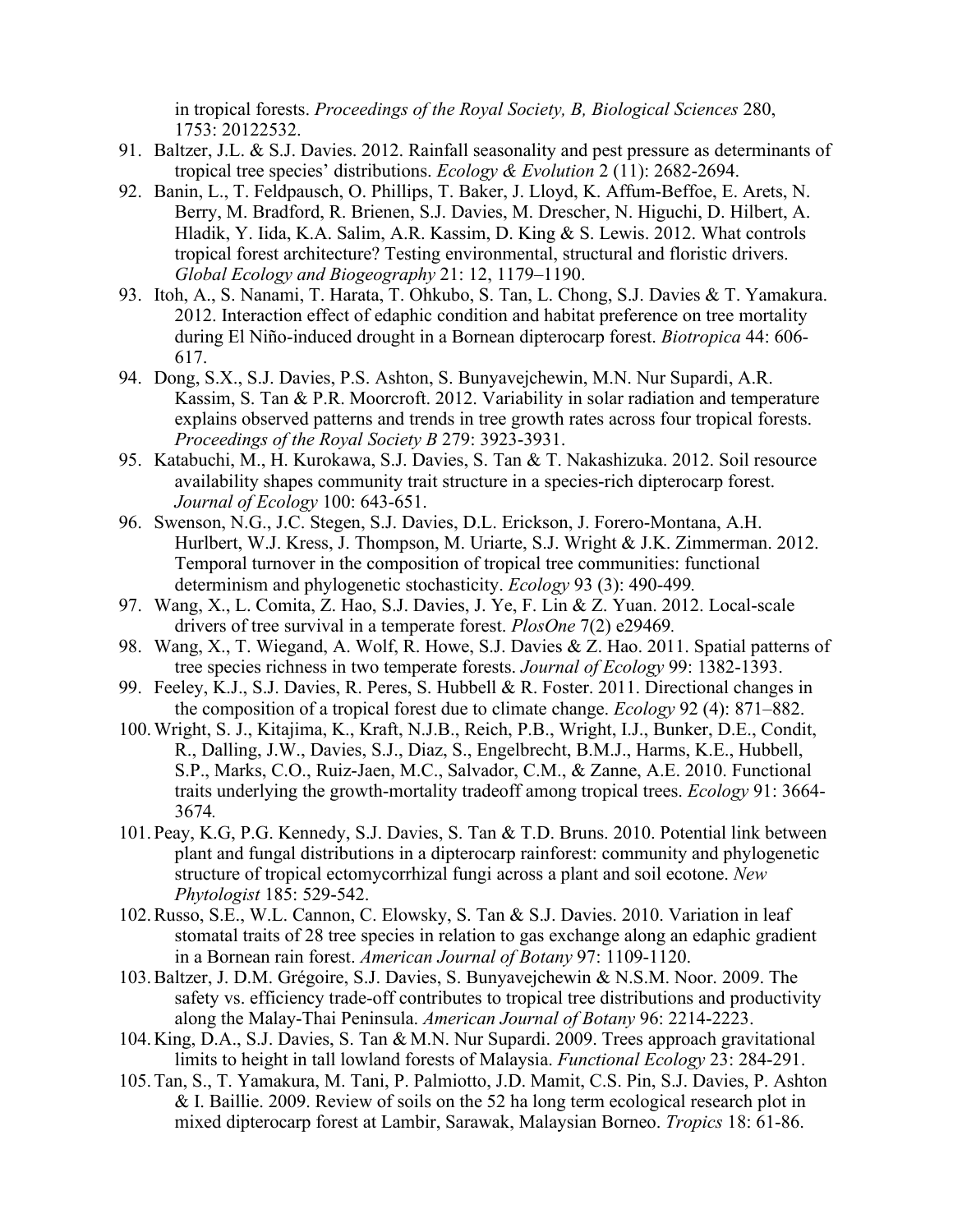- 106.Baltzer J.L, Davies S.J, Bunyavejchewin S. & N.S.M. Noor. 2008. The role of desiccation tolerance in determining tree species distributions along the Malay-Thai Peninsula. *Functional Ecology* 22: 221-231.
- 107.Chave, J., R. Condit, H.C. Muller-Landau, S.C. Thomas, P.S. Ashton, S. Bunyavejchewin, L.L. Co, H.S. Dattaraja, S.J. Davies, S. Esufali, C.E.N. Ewango, K.J. Feeley, R.B. Foster, N. Gunatilleke, S. Gunatilleke, P. Hall, T.B. Hart, C. Hernandez, S.P. Hubbell, A. Itoh, S. Kiratiprayoon, J.V. LaFrankie, S.L. Lao, J.-R. Makana, M.N. Supardi Noor, A.R. Kassim, C. Samper, R. Sukumar, H.S. Suresh, S. Tan, J. Thompson, M.D.C. Tongco, R. Valencia, M. Vallejo, G. Villa, T. Yamakura, J.K. Zimmerman & E.C. Losos. 2008. Assessing evidence for a pervasive alteration in tropical tree communities. *PLoS Biology* 6: 1-8.
- 108.Russo, S.E., M. Irwin, S.J. Davies & S. Tan. 2008. Interspecific demographic trade-offs and edaphic niche specialization of tree species along resource gradients. *Journal of Ecology* 96: 192–203.
- 109.Feeley, K.J., S.J. Davies, P.S. Ashton, S. Bunyavejchewin, M.N. Nur Supardi, A.R. Kassim, S. Tan & J. Chave. 2007. The role of gap-phase processes in the long-term biomass dynamics of four old-growth tropical forests. *Proceedings of the Royal Society UK* 274: 2857–2864.
- 110.Baltzer, J.L, S.J. Davies, M.N. Nur Supardi, A.R. Kassim & J.V. LaFrankie. 2007. Geographical distributions in tropical trees: can geographical range predict performance and habitat association in co-occurring tree species? *Journal of Biogeography* 34: 1916–1926.
- 111.Feeley, K.J., S.J. Wright, M.N. Nur Supardi, A.R. Kassim & S.J. Davies. 2007. Decelerating growth in tropical forest trees. *Ecology Letters* 10: 461-469.
- 112.Quek, S.P., S.J. Davies, P.S. Ashton, T. Itino & N.E. Pierce. 2007. The geography of diversification in mutualistic ants: a gene's-eye view into the Neogene history of Sundaland rain forests. *Molecular Ecology* 16: 2045-2062.
- 113.Feeley, K.J., S.J. Davies, M. Nur Supardi Noor, A.R. Kassim & S. Tan. 2007. Do current stem size distributions predict future population changes? An empirical test of intraspecific patterns in tropical trees at two spatial scales. *Journal of Tropical Ecology* 23: 191-198.
- 114.Shono, K., S.J. Davies & Y.K. Chua. 2007. Performance of 45 native tree species on degraded lands in Singapore. *Journal of Tropical Forest Science* 19: 25-34.
- 115.Shono, K., S.J. Davies & Y.K. Chua. 2006. Regeneration of native plant species in restored forests on degraded lands in Singapore. *Forest Ecology and Management* 237: 574-582.
- 116.Baillie, I.C., P. S. Ashton, S.P. Chin, S.J. Davies, P.A. Palmiotto, S.E. Russo & S. Tan. 2006. Spatial associations of humus, nutrients and soils in mixed dipterocarp forest at Lambir, Sarawak, Malaysian Borneo. *Journal of Tropical Ecology* 22: 543-553.
- 117.King, D.A., S.J. Davies, M.N. Nur Supardi & S. Tan. 2006. The role of wood density and stem support costs in the growth and mortality of tropical trees. *Journal of Ecology* 94: 670-680.
- 118.Condit, R., P. Ashton, S. Bunyavejchewin, H.S. Dattaraja, S. Davies, S. Esufali, C. Ewango, R. Foster, I.A.U.N. Gunatilleke, C.V.S. Gunatilleke, P. Hall, K.E. Harms, T. Hart, C. Hernandez, S. Hubbell, A. Itoh, S. Kiratiprayoon, J. LaFrankie, S. Loo de Lao, J.-R. Makana, M.N. Supardi Noor, A.R. Kassim, S. Russo, R. Sukumar, C. Samper, H.S. Suresh, S. Tan, S. Thomas, R. Valencia, M. Vallejo, G. Villa & T. Zillio. 2006. The importance of demographic niches to tree diversity. *Science* 313: 98-101.
- 119.Davies, S.J. & H. Semui. 2006. Competitive dominance in a secondary successional rain forest community in Borneo. *Journal of Tropical Ecology*, 22: 53-64.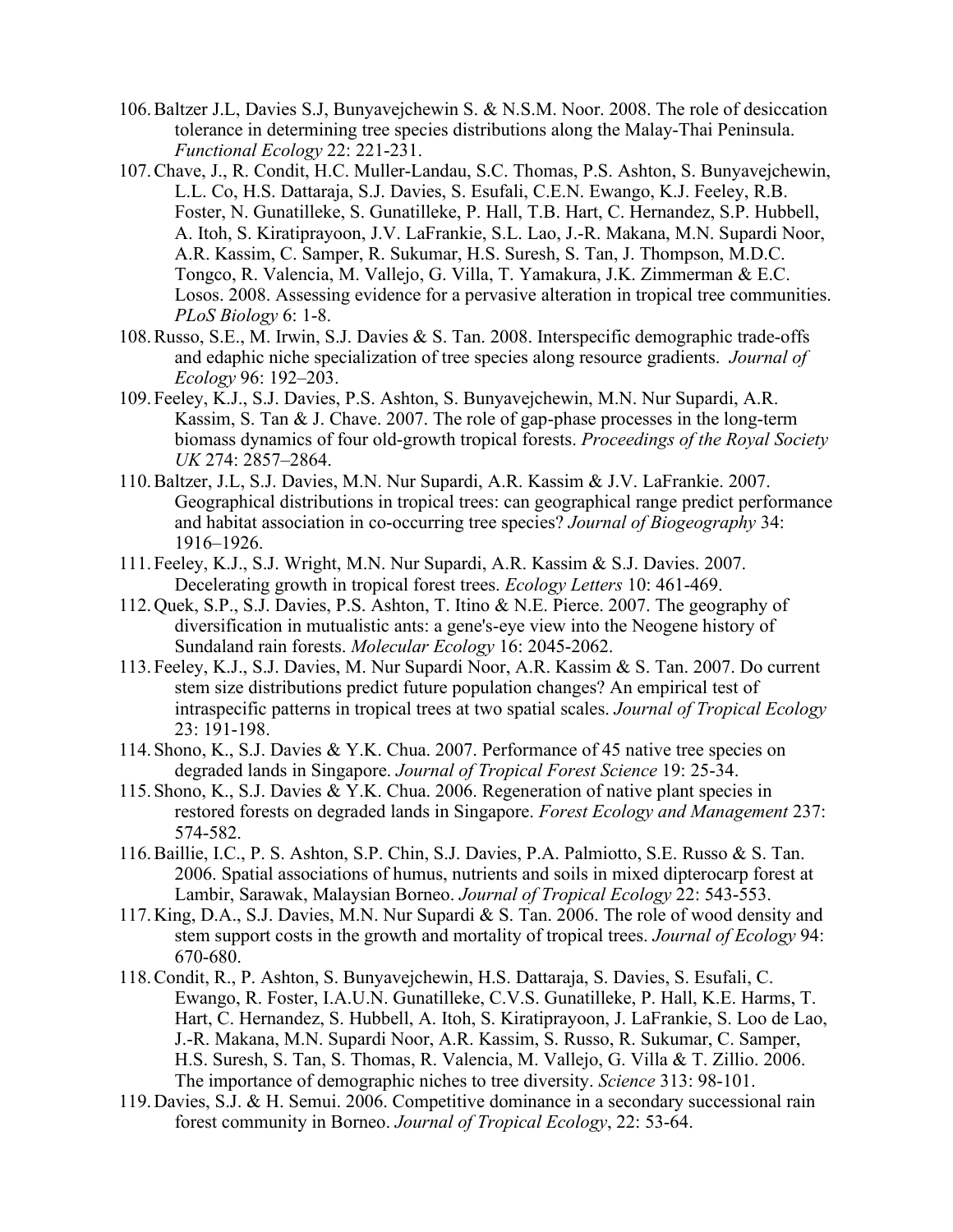- 120.LaFrankie, J.V., P.S. Ashton, G.B. Chuyong, L. Co, R. Condit, S.J. Davies, R. Foster, S.P. Hubbell, D. Kenfack, D. Lagunzad, E.C. Losos, Noor Supardi Md. Noor, S. Tan, D.W. Thomas, R. Valencia & G. Villa. 2006. Contrasting structure and composition of the understory in species-rich tropical rain forests. *Ecology* 87 (9): 2298–2305.
- 121.Muller-Landau, H.C., R.S. Condit, K.E. Harms, C.O. Marks, S.C. Thomas, S. Bunyavejchewin, G. Chuyong, L. Co, S. Davies, R. Foster, S. Gunatilleke, N. Gunatilleke, T. Hart, S.P. Hubbell, A. Itoh, A.R. Kassim, D. Kenfack, James V. LaFrankie, D. Lagunzad, H.S. Lee, E. Losos, J.-R. Makana, T. Ohkubo, C. Samper, R. Sukumar, I-F. Sun, Nur Supardi M. N, S. Tan, D. Thomas, J. Thompson, R. Valencia, M. Vallejo, G. Villa, T. Yamakura, J.K. Zimmerman, H.S. Dattaraja, S. Esufali, P. Hall, F. He, C. Hernandez, S. Kiratiprayoon, H.S. Suresh, C. Wills & P. Ashton (2006) Comparing tropical forest tree size distributions with the predictions of metabolic ecology and equilibrium models. *Ecology Letters* 9: *589-602*.
- 122.Muller-Landau, H.C., R.S. Condit, J. Chave, S. Thomas, S.A. Bohlman, S. Bunyavejchewin, S. Davies, R. Foster, C.V.S. Gunatilleke, I.A.U.N. Gunatilleke, K.E. Harms, T. Hart, S.P. Hubbell, A. Itoh, A.R. Kassim, J.V. LaFrankie, H.S. Lee, E. Losos, J.-R. Makana, T. Ohkubo, R. Sukumar, I-F. Sun, Nur Supardi M. N., S. Tan, J. Thompson, R. Valencia, G. Villa Muñoz, C. Wills, T. Yamakura, G. Chuyong, H.S. Dattaraja, S. Esufali, P. Hall, C. Hernandez, D. Kenfack, S. Kiratiprayoon, H.S. Suresh, D. Thomas, M.I. Vallejo & P. Ashton. 2006. Testing metabolic ecology theory for allometric scaling of tree size, growth, and mortality in tropical forests. *Ecology Letters*  9: 575-588.
- 123.Wills, C., K.E. Harms, R. Condit, D. King, J. Thompson, F. He, H.C. Muller-Landau, P. Ashton, E. Losos, L. Comita, S. Hubbell, J. LaFrankie, S. Bunyavejchewin, H. S. Dattaraja, S. Davies, S. Esufali, R. Foster, N. Gunatilleke, S. Gunatilleke, P. Hall, A. Itoh, R. John, S. Kiratiprayoon, S. Loo de Lao, M. Massa, C. Nath, M.N. Supardi Noor, A. Rahman Kassim, R. Sukumar, H.S. Suresh, I-F. Sun, S. Tan, T. Yamakura & J. Zimmerman. 2006. Nonrandom Processes Maintain Diversity in Tropical Forests. *Science* 311: 527-531.
- 124.King, D.A. S.J. Davies, M.N. Nur Supardi and S. Tan. 2006. Growth and mortality are related to adult tree size in a Malaysian mixed dipterocarp forest. *Forest Ecology and Management* 223: 152-158.
- 125.Condit, R., *et al. S.J. Davies….* 2005. Tropical tree α-diversity: results from a worldwide network of large plots. *Biologiske Skrifter* 55: 565-582.
- 126.King, D.A., S.J. Davies, M.N. Nur Supardi & S. Tan. 2005. Tree growth is related to light interception and wood density in two mixed dipterocarp forests of Malaysia. *Functional Ecology* 19: 445-453.
- 127.Russo, S.E., S.J. Davies, D. King & S. Tan. 2005. Edaphically-associated variation in performance correlates with species' distribution patterns in a Bornean rainforest. *Journal of Ecology* 93: 879-889.
- 128.Potts, M.D., S.J. Davies, W.H. Bossert, S. Tan & M.N. Supardi. 2004. Habitat heterogeneity and niche structure of trees in two tropical rain forests. *Oecologia* 139: 446-453.
- 129.Palmiotto, P., S.J. Davies, M.S. Ashton, K.A. Vogt, D.J. Vogt & P.S. Ashton. 2004. Soilrelated habitat specialization in dipterocarp rain forest tree species in Borneo. *Journal of Ecology* 92: 609-623.
- 130.Quek, S.P., S.J. Davies, T. Itino & N. Pierce. 2004. Evolution of host affiliation in *Crematogaster* (Formicidae) inhabitants of *Macaranga* (Euphorbiaceae). *Evolution* 58: 554-570.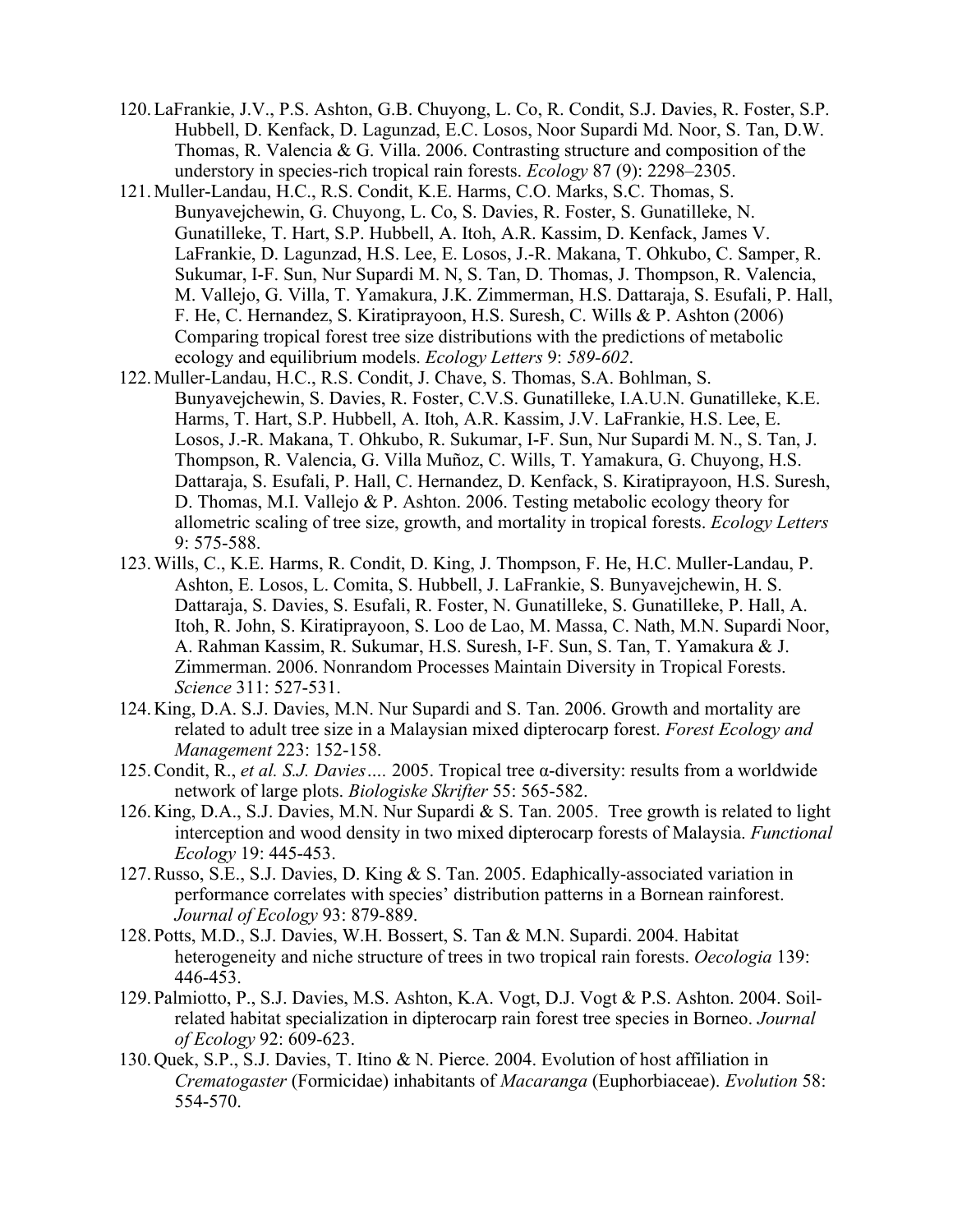- 131.Vincent, A. & Davies, S.J. 2003. Effects of nutrient addition, mulching and planting-hole size on early performance of *Dryobalanops aromatica* and *Shorea parvifolia* in enrichment plantings in Sarawak, Malaysia. *Forest Ecology and Management* 180: 261-271.
- 132.Lee, H.S., S.J. Davies, J.V. LaFrankie, S. Tan, A. Itoh, T. Yamakura, T. Okhubo & P.S. Ashton. 2002. Floristic and structural diversity of 52 hectares of mixed dipterocarp forest in Lambir Hills National Park, Sarawak, Malaysia. *Journal of Tropical Forest Science* 14(3): 379-400.
- 133.Davies, S.J. 2002. Ethnobotany of *Macaranga* (Euphorbiaceae) among the Kedayan of Brunei Darussalam. *Harvard Papers in Botany* 7: 7-12.
- 134.Davies, S.J. 2001. Systematic of *Macaranga* sects. *Pachystemon* and *Pruinosae* (Euphorbiaceae). *Harvard Papers in Botany* 6: 371-448.
- 135.Davies, S.J., S.K.Y. Lum, R.K.G. Chan & L.K. Wang. 2001. Evolution of myrmecophytism in *Macaranga*. Euphorbiaceae). *Evolution* 55(8): 1542-1559.
- 136.Itino, T., S.J. Davies, H. Tada, Y. Hieda, M. Inoguchi, T. Itioka, S. Yamane, & T. Inoue. 2001. Cospeciation in an ant-plant defensive mutualism. *Ecological Research* 16: 787- 793.
- 137.Davies, S.J. 2001. Tree mortality and growth in 11 sympatric *Macaranga* species in Borneo. *Ecology* 82: 920-932.
- 138.Davies, S.J., S. Bunyavejchewin & J.V. LaFrankie. 2001. A new giant-leaved *Macaranga* (Euphorbiaceae) from the dry seasonal evergreen forests of Thailand. *Thai Forest Bulletin* 29: 43-50.
- 139.Whitmore, T.C. & S.J. Davies. 2001. Studies in *Macaranga* XIII. A novelty from northern Borneo. *Harvard Papers in Botany* 6: 269-272.
- 140.Davies, S.J. & P.S. Ashton. 1999. Phenology and fecundity in 11 sympatric pioneer species of *Macaranga* in Borneo. *American Journal of Botany* 86: 1786-1795.
- 141.Davies, S.J. 1999. New species of *Macaranga* (Euphorbiaceae) from Borneo. *Kew Bulletin* 54: 147-154.
- 142.Davies, S.J. & L. Unam. 1999. Smoke-haze from the 1997 Indonesian forest fires: Effects on pollution levels, local climate, atmospheric CO2 concentrations, and tree photosynthesis. *Forest Ecology & Management* 124: 137-144.
- 143.Davies, S.J. 1999. A new myrmecophytic, thrip-pollinated species of *Macaranga* from the highlands of Sarawak. *Harvard Papers in Botany* 4: 433-437.
- 144.Becker, P., S.J. Davies, M. Moksin, M. Z. Ismail & P. M. Simanjuntak (1999. Leaf size distributions of understorey plants in mixed dipterocarp and tropical heath forests of Brunei. *Journal of Tropical Ecology* 15: 123-128.
- 145.Davies, S.J. 1998. Photosynthetic characteristics of nine early-successional *Macaranga* species from Borneo in relation to life-history traits. *Ecology* 79: 2292-2308.
- 146.Davies, S.J., P.A. Palmiotto, P.S. Ashton, H.S. Lee & J.V. LaFrankie. 1998. Comparative ecology of 11 sympatric species of *Macaranga* in Borneo: Tree distribution in relation to horizontal and vertical resource heterogeneity. *Journal of Ecology* 86: 662-673.
- 147.Davies, S.J. & P. Becker. 1996. Floristic composition and stand structure of mixed dipterocarp and heath forests in Brunei Darussalam. *Journal of Tropical Forest Science* 8: 542-569.
- 148.Davies, S.J. & P.J. Myerscough. 1991. Post-fire demography of the wet-mallee *Eucalyptus luehmanniana* F. Muell. (Myrtaceae. *Australian Journal of Botany* 39: 459-466.
- 149.Davies, S.J., D.S. Edwards & W.E. Booth. 1996. A botanical survey of the proposed Meragang Beach Recreation Park. *Brunei Museum Journal*.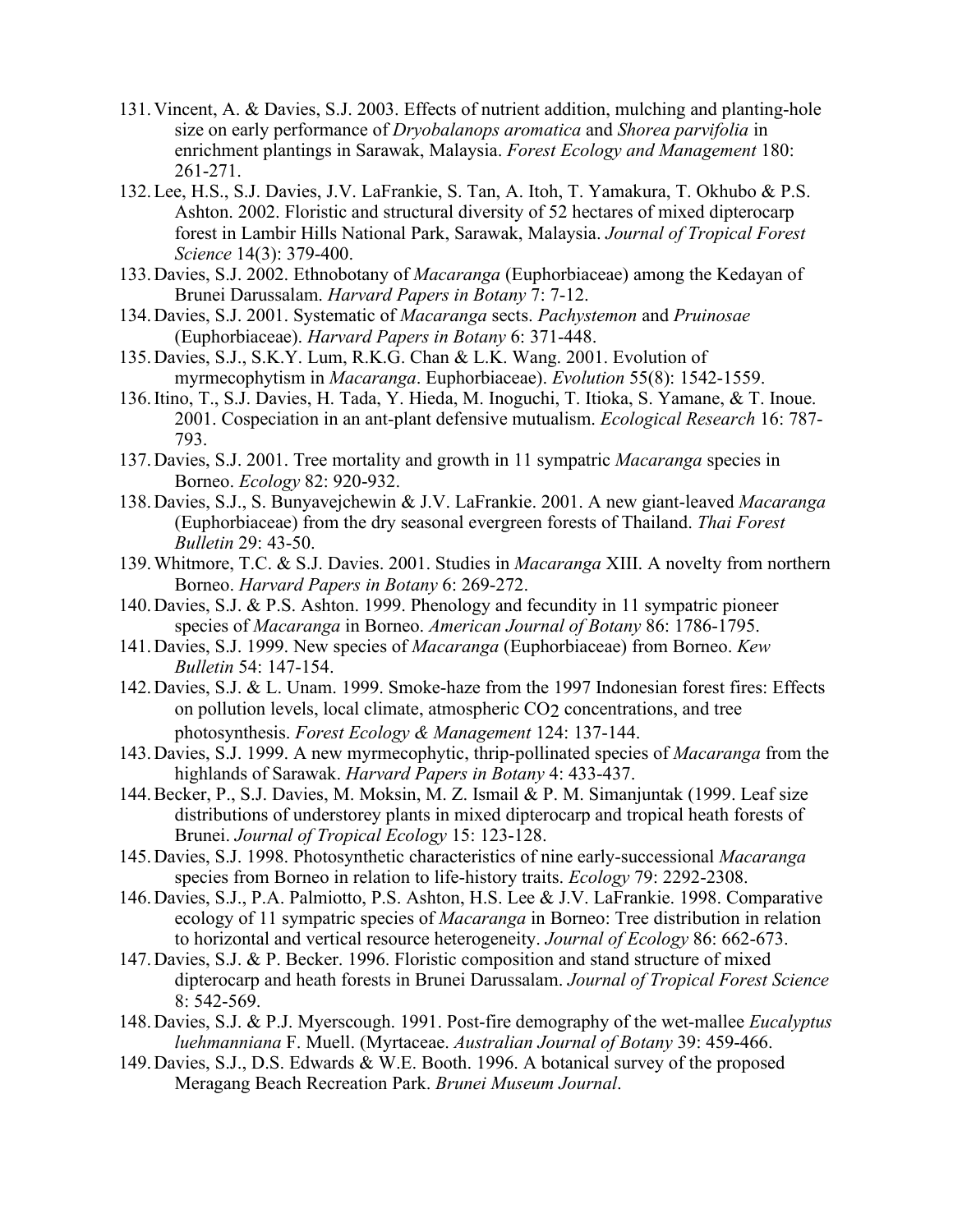- 150.Maschwitz, U., Fiala, B., S.J. Davies & K.E. Linsenmair. 1996. A south-east Asian myrmecophyte with two alternative inhabitants: *Camponotus* or *Crematogaster* as partners of *Macaranga lamellata*. *Ecotropica* 2: 29-40.
- 151.Tindale, M.D. & S.J. Davies. 1990. *Acacia paula* (Fabaceae: Group of *A. stigmatophylla*), a new species from North-western Australia. *Australian Journal of Systematic Botany* 3: 287-291.
- 152.Tindale, M.D., P.G. Kodela & S.J. Davies. 1992. *Acacia bulgaensis* and *A. matthewii*, two new species of *Acacia* Section *Juliflorae* (Fabaceae, Mimosoideae) allied to *A. cheelii*, from eastern New South Wales, Australia. *Australian Journal of Systematic Botany* 5: 645-655.

### **Books:**

- 153.McShea, W.J., S.J. Davies & N. Bhumpakphan, eds. 2011. "*The Ecology and Conservation of Seasonally Dry Forest in Asia*". Rowman & Littlefield, Smithsonian Institution Scholarly Press, Washington D.C*.*
- 154.Bunyavejchewin, S., J.V. LaFrankie, P.J. Baker, S.J. Davies & P.S. Ashton. 2009. *Forest Trees of Huai Kha Khaeng Wildlife Sanctuary, Thailand: Data from the 50-Hectare Forest Dynamics Plot.* 342 pp. National Parks, Wildlife and Plant Conservation Department, Bangkok, Thailand.
- 155.Co, L., D. Lagunzad, K.A. Pasion, H. Consunji, N. Bartolome, S. Yap, J. Molina, D.C. Tongco, U.F. Ferreras, J.V. LaFrankie, S.J. Davies & P.S. Ashton. 2006. *Forest Trees of Palanan, Philippines: A Study in Population Ecology*. 313 pp. Center for Integrative and Development Studies, University of the Philippines – Diliman, Philippines.
- 156.LaFrankie, J.V., S.J. Davies, L.K. Wang, S.K.Y. Lum & S.K. Lee. 2005. *Forest Trees of Bukit Timah, Singapore: Population Ecology in a Forest Fragment.* 178 pp. Simply Green, Singapore.
- 157.Lee, H.S., P.S. Ashton, T. Yamakura, S. Tan, S.J. Davies, A. Itoh, T. Ohkubo & J.V. LaFrankie. . 2002. *The 52-Hectare Forest Dynamics Plot at Lambir Hills, Sarawak, Malaysia: Tree Distribution Maps, Diameter Tables and Species Documentation.* Sarawak Forest Department. 621 pp. Lee Ming Press, Kuching, Sarawak, Malaysia.

#### **Book Sections:**

- 158.Bunyavejchewin, S., P.J. Baker & S.J. Davies. 2011. Seasonally dry tropical forests in continental Southeast Asia: structure, composition, and dynamics. In: *The Ecology and Conservation Seasonally Dry Forest in Asia*. (McShea, W.J., S.J. Davies & N. Bhumpakphan, eds.), pp. 9-35*.*
- 159.McShea, W.J. & S.J. Davies. 2011. Seasonally dry forests of tropical Asia: an ecosystem adapted to seasonal drought, frequent fire, and human activity. In: *The Ecology and Conservation Seasonally Dry Forest in Asia*. (McShea, W.J., S.J. Davies & N. Bhumpakphan, eds.), pp. 1-8*.*
- 160.Webb. C.O., C.H. Cannon & S.J. Davies. 2008. Ecological organization, biogeography, and the phylogenetic structure of rain forest tree communities. In: *Tropical Forest Community Ecology*. (W. Carson & S. Schnitzer, eds.), pp. 79-97.
- 161.Rubinoff, I., E. Bermingham & S.J. Davies. 2007. Smithsonian Institution Global Earth Observatories. In: *The Full Picture*. Group on Earth Observations. GEO), Geneva, Switzerland, pp. 82-84.
- 162.Whitmore, T.C. & S.J. Davies. 2007. *Macaranga*. In: *Flora of Thailand Volume Eight Part 2: Euphorbiaceae*. Van Welzen, P.C. & K. Chayamarit, eds., pp. 361-384.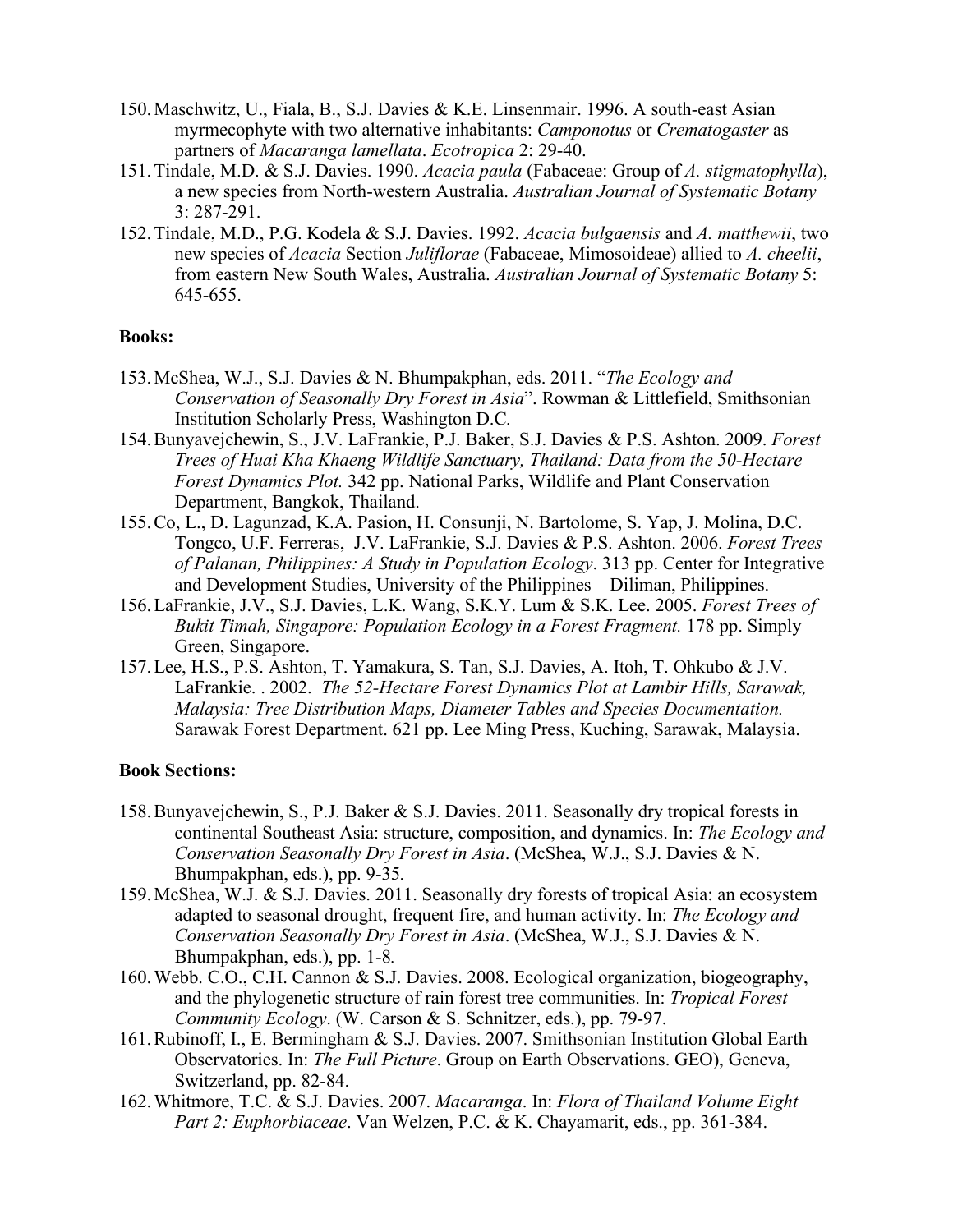- 163.van Welzen, P.C. & S.J. Davies. 2007. Key to Species of *Macaranga, Mallotus* and *Trewia*. In: *Flora of Thailand Volume Eight Part 2: Euphorbiaceae*. (Van Welzen, P.C. & K. Chayamarit, eds.), pp. 356-361.
- 164.Russo, S.E., M.D. Potts, S.J. Davies & S. Tan. 2007. Determinants of tree species distributions: comparing the roles of dispersal, seed size and soil specialization in a Bornean rain forest. In: *Seed Dispersal: Theory and its Application in a Changing World.* (A.J. Dennis et al., eds.), pp. 499-518.
- 165.Davies, S.J., S. Tan, J.V. LaFrankie & M.D. Potts. 2005. Soil-related floristic variation in a hyperdiverse dipterocarp forest. In: *Pollination Ecology and the Rain Forest (Sarawak Studies).* (Roubik, D., S. Sakai & A.A. Hamid Karim eds.). Springer Science, New York, pp. 22-34.
- 166.Lee, H.S., S. Tan, S.J. Davies, J.V. LaFrankie, P.S. Ashton, T. Yamakura, A. Itoh, T. Ohkubo & R. Harrison. 2004. Lambir Hills Forest Dynamic Plot, Sarawak, Malaysia. In: *Forest Diversity and Dynamism: Findings from a Network of Large-Scale Tropical Forest Plots.* (Losos, E. & E.G. Leigh, eds.). University of Chicago Press, Chicago, USA, pp. 527-539.
- 167.Itino, T., T. Itioka & S.J. Davies. 2003. Coadaptation and coevolution of *Macaranga* trees and their symbiotic ants. In: *Genes, Behaviours and Evolution of Social Insects.* Kikuchi, T., N. Azuma & S. Higashi, eds.). Sapporo, Japan, Hokkaido University Press, pp. 281-292.
- 168.Davies, S.J., M.N. Nur Supardi, J.V. LaFrankie & P.S. Ashton. 2003. The Trees of Pasoh Forest: Stand Structure and Floristic Composition of the 50-Hectare Forest Research Plot. In: *Pasoh: Ecology and natural history of a Southeast Asian lowland tropical rain forest.* (Okuda, T., N. Manokaran, S.C. Thomas & P.S. Ashton, eds.), pp. 35-50.
- 169.Davies, S.J. 2004. Sinharaja 25-hectare plot: Comparisons with other forests in the CTFS network. In: *Ecology of Sinharaja Rain Forest and the Forest Dynamics Plot in Sri Lanka's Natural World Heritage Site*. (Gunatilleke, C.V.S., I.A.U.N. Gunatilleke, A.U.K. Ethugala & S. Esufali. Eds.), pp.195-201.
- 170.Ashton, P. S., Brokaw, N. V., Bunyavejchewin, S., Chuyong, G. B., Co, L. L., Dattaraja, H. S., Davies, S. J., Esufali, S., Ewango, C. E., Foster, R. B., and Gunatilleke, I. N. 2004. Floristics and vegetation of the Forest Dynamics Plots. E.C. Losos and E.G. Leigh Jr., editors, *Tropical Forest Diversity and Dynamism: Findings from a Large-Scale Plot Network*, pages 90-102. University of Chicago Press.
- 171.Co, L.L., D.A. Lagunzad, J.V. LaFrankie, S.J. Davies, N.A. Bartolome, J.E. Molina, S.L. Yap, H.G. Garcia, J.P. Bautista, E.C. Gumpal & R.R. Araño. 2004. Palanan forest dynamics plot, Philippines. *Forest Diversity and Dynamism: Findings from a Network of Large-Scale Tropical Forest Plots.* (Losos, E. & E.G. Leigh, eds.). University of Chicago Press, Chicago, USA, pp. 574-584.
- 172.Davies, S.J. 2001. Fires and smoke: effects on tropical rain forests in South-East Asia. In: *Forest Fires and Regional Haze in Southeast Asia*. (Eaton, P. & M. Radojevic, eds.), Nova Science, New York, pp. 143-163.
- 173.Losos, E., P.S. Ashton, S.J. Davies, S. Hubbell, I. Sun, P. Palmiotto & F. He. 2001. Standards on archiving and sharing data: a reply. *Bulletin of the Ecological Society of America* 82(3): 207.
- 174.Latiff, A., Ahmad, B., Ibrahim, A. Z., Mat-Salleh, K., Middleton, D. J. & S.J. Davies. 2001. An account and preliminary checklist of the angiosperms and gymnosperms of Crocker Range, Sabah. In: *Crocker Range National Park Sabah, vol. 1. Natural ecosystem and species components.* (Ghazally, I.L. ed.).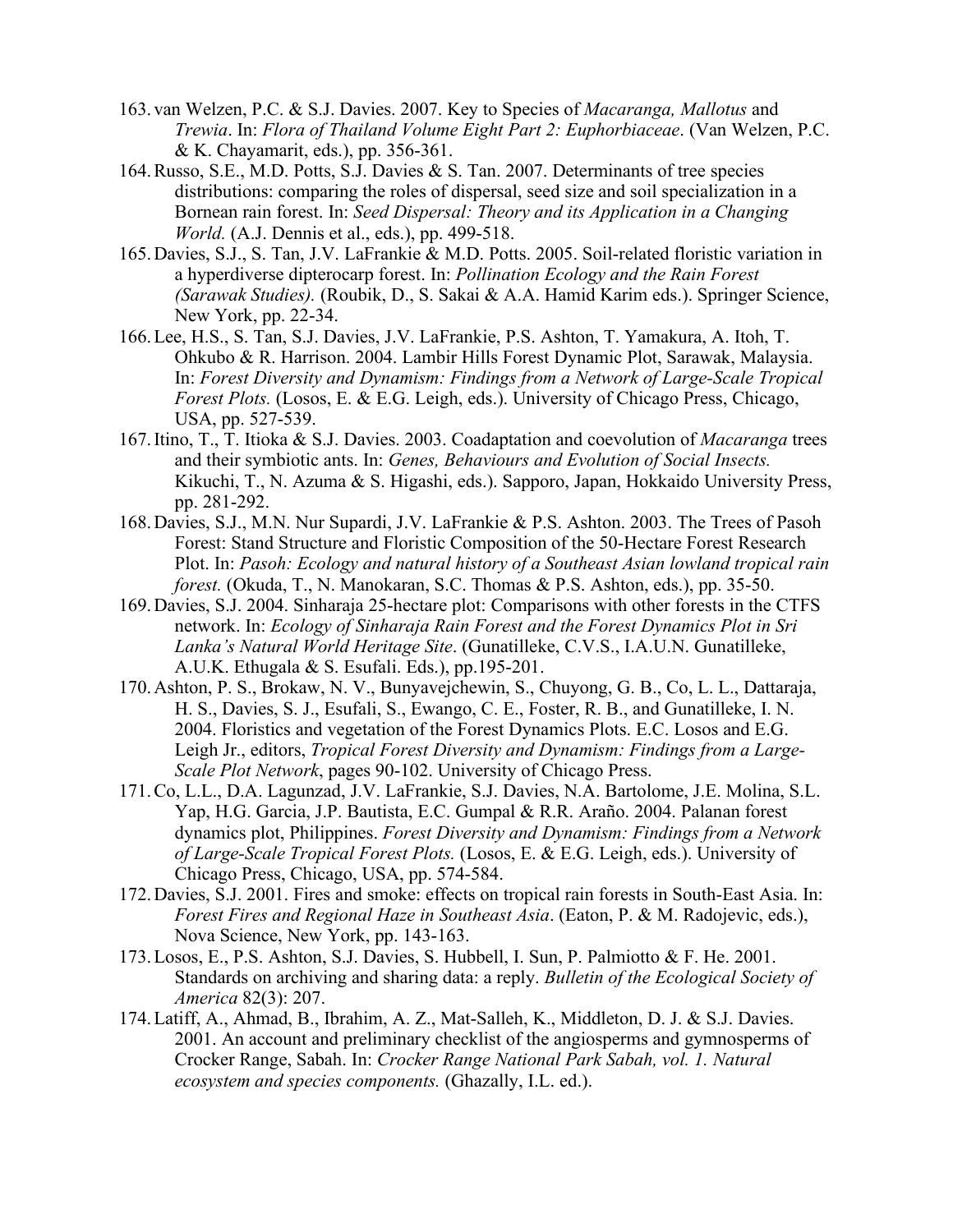- 175.Davies, S.J. 1998. Tropical ecosystems: Environmental impacts. In: *Biodiversity Conservation in ASEAN: Emerging Issues and Regional Needs.* (Ismail, G. & M. Mohamed, eds.), ASEAN Academic Press, London, UK, pp. 14-41.
- 176.Morrison, D.A. & S.J. Davies. 1991. *Acacia.* In: *Flora of New South Wales, Vol. 2*. Harden, G. ed.), University of N.S.W Press, Sydney, Australia, pp. 327-392.

### **Book Reviews:**

177.Davies, S.J. 2003. *Journal of Tropical Forest* Science (2003). Review of: Krishnapillay, B. (Ed.) 2002. *A Manual for Forest Plantation Establishment in Malaysia.* Malayan Forest Records No. 45. pp. 286. Forest Research Institute Malaysia, Kepong, 52109, Kuala Lumpur, Malaysia. *Journal of Tropical Forest Science* 15 (2): 365-367.

### **Conference Proceedings and Invited Papers (not peer-reviewed):**

- 178.Wolf, A., S.J. Davies & R. Condit. 2009. Ecological insights from long-term research plots in tropical and temperate forests. *Bulletin of the Ecological Society of America* 90 (4): 519-525.
- 179.Davies, S.J., N.R. Hashim, M. Mohamad & H. Semui. 2001. Early stages of rain forest regeneration after logging and shifting agriculture in Sarawak, Malaysia. In: *Tropical Ecosystems: Structure, Diversity and Human Welfare*. Proceedings of the International Conference on Tropical Ecosystems. (Ganeshaiah, K.N., R. Uma Shaanker & K.S. Bawa eds.), pp. 257-261. Oxford-IBH, New Delhi.
- 180.Davies, S.J. & H.A. Oakley. 1998. *Proceedings of the 1998 Tropical Biodiversity Field Course - Lambir Hills National Park, Sarawak.*
- 181.Davies, S.J., P.S. Ashton & H.S. Lee. 1995. Pioneer trees of the genus *Macaranga* (Euphorbiaceae) in Lambir Hills National Park, Sarawak, Malaysia. In: *Proceedings of the Conference on Long-Term Ecological Research at Lambir Hills National Park, Sarawak, Malaysia*.
- 182.Davies, S.J. 1995. "*Macaranga* in the changing tropical rain forest: Ecological and systematic studies in Lambir Hills National Park, Sarawak, Malaysia." Inside CTFS, Smithsonian Tropical Research Institute Newsletter. Fall 1995

#### **Consultancy reports and Other Reports:**

- 183.Saatchi, S., N. Stavros, M. Keller, S. Davies, K. Scipal & L. Duncanson. 2017. Vegetation Biomass Workshop Report. 2016. NASA-ESA-Smithsonian Workshop on *"Calibration and Validation of Upcoming Satellite Missions on Forest Structure and Biomass".*
- 184.Chave, J., Phillips, O., Davies, S. 2014. *International Forest Biomass Network (IFBN): Rational and Implementation.* Report for the Biomass Mission Advisory Group, European Space Agency (v2, October 26, 2014).
- 185.Booth, W.E., Edwards, D.S. and S.J. Davies. 1994. *"Meragang Beach Park Floristic Survey and Environmental Management Recommendations"*, Unpublished report.
- 186.Davies, S.J. and Truebridge Callender Beach (B) Sdn. Bhd. 1992) *"Establishment of Teaching and Research Plots for Biology."* Unpublished report for the Universiti Brunei Darussalam.

### **Prologues:**